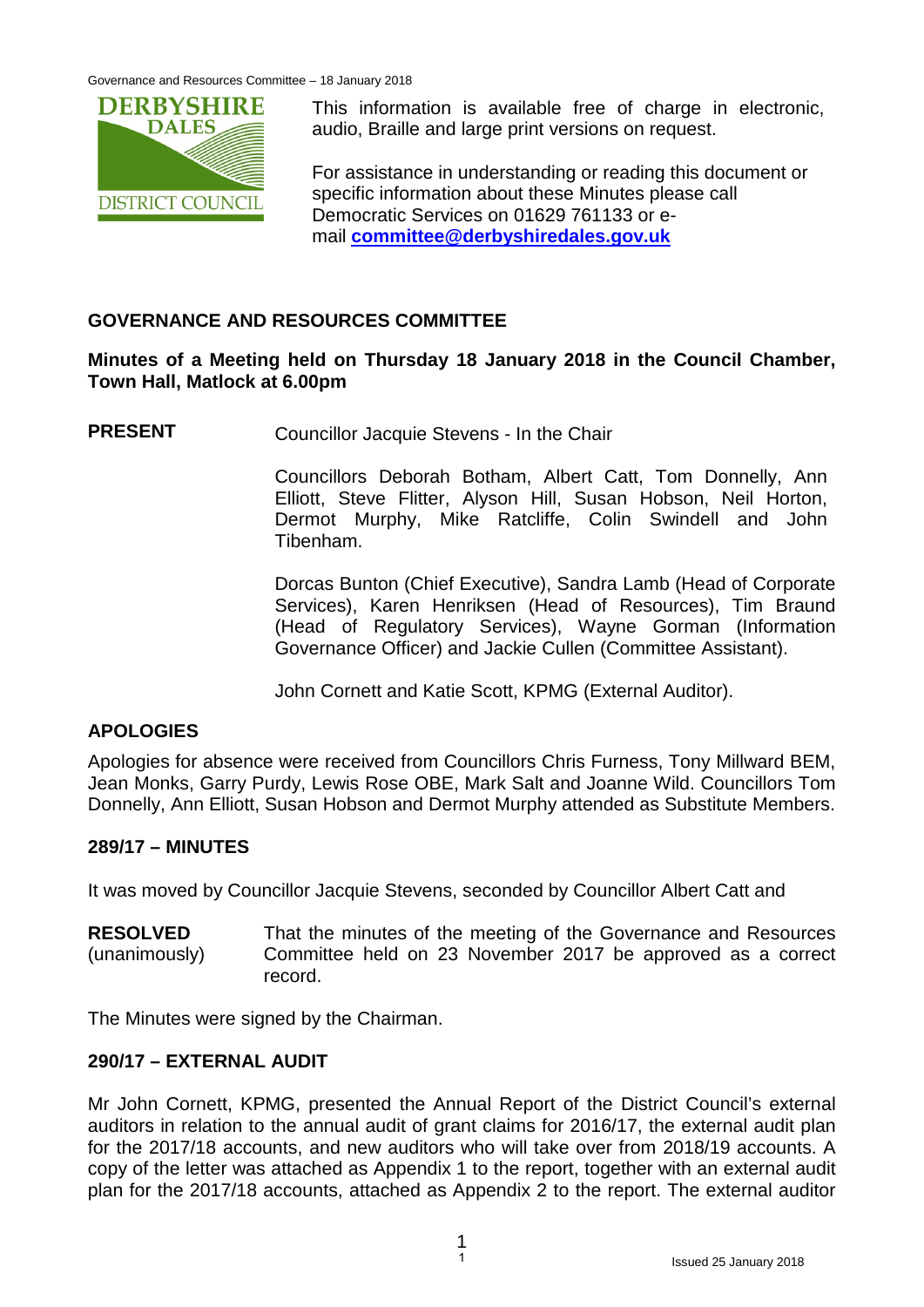had requested that these be brought to Members' attention. It was noted that there were no issues arising from the audit of grant claims, and therefore no qualifications. The significant risks in relation to the External Audit Plan 2017/18 were listed in the summary section of Appendix 2 to the report, and explained in more detail within the body of the report.

Members were reminded that in September 2016 this committee agreed that the Council should opt into the appointing person arrangement for the appointment of external auditors from 2018/19 onwards. On 19<sup>th</sup> December 2017, the Council received formal notification that Mazars LLP had been appointed as the external auditor of Derbyshire Dales District Council from 2018/19. Mazars had recently contacted the Head of Resources to arrange a meeting to discuss plans for managing the transition from KPMG in the coming months. A planned transition should ensure minimum disruption.

It was moved by Councillor Albert Catt, seconded by Councillor Mike Ratcliffe and

**RESOLVED** That the report be noted.

(unanimously)

### **291/17 – FEES AND CHARGES 2018/19**

The Committee considered a report that detailed recommendations in respect of fees and charges in relation to Community and Environmental Services, Leisure, Stall Markets, Environmental Health, Licensing and Corporate Services.

The Head of Regulatory Services drew Members' attention to two amendments to the Appendices:

On p56 (Appendix 8(b)), the proposed charge for a DVLA check (annual) was listed as £8.00. However, as licences were currently renewable every 3 years, it was recommended that the DVLA check be paid upfront for a similar period, resulting in a payment of £24.00 for three years;

On p65 (Appendix 10), the Proposed Charge 2018-19 for full Membership of the Bakewell Fitness Suite was shown as £288. This should read £200, and a similar reduction was to be applied to the concessionary rate.

It was proposed that the majority of fees be increased with effect from  $1<sup>st</sup>$  April 2018 by approximately 3%, with VAT applied, (current rate 20%) and rounded up or down as appropriate. Appendices  $1 - 11$  attached to the report, as listed below, contained schedules of the existing and recommended charges, and any proposals to freeze fees for 2018/19 were detailed in the relevant appendix.

- **Appendix 1** Pest Control and Stray Dog Service;
- **Appendix 2** Waste and recycling collection services;
- **Appendix 3** Cemeteries and burials;
- **Appendix 4** Farmers' markets and room hire at the Agricultural Business Centre. The lease negotiations had been concluded with Bagshaws and therefore the charges for vehicle washing and hire of pens and ring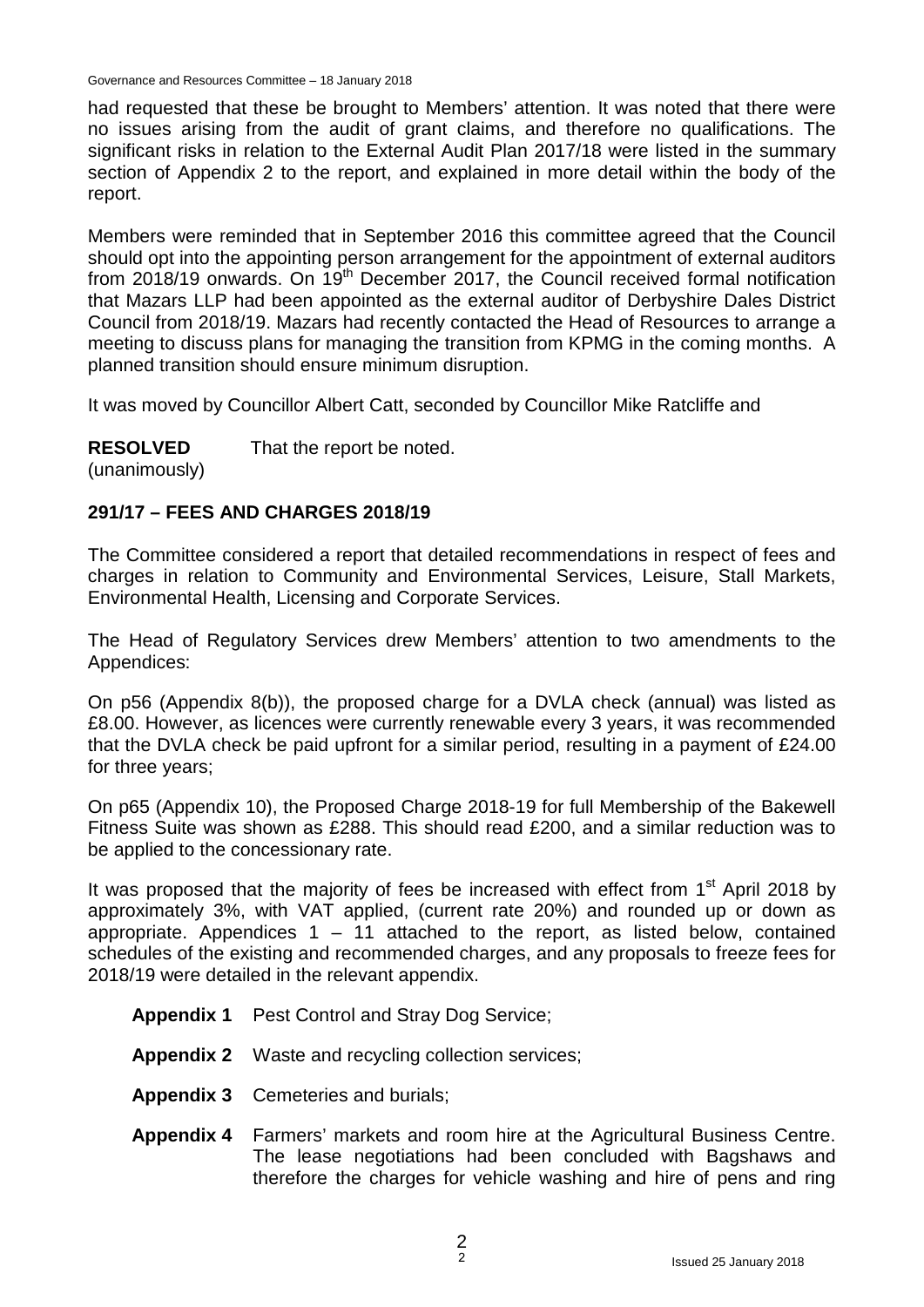would transfer to Bagshaws and would be removed from the Council's fees and charges;

- **Appendix 5** Stall markets;
- **Appendix 9** Parks/recreation ground leisure services;
- **Appendix 10** Leisure Services. In order to stay competitive in the market and help retain current members it was recommended council approve to freeze the price of Fitness Freedom, Gym, Climbing and Swimming memberships.

Matlock Bath Illuminations: The fees for Matlock Bath Illuminations would be discussed and agreed by the Illuminations working group.

- **Appendix 11** Permits, passes and season tickets. Following a meeting of the Council's Community and Environment Committee in December 2017, it was resolved that, with the exception of the annual Residents' Free Parking Concession Badge, these would now be subject to annual increases, with effect from April 2019. (C&E Minute 242/1 refers).
- **Appendix 6** Various streams of Corporate Services, as detailed in the report.
- **Appendix 7** Food hygiene, private sector housing and private water supplies;
- **Appendix 8** Licensing. The majority of fees in respect of Animal Welfare Licensing, Miscellaneous Licensing and Taxi Licensing were proposed to be increased by 5% in order to reduce the subsidy in this area and 10% for street trading consents as these had not increased since 2014/15.

No increase had been applied to fees in respect of Gambling as the current levels covered the cost of the service. Fees for applications made under the Licensing Act 2003 in respect of alcohol, entertainment and late night refreshment were set centrally by Government.

Cllr Steve Flitter requested an explanation of the charge for Discount Season Tickets by Zone (Appendix 11) – a response would be provided in due course.

Cllr Ann Elliott queried the charge in respect of additional inscriptions on a gravestone after the first (Appendix 3) – a response would be provided in due course.

Cllr Ratcliffe requested it be noted that whilst he was in support of the report on charges and fees in general, he and his party wished to disassociate themselves with the Car Park Charges section of the report, in particular the increase in the charge for residential permits from £92 to £331.

It was moved by Councillor Albert Catt, seconded by Councillor Tom Donnelly and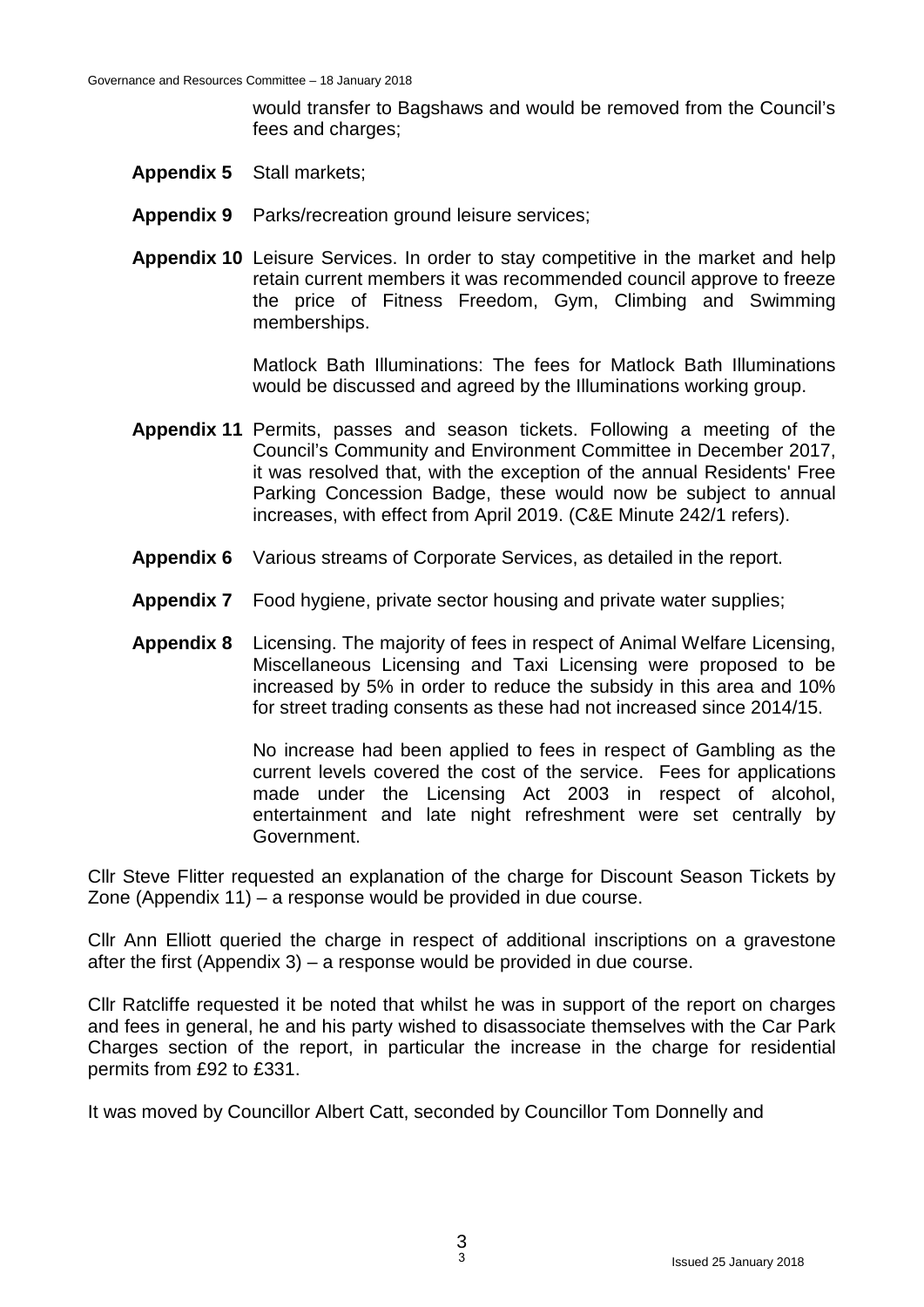**RESOLVED Voting:** That the fees and charges recommended in Appendices  $1 - 11$  of the report (attached to these minutes) are approved and implemented with effect from 1 April 2018.

| For                | 9 |
|--------------------|---|
| <b>Against</b>     | 2 |
| <b>Abstentions</b> | 2 |

The Chairman declared the motion carried.

#### **292/17 – FRAUD PROSECUTION POLICY FOR COUNCIL TAX SUPPORT**

The Committee was asked to approve an updated policy that dealt with offences relating to fraud associated with Council Tax Support.

In December 2014 the Corporate Committee approved a Fraud Prosecution Policy for Council Tax Support, along with a scheme of delegation to officers to administer the policy, which was now due for revision.

A draft revised Fraud Prosecution Policy for Council Tax Support was attached as Appendix 1 to the report. The policy set out the approach that would be taken to each type of offence and the factors that would be taken into account. An equalities impact assessment had been included.

No changes were proposed to the scheme of current delegation approved in 2014, as tabled in the report.

It was noted that on 10th October 2017, Marcus Jones MP, Minister for Local Government (DCLG) and Baroness Buscombe, Parliamentary Under Secretary of State (DWP) wrote to the Leader and Chief Executive with an invitation that Derbyshire Dales signs up to a joint counter fraud initiative with the Department of Work and Pensions (DWP) local fraud investigators, which after a successful pilot stage, would be rolled out throughout local government. DCLG had since confirmed that the Council's expression of interest had been accepted.

It was moved by Councillor Albert Catt, seconded by Councillor Steve Flitter and

**RESOLVED** (unanimously) That the Draft Fraud Prosecution Policy for Council Tax Support as set out in Appendix 1 to the report is approved.

#### **293/17 – UPDATE ON PREPARATION FOR THE GENERAL DATA PROTECTION REGULATION (GDPR)**

The Committee considered a report on progress against the General Data Protection Regulation (GDPR) Action Plan.

Members of the committee were reminded that an internal audit review of data protection arrangements in 2015 concluded that arrangements were unsatisfactory subsequently at a meeting of this committee held on  $9<sup>th</sup>$  June 2016 it was agreed that a consultant should be appointed to carry out a Data Protection Health Check.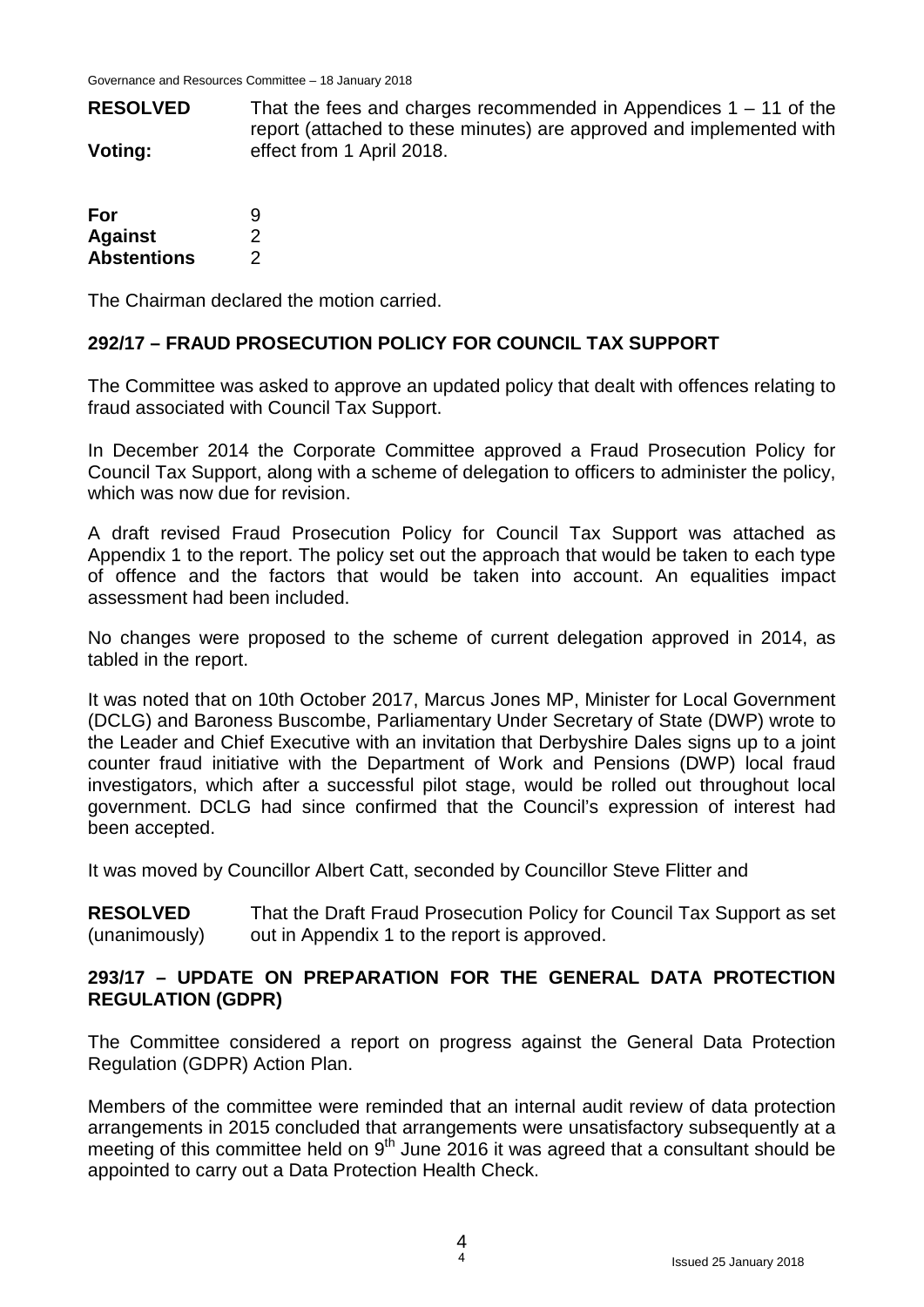A further report to this committee in January 2017 explained that the EU General Data Protection Regulation (GDPR) had been passed since the previous report that introduced a number of complex new requirements. The January 2017 report also set out the findings of the Data Protection Health Check and Members approved an Action Plan, as set out in the report, aimed at ensuring that the Council would be fully prepared for the introduction of GDPR in May 2018.

A consultant had been engaged and had started to manage the process from April 2017. An Information Governance Officer had been appointed in August 2017. The updated Action Plan and progress against it was attached as Appendix 1 to the report.

Other key areas of work during October - December were set out in the report, and Members were advised that for early 2018, work would focus on delivering workshops on the key issues to managers and employees processing personal data.

It was moved by Councillor Albert Catt, seconded by Councillor Tom Donnelly and

| <b>RESOLVED</b> | That progress against the General Data Protection Regulation |
|-----------------|--------------------------------------------------------------|
| (unanimously)   | (GDPR) Action Plan is noted.                                 |

### **MEETING CLOSED – 6.56PM**

#### **CHAIRMAN**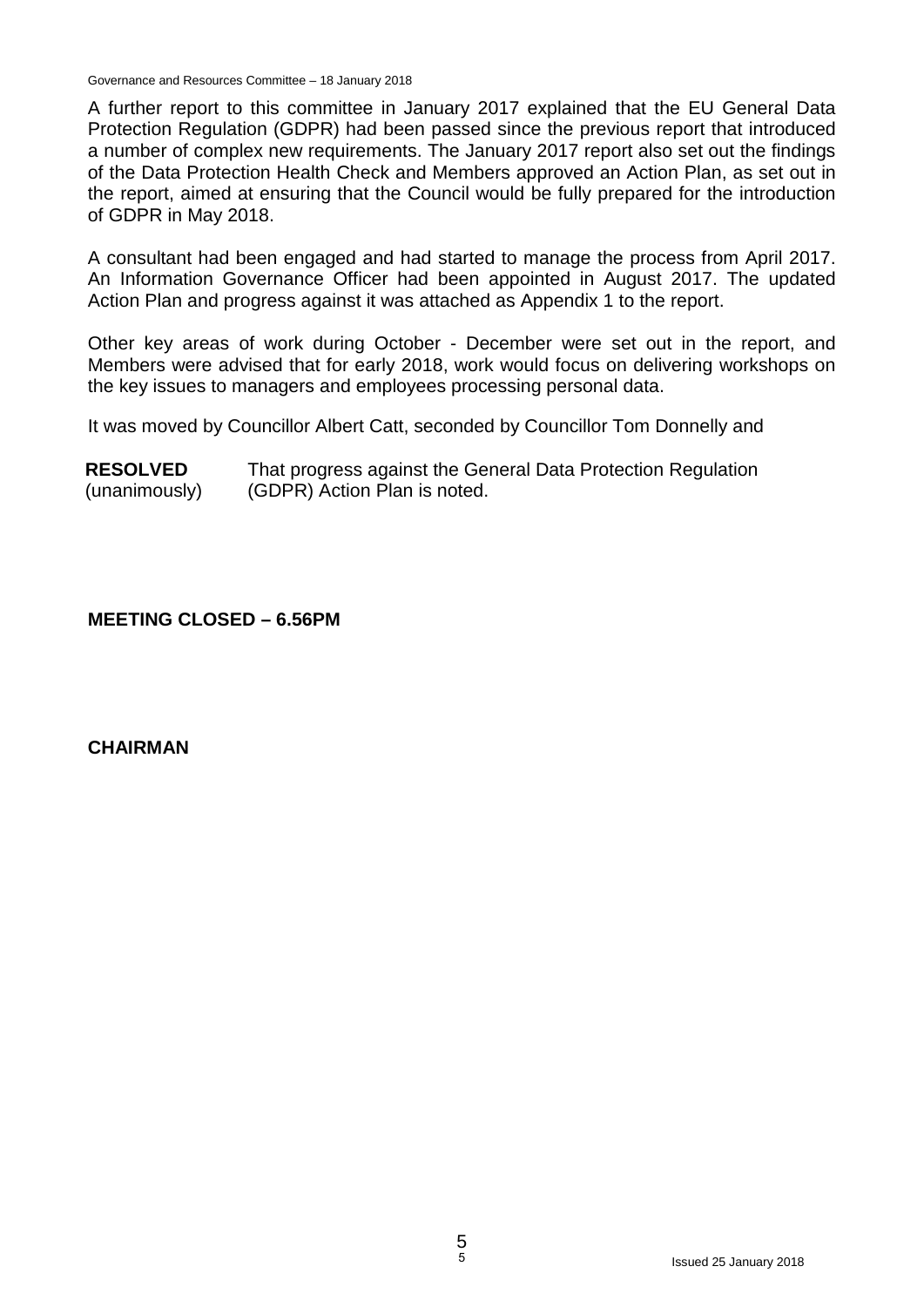ī

×

| <b>PEST CONTROL</b>                                                                                                                                                                                      |                                                         |                                                                                  |                                                                                   |  |
|----------------------------------------------------------------------------------------------------------------------------------------------------------------------------------------------------------|---------------------------------------------------------|----------------------------------------------------------------------------------|-----------------------------------------------------------------------------------|--|
| <b>DOMESTIC</b><br><b>PREMISES</b>                                                                                                                                                                       | <b>Existing</b><br>Charge<br>2017-2018<br>inclusive VAT | <b>Proposed</b><br><b>Charge 2018-</b><br>2019<br>exclusive of 20%<br><b>VAT</b> | <b>Proposed Charge</b><br>2018-2019<br>inclusive of 20%<br><b>VAT and rounded</b> |  |
| 50% concession charges to those in receipt of housing benefit or Council tax benefit<br>who are also aged 65 and over. The concession applies to one treatment from each<br>category per financial year. |                                                         |                                                                                  |                                                                                   |  |
|                                                                                                                                                                                                          | (concessions in                                         | (concessions in                                                                  | (concessions in                                                                   |  |
|                                                                                                                                                                                                          | brackets)                                               | brackets)                                                                        | brackets)                                                                         |  |
|                                                                                                                                                                                                          | £                                                       | £                                                                                | £                                                                                 |  |
| <b>Rats</b>                                                                                                                                                                                              | 26.00                                                   | 22.33                                                                            | 26.80                                                                             |  |
| Charge: up to 3 visits                                                                                                                                                                                   | (13.00)                                                 | (11.17)                                                                          | (13.40)                                                                           |  |
| <b>Mice</b>                                                                                                                                                                                              | 52.00                                                   | 44.67                                                                            | 53.60                                                                             |  |
| Charge: up to 3 visits                                                                                                                                                                                   | (26.00)                                                 | (22.33)                                                                          | (26.80)                                                                           |  |
| <b>Wasps</b>                                                                                                                                                                                             | 64.90                                                   | 55.75                                                                            | 66.90                                                                             |  |
| Charge: per visit                                                                                                                                                                                        | (32.45)                                                 | (27.88)                                                                          | (33.45)                                                                           |  |
| <b>Cockroaches</b>                                                                                                                                                                                       | 77.90                                                   | 66.88                                                                            | 80.25                                                                             |  |
| Charge: up to 4 visits                                                                                                                                                                                   | (38.95)                                                 | (33.46)                                                                          | (40.15)                                                                           |  |
| Ants                                                                                                                                                                                                     | 64.90                                                   | 55.71                                                                            | 66.85                                                                             |  |
| Charge: per visit                                                                                                                                                                                        | (32.45)                                                 | (27.88)                                                                          | (33.45)                                                                           |  |
| <b>Bedbugs</b>                                                                                                                                                                                           | 64.92                                                   | 66.88                                                                            | 80.25                                                                             |  |
| Charge: up to 2 visits                                                                                                                                                                                   | (32.46)                                                 | (33.46)                                                                          | (40.15)                                                                           |  |
| <b>Fleas</b>                                                                                                                                                                                             | 64.90                                                   | 55.71                                                                            | 66.86                                                                             |  |
| Charge: per visit                                                                                                                                                                                        | (32.45)                                                 | (27.88)                                                                          | (33.45)                                                                           |  |
| Non public health<br>pests<br>Charge: up to 2 visits                                                                                                                                                     | 84.20<br>(42.10)                                        | 72.29<br>(36.17)                                                                 | 86.75<br>(43.40)                                                                  |  |
| <b>Advice Only charge</b>                                                                                                                                                                                | 15.50                                                   | 13.33                                                                            | 16.00                                                                             |  |
| per visit                                                                                                                                                                                                | (no concession)                                         | (no concession)                                                                  | (no concession)                                                                   |  |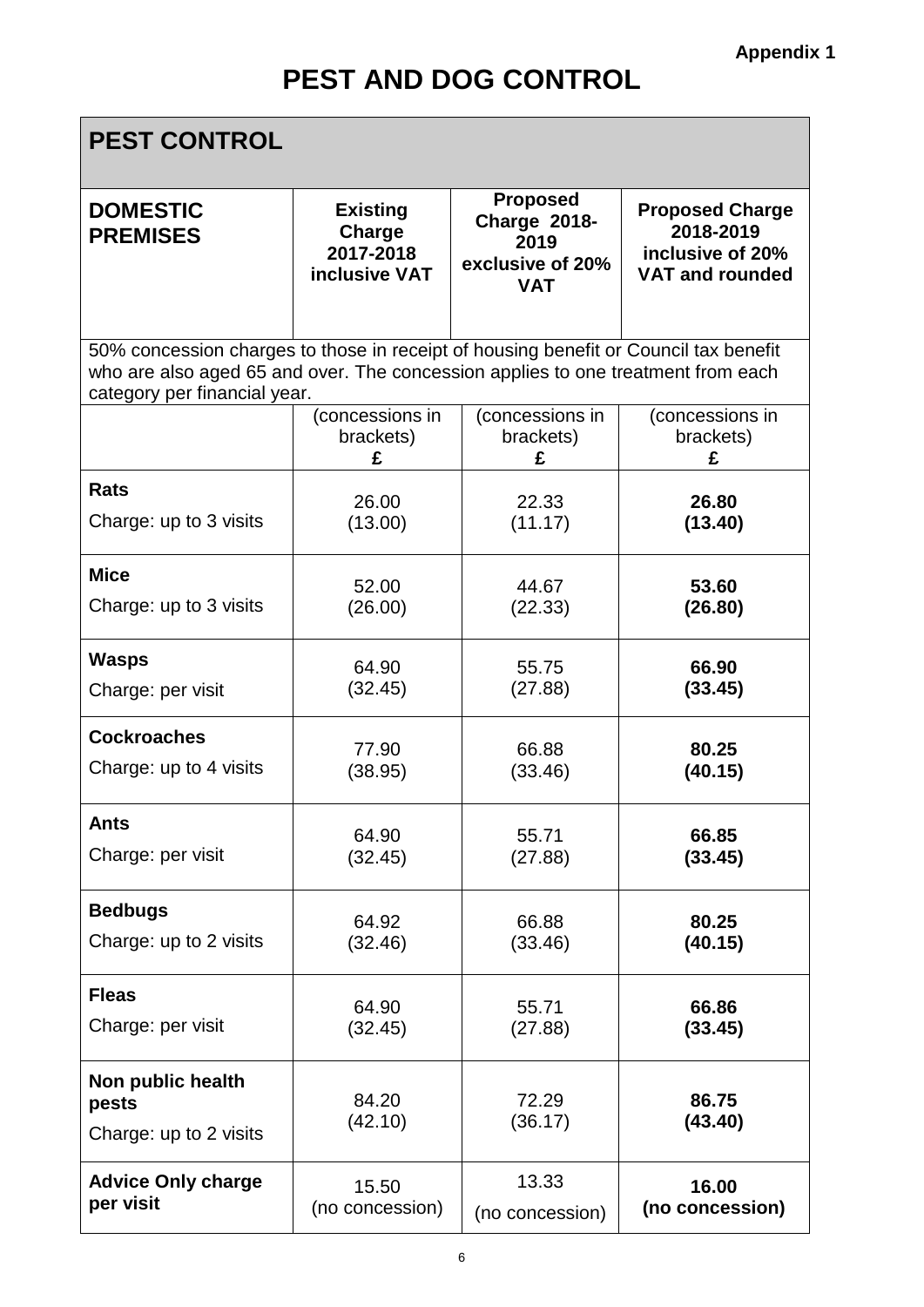## **PEST CONTROL**

| <b>COMMERCIAL</b><br><b>PREMISES</b>                                 | <b>Existing Charge</b><br>2017-2018<br><b>inclusive VAT</b> | <b>Proposed Charge</b><br>2018-2019<br>exclusive of 20%<br><b>VAT</b><br>£ | <b>Proposed Charge</b><br>2018-2019<br>inclusive of 20%<br><b>VAT and rounded</b><br>£ |
|----------------------------------------------------------------------|-------------------------------------------------------------|----------------------------------------------------------------------------|----------------------------------------------------------------------------------------|
| <b>Rats and Mice</b><br>(includes one)<br>revisit to remove<br>bait) | 138.70 per hour<br>(minimum charge)                         | 119.08                                                                     | 142.90                                                                                 |
| <b>Insect Pests</b>                                                  | 69.80 per hour<br>(minimum charge)                          | 59.92                                                                      | 71.90                                                                                  |

### **Note: Rats and Mice and Insect Pests**

Commercial premises are liable for a minimum charge equal to 1 hour.

Where treatment takes more than 1 hour additional whole hours are charged at the hourly rate and part hours are charged pro rata in 15 minute bands.

| <b>DOG CONTROL</b>                                                     | <b>Existing Charge</b><br>2017-2018        | <b>Proposed Charge</b><br>2018-2019     |  |  |
|------------------------------------------------------------------------|--------------------------------------------|-----------------------------------------|--|--|
|                                                                        | £                                          |                                         |  |  |
|                                                                        |                                            | Outside the scope of VAT                |  |  |
| These charges are plus Vet's Fees if necessary, and VAT on Vet's Fees. |                                            |                                         |  |  |
| <b>STRAY DOGS</b>                                                      |                                            |                                         |  |  |
| Penalty for stray dogs collected<br>or returned by Dog Warden          | 57.20                                      | 58.95                                   |  |  |
| Above penalty charge plus kennel fees as follows:                      |                                            |                                         |  |  |
| Each day or part day                                                   | 14.80<br>Daily kennel fee<br>(or part day) | 15.25<br>Daily kennel fee (or part day) |  |  |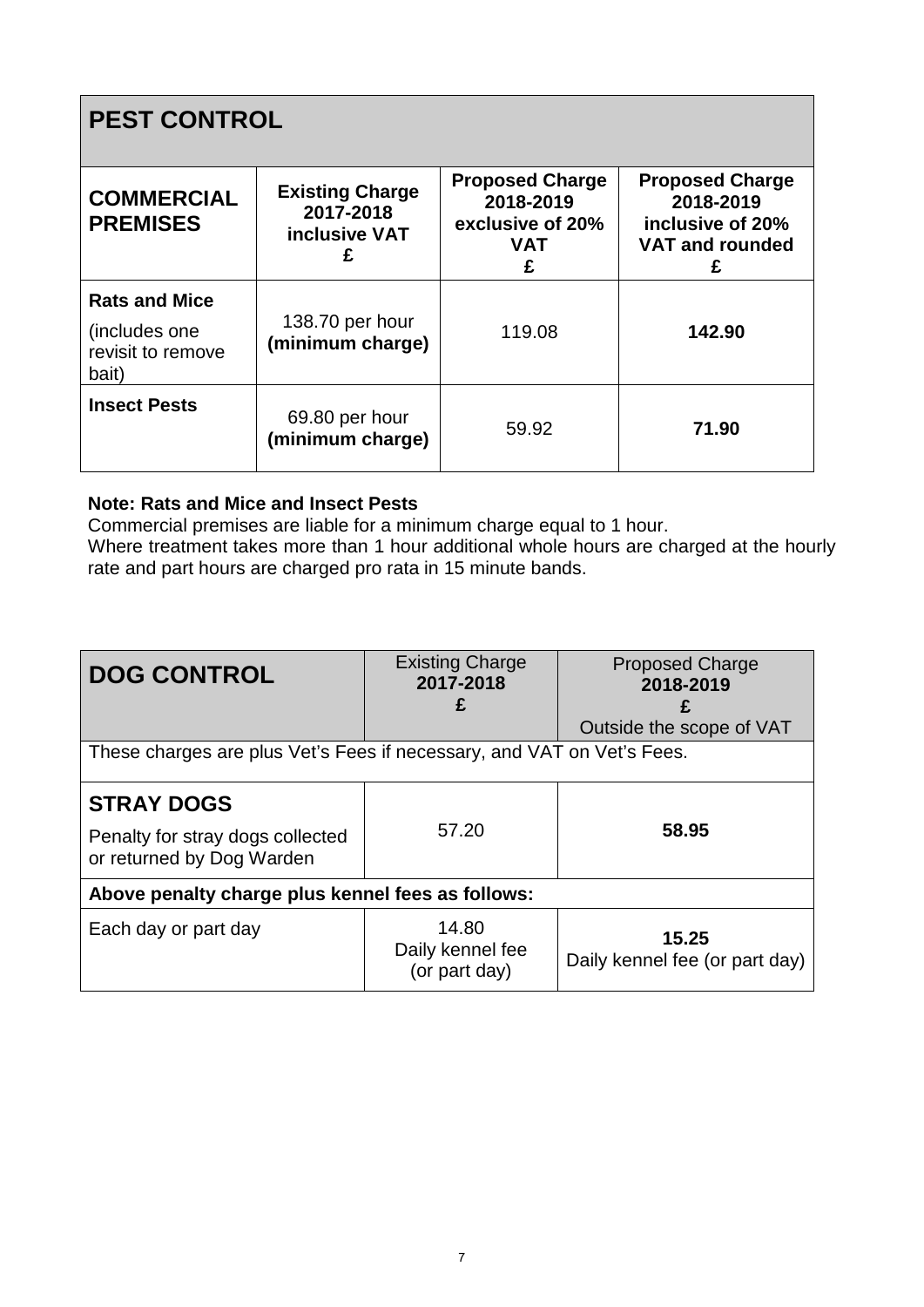### **The following fees are outside the scope of VAT**

| <b>HOUSEHOLD</b><br><b>WASTE</b>                                                  | <b>Existing Charge</b><br>2017-18<br>(concessions in brackets)                                                                                                                | <b>Proposed Charge</b><br>2018-19<br>£<br>(concessions in brackets) |  |
|-----------------------------------------------------------------------------------|-------------------------------------------------------------------------------------------------------------------------------------------------------------------------------|---------------------------------------------------------------------|--|
| collection per financial year.                                                    | 50% concession charges to those in receipt of housing benefit or Council tax benefit who<br>are also aged 65 and over. The concession applies to one bulky and one electrical |                                                                     |  |
| Up to 3 items                                                                     | 20.30<br>(10.15)                                                                                                                                                              | 20.95<br>(10.45)                                                    |  |
| Up to 6 items                                                                     | 33.00<br>(16.50)                                                                                                                                                              | 34.00<br>(17.00)                                                    |  |
| Electrical item One item                                                          | 17.40<br>(8.70)                                                                                                                                                               | 17.95<br>(8.95)                                                     |  |
| <b>Electrical items</b><br>2-3 items                                              | 23.10<br>(11.55)                                                                                                                                                              | 23.80<br>(11.90)                                                    |  |
| <b>COMPOSTING</b>                                                                 | <b>Existing Charge</b><br>2017-18<br>£                                                                                                                                        | <b>Proposed Charge</b><br>2018-19<br>£                              |  |
| Supply of 240 litre<br>wheeled bin (Collection<br>free thereafter)                | 25.00                                                                                                                                                                         | 25.75                                                               |  |
| <b>WHEELED BINS FOR NEW PROPERTIES</b>                                            |                                                                                                                                                                               |                                                                     |  |
| 140 litre grey wheeled<br>bin (green bin given free<br>if possible with grey bin) | 20.00                                                                                                                                                                         | 20.60                                                               |  |
| 240 litre grey wheeled<br>bin (green bin given free<br>if possible with grey bin) | 25.00                                                                                                                                                                         | 25.75                                                               |  |
| <b>WHEELED BINS -REPLACEMENTS</b>                                                 |                                                                                                                                                                               |                                                                     |  |
| 140 litre grey wheeled<br>bin replacement.                                        | 20.00                                                                                                                                                                         | 20.60                                                               |  |
| 240I grey wheeled bin<br>replacement (if qualify)                                 | 25.00                                                                                                                                                                         | 25.75                                                               |  |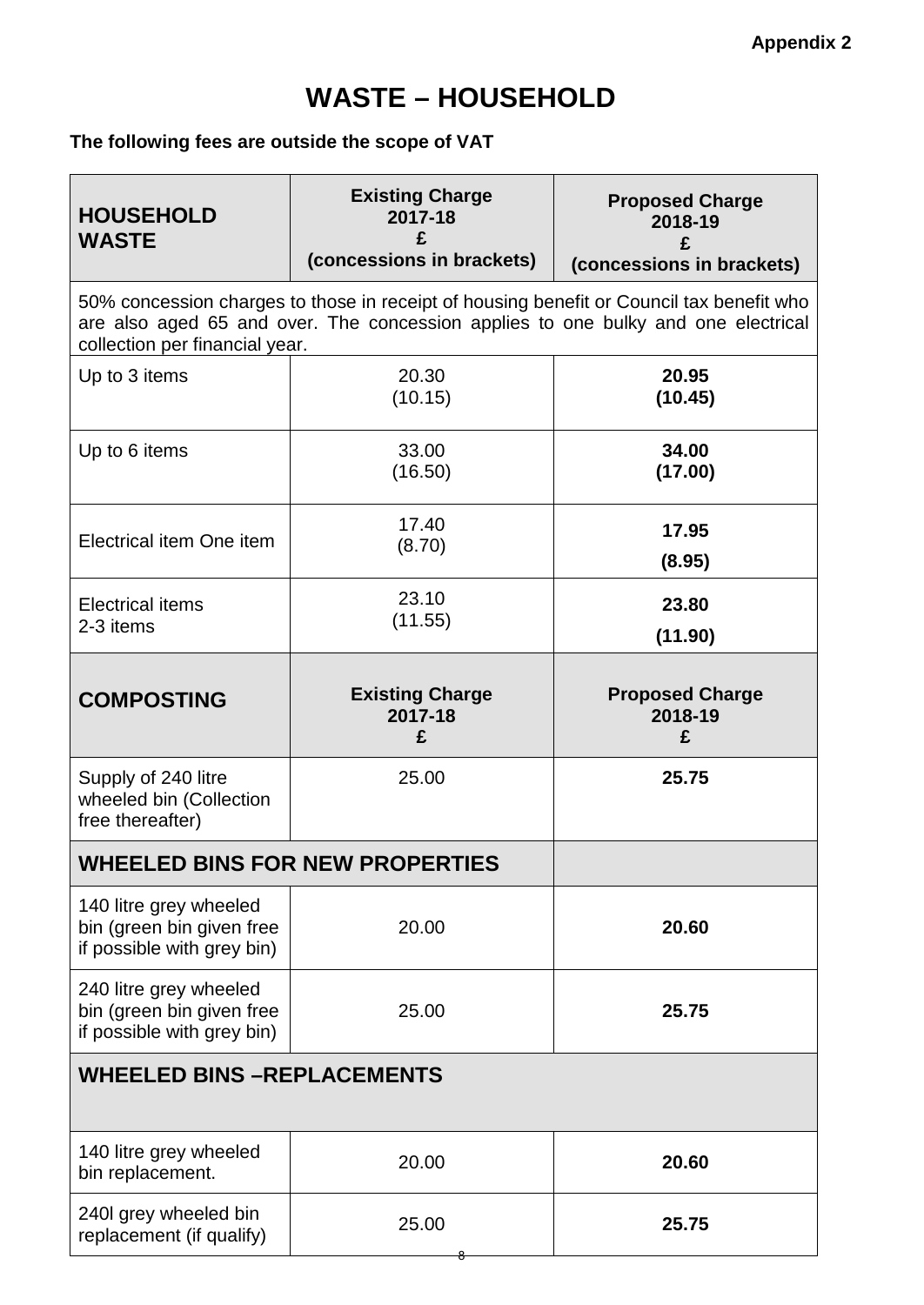| 240 green wheeled bin<br>replacement | 15:00 | 15.45 |
|--------------------------------------|-------|-------|
|--------------------------------------|-------|-------|

| <b>ABANDONED SHOPPING TROLLEYS</b>                              |                     |                                     |  |                                     |  |
|-----------------------------------------------------------------|---------------------|-------------------------------------|--|-------------------------------------|--|
| Return of shopping<br>trolley                                   |                     | 36.95                               |  | 38.05                               |  |
| <b>TRADE WASTE</b>                                              |                     | <b>Existing Charge</b><br>2017-2018 |  | <b>Proposed Charge</b><br>2018-2019 |  |
| <b>GREEN SACKS</b>                                              |                     |                                     |  |                                     |  |
| Per pack of 25                                                  |                     | 65.50                               |  | 67.50                               |  |
| <b>WHEELED BINS</b>                                             |                     |                                     |  |                                     |  |
| <b>Commercial</b>                                               | 1100 litre capacity | 17.50                               |  | 18.05                               |  |
| Per lift:                                                       | 660 litre capacity  | 12.00                               |  | 12.40                               |  |
|                                                                 | 360 litre capacity  | 8.00                                |  | 8.25                                |  |
|                                                                 | 240 litre capacity  | 6.40                                |  | 6.60                                |  |
| <b>Commercial</b><br><b>Recycling:</b>                          | 240 litre capacity  | 3.40                                |  | 3.50                                |  |
|                                                                 |                     |                                     |  |                                     |  |
| <b>Schools &amp; Not-</b><br>for-profit<br><b>Organisations</b> | 1100 litre capacity | 8.90                                |  | 9.20                                |  |
| <b>NB</b><br>Collection<br>charge only per                      | 660 litre capacity  | 7.60                                |  | 7.85                                |  |
| lift:                                                           | 360 litre capacity  | 5.45                                |  | 5.60                                |  |
|                                                                 | 240 litre capacity  | 5.15                                |  | 5.30                                |  |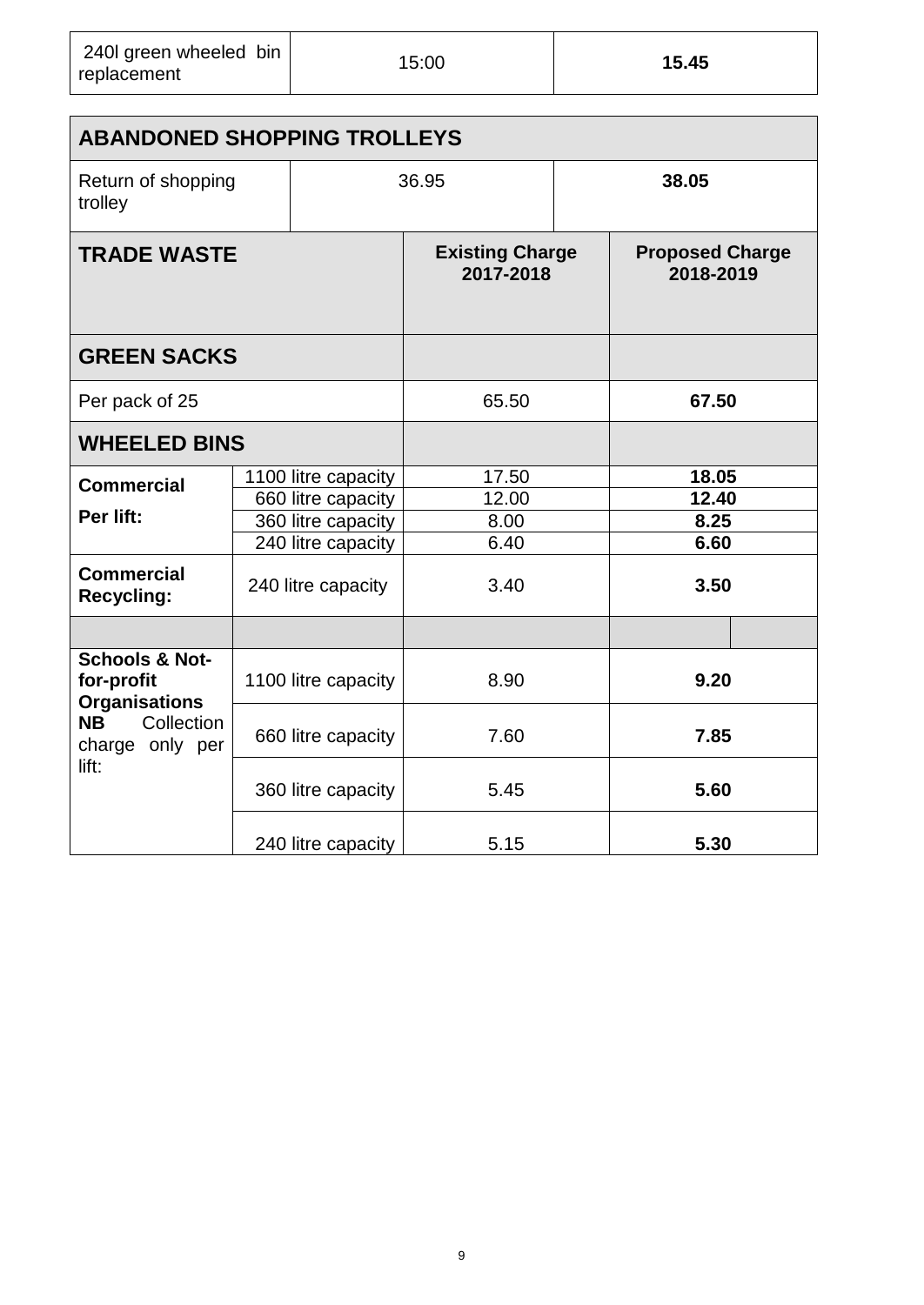### **CEMETERIES**

These charges apply to purchasing the Exclusive Right of Burial (including ashes) before or after death of a resident in the Derbyshire Dales District Council area and in the case of a stillborn child where one of the parents was resident at the time of interment.

#### Double Fees

Where the Exclusive Right of Burial is purchased for a non-resident of the Derbyshire Dales, fees for all services will be doubled ie for all interments; for the Right to Erect a Memorial; for the right to fix plaques or reserve spaces in a Garden of Remembrance; for the erection of memorials and for additional inscriptions. The fees will not be doubled where the Exclusive Right of Burial was purchased at the single fee at an earlier date. The appropriate Officer of the Council has the discretion to waive these double fees when there are grounds to do so, i.e. past residency in the District or other connections.

#### **(NB: All fees for cemeteries fall outside the scope of VAT, with the exception of Memorial plaques)**

| <b>EXCLUSIVE RIGHT OF BURIAL</b>                                                                                                                        | <b>Existing Charge</b><br>2017/2018 | <b>Proposed Charge</b><br>2018/2019 |
|---------------------------------------------------------------------------------------------------------------------------------------------------------|-------------------------------------|-------------------------------------|
| <b>Earthen Graves</b>                                                                                                                                   |                                     |                                     |
| For the exclusive right of burial for a period not exceeding 100 years:                                                                                 |                                     |                                     |
|                                                                                                                                                         |                                     |                                     |
| grave size 2.4m x 1.2m<br>a)                                                                                                                            | 606.45                              | 624.65                              |
| grave size 2.4m x 2.4m<br>b)                                                                                                                            | 1140.75                             | 1175.00                             |
| <b>Garden of Remembrance</b>                                                                                                                            |                                     |                                     |
| For the exclusive right of burial of<br>cremated remains for a period not<br>exceeding 100 years, in an earthen<br>grave not exceeding 450mm x<br>600mm | 195.20                              | 201.10                              |

#### **INTERMENTS**

The fees indicated:

- a) include the digging of the grave;
- b) apply only where the interment is made between the hours of:
	- $\bullet$  9:30am 3.30pm, Mondays Thursdays;
	- 9.30am 3pm, Fridays (excluding Bank and public holidays)';
	- or on the certificate of a Coroner or Registered Medical Practitioner that immediate interment is necessary.
- c) Apply provided that the interment is made within fifteen minutes of the time arranged with Derbyshire Dales District Council. If not, an additional charge of £**14.85** (£14.40 in 2017/18) is payable<sup>1</sup>per fifteen minutes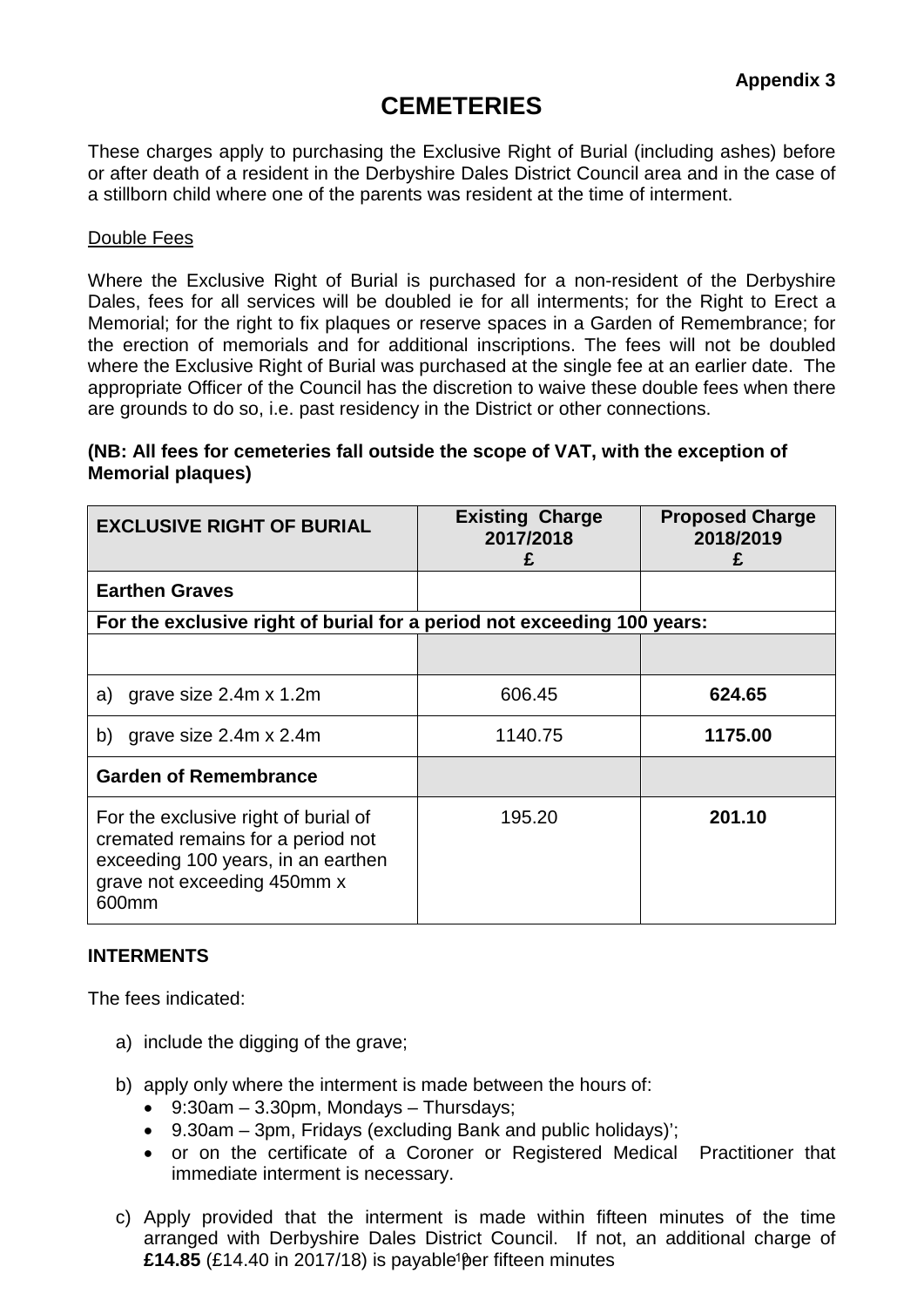| <b>INTERMENT IN ANY GRAVE</b>                                                                                                                              | <b>Existing</b><br>Charge<br>2017/2018 | <b>Proposed</b><br>Charge<br>2018/2019<br>£ |
|------------------------------------------------------------------------------------------------------------------------------------------------------------|----------------------------------------|---------------------------------------------|
|                                                                                                                                                            | £                                      |                                             |
| All of the following fees for cemeteries fall outside<br>the scope of VAT)                                                                                 |                                        |                                             |
| a) of the body of a stillborn child or of a child whose<br>age at the time of death did not exceed one month.                                              | No charge                              | No charge                                   |
| b) of the body of a child whose age at the time of<br>death exceeded one month but did not exceed 16<br>years.                                             | 107.75                                 | 111.00                                      |
| c) of the body of a person whose age at the time of<br>death exceeded 16 years.                                                                            | 680.85                                 | 701.30                                      |
| Interment in existing vault or bricked grave                                                                                                               | Daywork rates<br>apply                 | <b>Daywork</b><br>rates apply               |
| Interment of cremated remains                                                                                                                              | 143.40                                 | 147.70                                      |
| Turfing of grave after interment on request                                                                                                                | 45.10                                  | 46.45                                       |
| <b>SCATTERING OF ASHES</b>                                                                                                                                 |                                        |                                             |
| In the case of purchased graves, or in the Garden of<br>Remembrance:                                                                                       | 50.35                                  | 51.90                                       |
| Fee for right to scatter ashes                                                                                                                             |                                        |                                             |
| <b>LONG-TERM MEMORIALS IN GARDENS OF</b><br><b>REMEMBRANCE</b>                                                                                             |                                        |                                             |
| Please Note: Within the designated lawn sections, only one stone vase or block is<br>permitted per plot, not exceeding 200mm in height and 200mm in width. |                                        |                                             |
| Right to Erect a Memorial on a grave for cremated<br>remains with respect to which an exclusive right of<br>burial has been granted                        | 65.50                                  | 67.50                                       |

| <b>LONG-TERM MEMORIALS IN GARDENS OF</b><br><b>REMEMBRANCE</b>                 | <b>Existing</b><br>Charge<br>2017/2018<br>£            | <b>Proposed</b><br>Charge<br>2018/2019<br>£         |
|--------------------------------------------------------------------------------|--------------------------------------------------------|-----------------------------------------------------|
|                                                                                |                                                        |                                                     |
| Supply of a memorial plaque (150mm x 75mm) at<br>ground level including fixing | 65.50<br>plus cost of plaque<br>& VAT on the<br>plaque | 67.50<br>plus cost of plaque &<br>VAT on the plaque |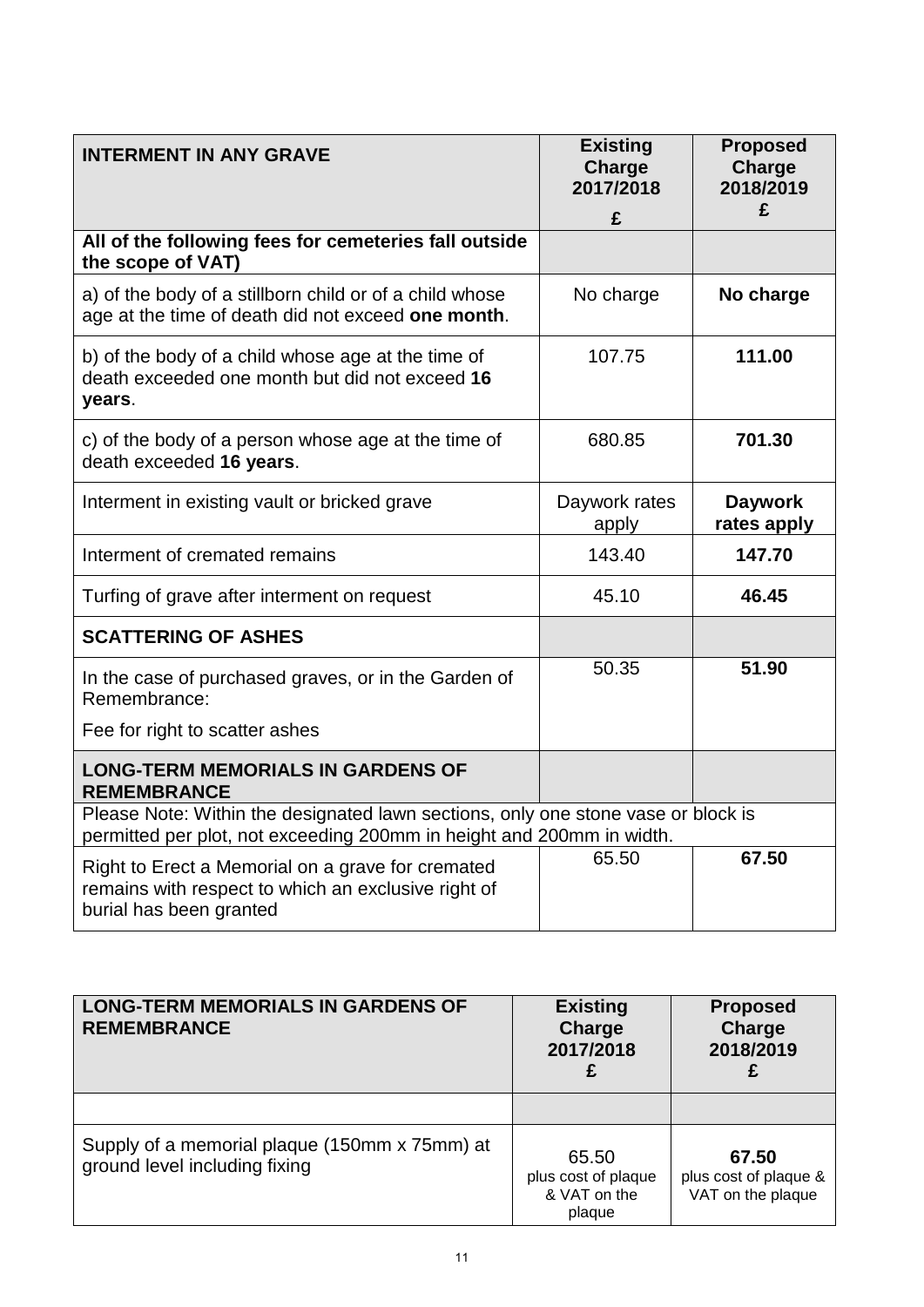| Supply of a stone slab level with the surrounding<br>ground for the fixing of a memorial plaque<br>including installation                               | 83.85 (no VAT)                                         | 86.40                                               |
|---------------------------------------------------------------------------------------------------------------------------------------------------------|--------------------------------------------------------|-----------------------------------------------------|
| Supply of a plaque 150mm x 75mm for the<br>memorial wall, including fee for space and fixing                                                            | 65.50<br>plus cost of plaque<br>& VAT on the<br>plaque | 67.50<br>plus cost of plaque &<br>VAT on the plaque |
| Reservation of up to 3 plaque spaces under the<br>first plaque on the memorial wall (fee per space)                                                     | 17.00                                                  | 17.50                                               |
| Permission for erection of a vase not exceeding<br>300mm in height, including first inscription                                                         | 65.50                                                  | 67.50                                               |
| Permission for kerb or border stones enclosing a<br>space not exceeding 450mm x 600mm including<br>first inscription                                    | 65.50                                                  | 67.50                                               |
| Permission for each inscription after the first on<br>vases, kerbs, border stones, etc.                                                                 | 49.85                                                  | 51.35                                               |
| <b>LONG-TERM MEMORIALS ON EARTHEN GRAVES</b>                                                                                                            |                                                        |                                                     |
| Please Note: Within the designated lawned sections, the only long-term memorial<br>permitted on a grave is a single headstone.                          |                                                        |                                                     |
|                                                                                                                                                         |                                                        |                                                     |
| Right to Erect a Memorial on a grave in respect of<br>which an exclusive right of burial has been granted                                               | 161.80                                                 | 166.65                                              |
| Permission for a memorial headstone not exceeding 1<br>metre in height and 900mm in width, and including the<br>cost of the foundation already provided | 233.40                                                 | 240.40                                              |
| Permission for a memorial headstone not exceeding 1<br>metre in height and 900mm in width, in those areas<br>where no concrete foundation is provided   | 75.60                                                  | 77.90                                               |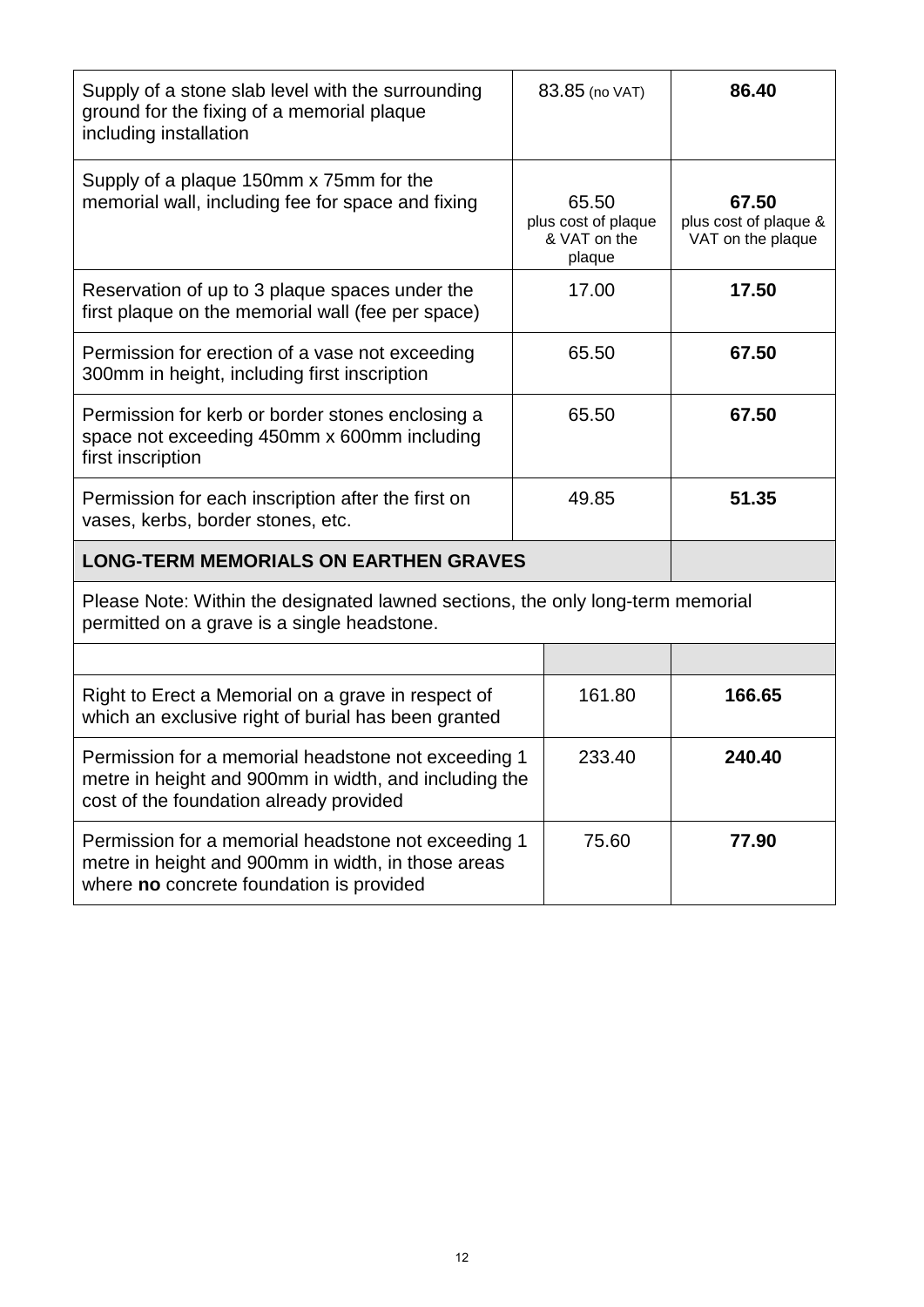| <b>LONG-TERM MEMORIALS ON EARTHEN GRAVES</b>                                                                                      | <b>Existing</b><br>Charge<br>2017/2018<br>£ | <b>Proposed</b><br>Charge<br>2018/2019<br>£ |
|-----------------------------------------------------------------------------------------------------------------------------------|---------------------------------------------|---------------------------------------------|
|                                                                                                                                   |                                             |                                             |
| Permission for a flat stone or tablet, level with<br>surrounding ground not exceeding 2.4m x 1.2m,<br>including first inscription | 79.95                                       | 82.35                                       |
| Permission for kerb or border stones enclosing a<br>space not exceeding 2.4m x 1.2m, including first<br>inscription               | 137.80                                      | 141.95                                      |
| Permission for a vase not exceeding 300 mm in height,<br>including first inscription                                              | 65.5                                        | 67.50                                       |
| Permission for each inscription after the first                                                                                   | 49.85                                       | 51.35                                       |
| <b>ASSISTED BURIALS</b>                                                                                                           |                                             |                                             |
| Standard Charge (Minimum)                                                                                                         | 447.55                                      | 461.00                                      |
| <b>RECORD SEARCHES</b>                                                                                                            |                                             |                                             |
| <b>Record Searches</b>                                                                                                            | 15.45                                       | 15.95                                       |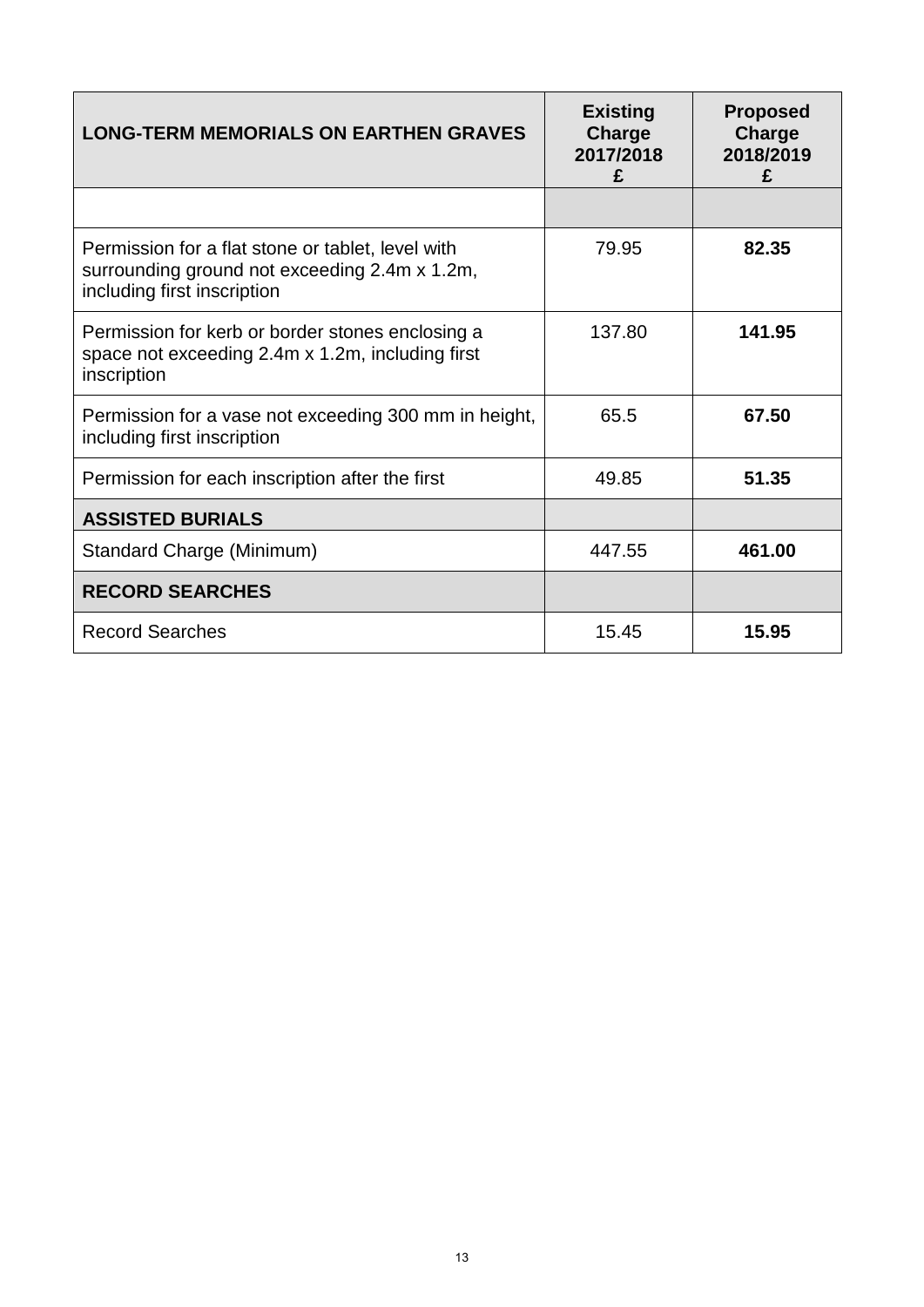### **Appendix 4**

# **AGRICULTURAL BUSINESS CENTRE**

| <b>Livestock Markets and</b><br><b>Farmers' Markets</b>                  | <b>Existing Charge</b><br>2017-2018<br>inclusive VAT | <b>Proposed Charges</b><br>2018-2019 exclusive<br><b>20% VAT</b> | <b>Proposed Charges</b><br>2018-2019 inc. of<br>20% VAT & rounded<br>£ |  |
|--------------------------------------------------------------------------|------------------------------------------------------|------------------------------------------------------------------|------------------------------------------------------------------------|--|
|                                                                          | £                                                    | £                                                                |                                                                        |  |
| <b>Farmers' Markets</b>                                                  |                                                      |                                                                  |                                                                        |  |
| <b>Farmers' Market Stalls</b>                                            |                                                      |                                                                  |                                                                        |  |
| 4.5 foot stall                                                           | 16.00                                                | 13.75                                                            | 16.50                                                                  |  |
| 6 foot stall                                                             | 20.30                                                | 17.42                                                            | 20.90                                                                  |  |
| 9 foot stall (Standard)                                                  | 31.70                                                | 27.21                                                            | 32.65                                                                  |  |
| 12 foot stall                                                            | 40.50                                                | 34.75                                                            | 41.70                                                                  |  |
| 2 foot extension table                                                   | 4.30                                                 | 3.71                                                             | 4.45                                                                   |  |
| <b>Farmers' Market Parking</b>                                           |                                                      |                                                                  |                                                                        |  |
| <b>Parking for Farmers' Market</b>                                       | 3.90                                                 | 3.35                                                             | 4.00                                                                   |  |
| Traders (per vehicle)                                                    |                                                      |                                                                  |                                                                        |  |
| Room Hire                                                                |                                                      |                                                                  |                                                                        |  |
| <b>Conference Room</b>                                                   |                                                      |                                                                  |                                                                        |  |
| Hire per Day                                                             | 238.95                                               | 205.28                                                           | 246.35                                                                 |  |
| Hire per Half Day                                                        | 123.80                                               | 106.36                                                           | 127.65                                                                 |  |
| Hire per Hour                                                            | 40.15                                                | 34.50                                                            | 41.40                                                                  |  |
| Hire per Evening/Weekend<br>20% applied to charges for half day/full day |                                                      |                                                                  |                                                                        |  |
| Maximum discount for non-commercial local organisations 40%              |                                                      |                                                                  |                                                                        |  |
| Meeting Room 1                                                           |                                                      |                                                                  |                                                                        |  |
| Hire per Day                                                             | 123.80                                               | 106.36                                                           | 127.65                                                                 |  |
| Hire per Half Day                                                        | 63.85                                                | 54.86                                                            | 65.85                                                                  |  |
| Hire per Hour                                                            | 20.20                                                | 17.35                                                            | 20.80                                                                  |  |
| Hire per Evening/Weekend                                                 |                                                      | 20% applied to charges for half day/full day                     |                                                                        |  |
|                                                                          |                                                      | Maximum discount for non-commercial local organisations 40%      |                                                                        |  |
| Meeting Room 2 & 3                                                       |                                                      |                                                                  |                                                                        |  |
| Hire per Day                                                             | 62.30                                                | 53.52                                                            | 64.20                                                                  |  |
| Hire per Half Day                                                        | 32.25                                                | 27.71                                                            | 33.25                                                                  |  |
| Hire per Hour                                                            | 12.15                                                | 10.44                                                            | 12.55                                                                  |  |
| Hire per Evening/Weekend                                                 |                                                      | 20% applied to charges for half day/full day                     |                                                                        |  |
| Maximum discount for non-commercial local organisations 40%              |                                                      |                                                                  |                                                                        |  |
| Concourse                                                                |                                                      |                                                                  |                                                                        |  |
| Hire per Day                                                             | 238.95                                               | 205.28                                                           | 246.35                                                                 |  |
| Hire per Half Day                                                        | 123.80                                               | 106.36                                                           | 127.65                                                                 |  |
| Hire per Hour                                                            | 40.15                                                | 34.50                                                            | 41.40                                                                  |  |
| Hire per Evening/Weekend<br>20% applied to charges for half day/full day |                                                      |                                                                  |                                                                        |  |
| Maximum discount for non-commercial local organisations 40%              |                                                      |                                                                  |                                                                        |  |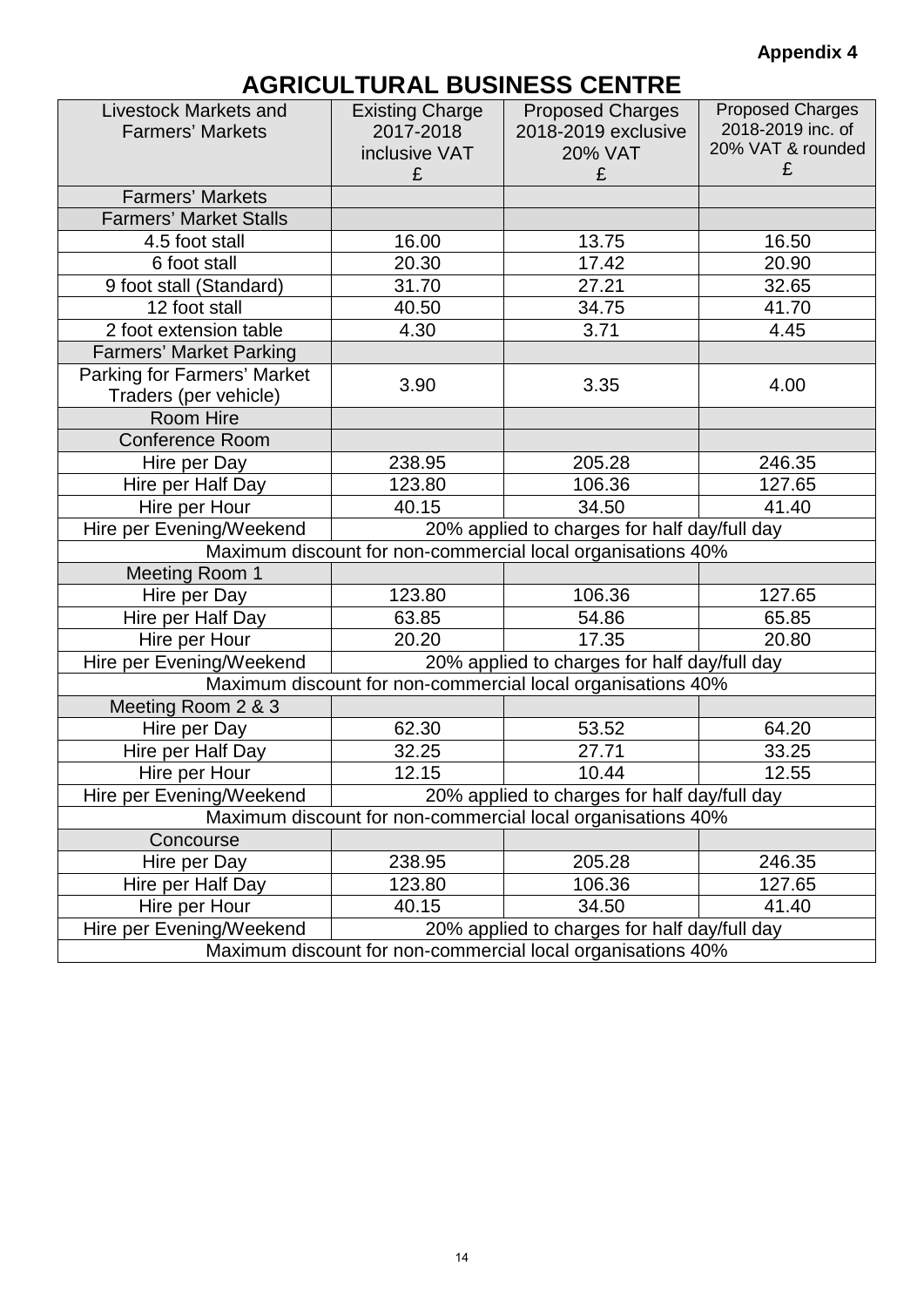# **STALL MARKETS**

(All Stall Market charges are exempt from VAT)

|                                   | <b>Existing Charge</b><br>2017/18<br>£ | <b>Proposed Charge</b><br>2018/19<br>£ |
|-----------------------------------|----------------------------------------|----------------------------------------|
| <b>Bakewell Market</b>            |                                        |                                        |
| 9ft Stall                         | 26.30                                  | 26.30                                  |
| 12ft Stall                        | 34.20                                  | 34.20                                  |
| <b>Butcher's Lorry</b>            | 77.20                                  | 77.20                                  |
| <b>Fast Food Catering Trailer</b> | 38.50                                  | 38.50                                  |
| Fish Van                          | 23.00                                  | 23.00                                  |
| <b>Hot Drinks Trailer</b>         | 34.20                                  | 34.20                                  |
| Charges per additional foot       | 3.90                                   | 3.90                                   |
| <b>Wirksworth Market</b>          |                                        |                                        |
| <b>Stall</b>                      | 10.00                                  | 10.00                                  |
| <b>Ashbourne Market</b>           |                                        |                                        |
| <b>Stall</b>                      | 10.00                                  | 10.00                                  |
| Charges per additional foot       | 3.20                                   | 3.20                                   |
| <b>Matlock Market</b>             |                                        |                                        |
| Large Internal cabin              | 181.20                                 | 181.20                                 |
| Greengrocer (external cabin)      | 240.20                                 | 240.20                                 |
| Small Internal Cabin              | 102.30                                 | 102.30                                 |
| <b>Butcher (Cabin)</b>            | 102.30                                 | 102.30                                 |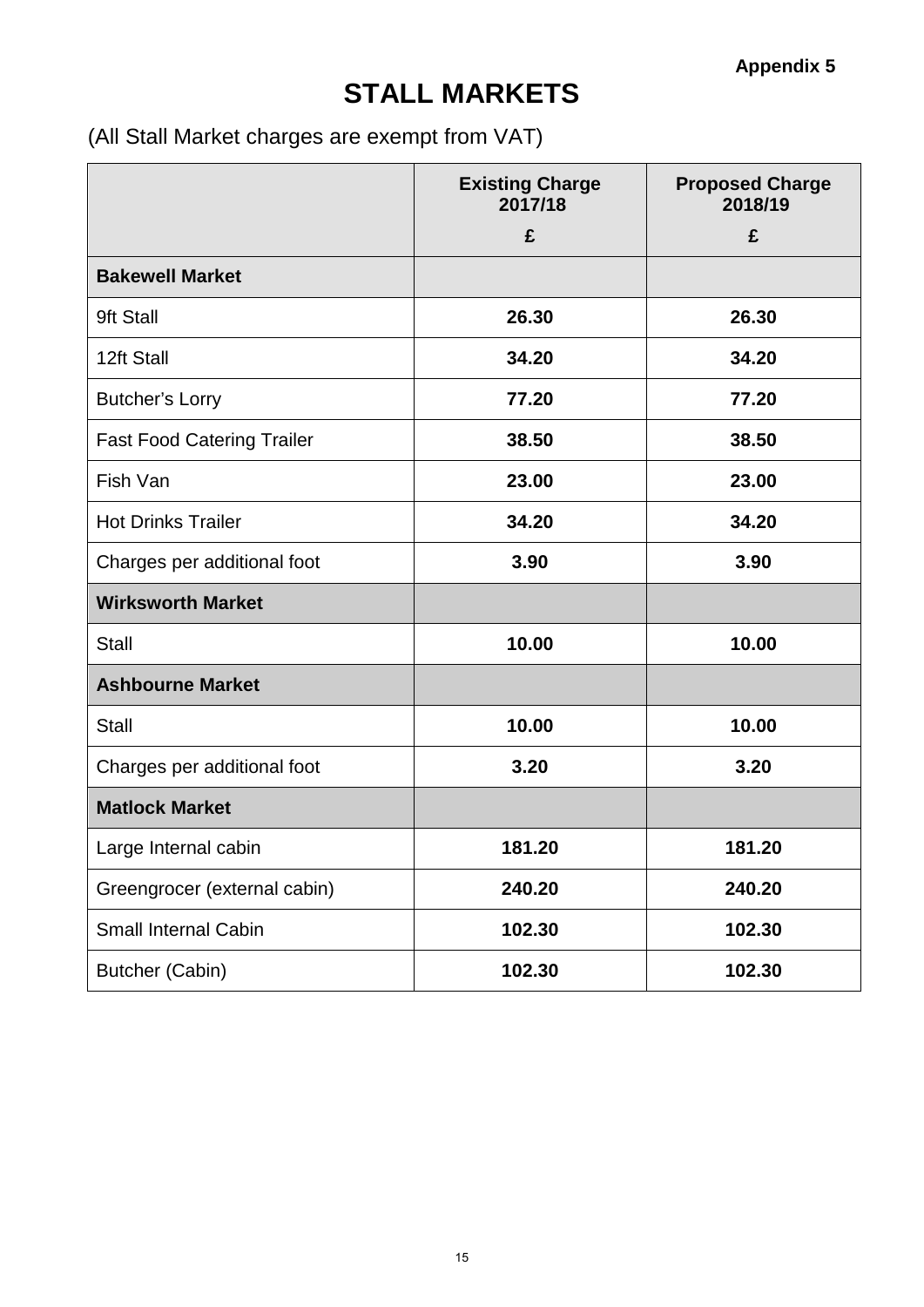|                                                                      | <b>Existing Charge</b><br>2017/18 | <b>Proposed Charge</b><br>2018/19 |
|----------------------------------------------------------------------|-----------------------------------|-----------------------------------|
|                                                                      | £                                 | £                                 |
| <b>CASUAL TRADERS</b>                                                |                                   |                                   |
| (stall fee as above to be added to<br>this fee)                      | 2.80                              | 2.80                              |
| <b>CHARITY MARKET STALL - NOT</b><br><b>FOR PROFIT ORGANISATIONS</b> |                                   |                                   |
| Hire of stall                                                        | 8.90                              | 8.90                              |
| <b>TRADER PARKING</b>                                                |                                   |                                   |
| <b>Parking for Stall Market Traders</b><br>(per vehicle)             | 3.80                              | 3.80                              |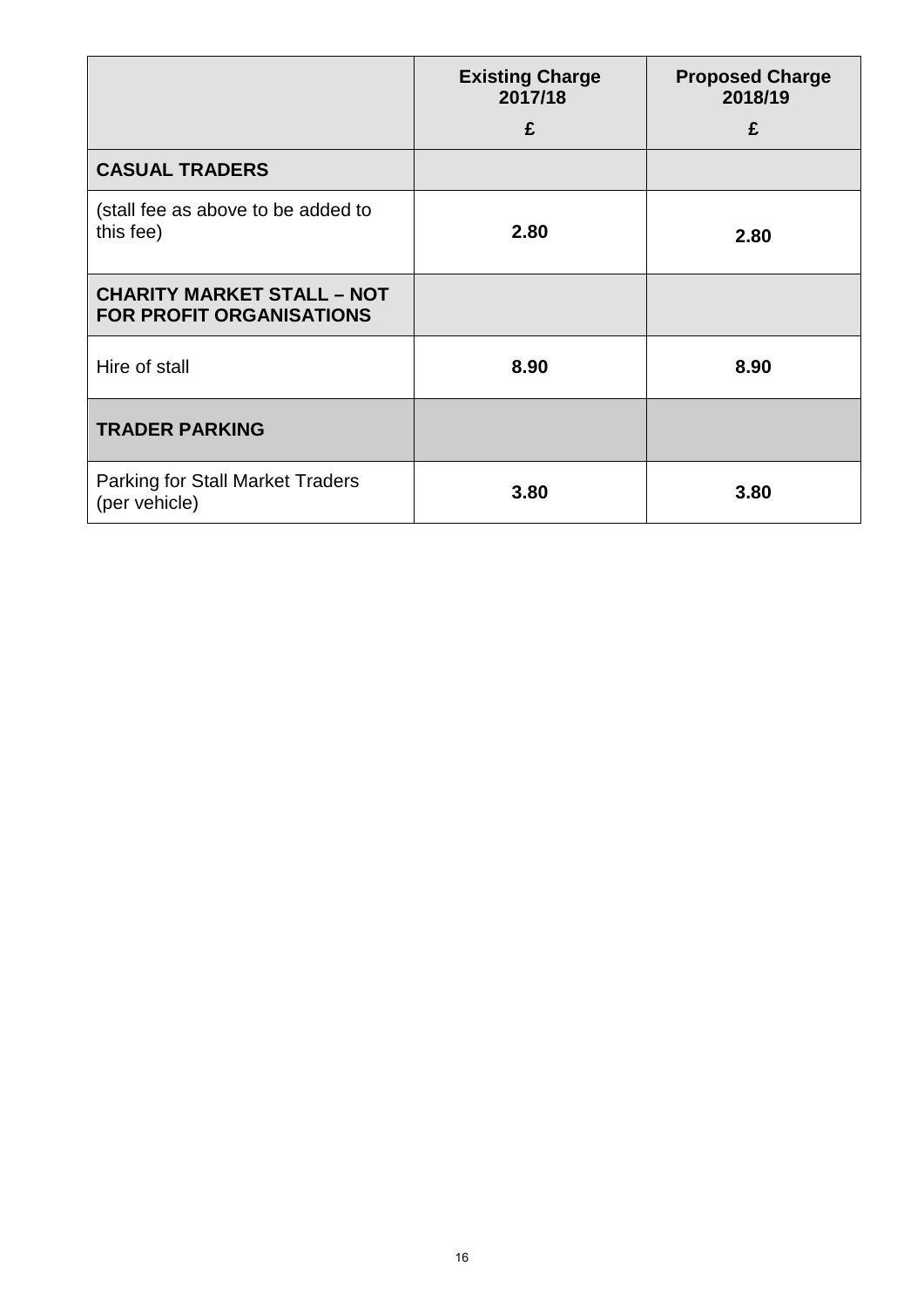# Corporate Services

### **LOCAL LAND CHARGES**

| Charge                                      | <b>Existing 2017/18</b> | Proposed 2018/19 |
|---------------------------------------------|-------------------------|------------------|
| Official Search Fee (LLC1 + Con29R)         | £128.80                 | £128.80          |
| LLC1 only                                   | £31.00                  | £31.00           |
| Con29R                                      | £94.80                  | £94.80           |
| Con 290 (per question)                      | £12.00                  | £12.00           |
| <b>Additional Parcel of Land</b>            | £13.20                  | £13.20           |
| enquiries<br>Written<br>(solicitors)<br>own | £14.40                  | £14.40           |
| questions)                                  |                         |                  |
| Personal Search of the Register             | £0                      | £0               |

### **LEGAL**

| Charge                                                                                               | <b>Existing 2017/18</b>                                              | Proposed 2018/19                                                           |
|------------------------------------------------------------------------------------------------------|----------------------------------------------------------------------|----------------------------------------------------------------------------|
| Authorising proof of life for overseas<br>pensioners                                                 | £25                                                                  | £26                                                                        |
| <b>Planning Obligations - S.106 Fees</b>                                                             | minimum and<br>£480<br>£65 p/h after 4 hours                         | £550 plus £65 p/h after 4<br>hours                                         |
| Planning Obligations S.106 Discharge                                                                 | £480 fixed fee                                                       | £360                                                                       |
| Planning Obligations S.106 Deed of<br>Variation                                                      | £480 fixed fee                                                       | £360                                                                       |
| Easements, Covenants and one off<br>Deeds                                                            | £200                                                                 | £350                                                                       |
| Commercial<br>Licences<br>to<br>occupy<br><b>Council Land</b>                                        | £200                                                                 | £250                                                                       |
| Event Licences to occupy Council Land<br>for community benefit                                       | £50                                                                  | £75                                                                        |
| Leases and renewals                                                                                  | Time taken x hourly<br>rate                                          | £350 plus £65 p/h after 5<br>hours                                         |
| Licences to assign, sublet, carry out<br>works under a Lease                                         | £250                                                                 | £300                                                                       |
| Sales of Council Land, Sales by Land<br>by Tender and Sales of Land by<br>Auction                    | Maximum of 1.5% of<br>the sale price (subject<br>to minimum of £350) | Maximum of 1.5% of the<br>price (subject<br>sale<br>to<br>minimum of £450) |
| Transfer of land for affordable housing<br>at nil consideration in exchange for<br>nomination rights | £495                                                                 | £500 and £65 p/h after 5<br>hours                                          |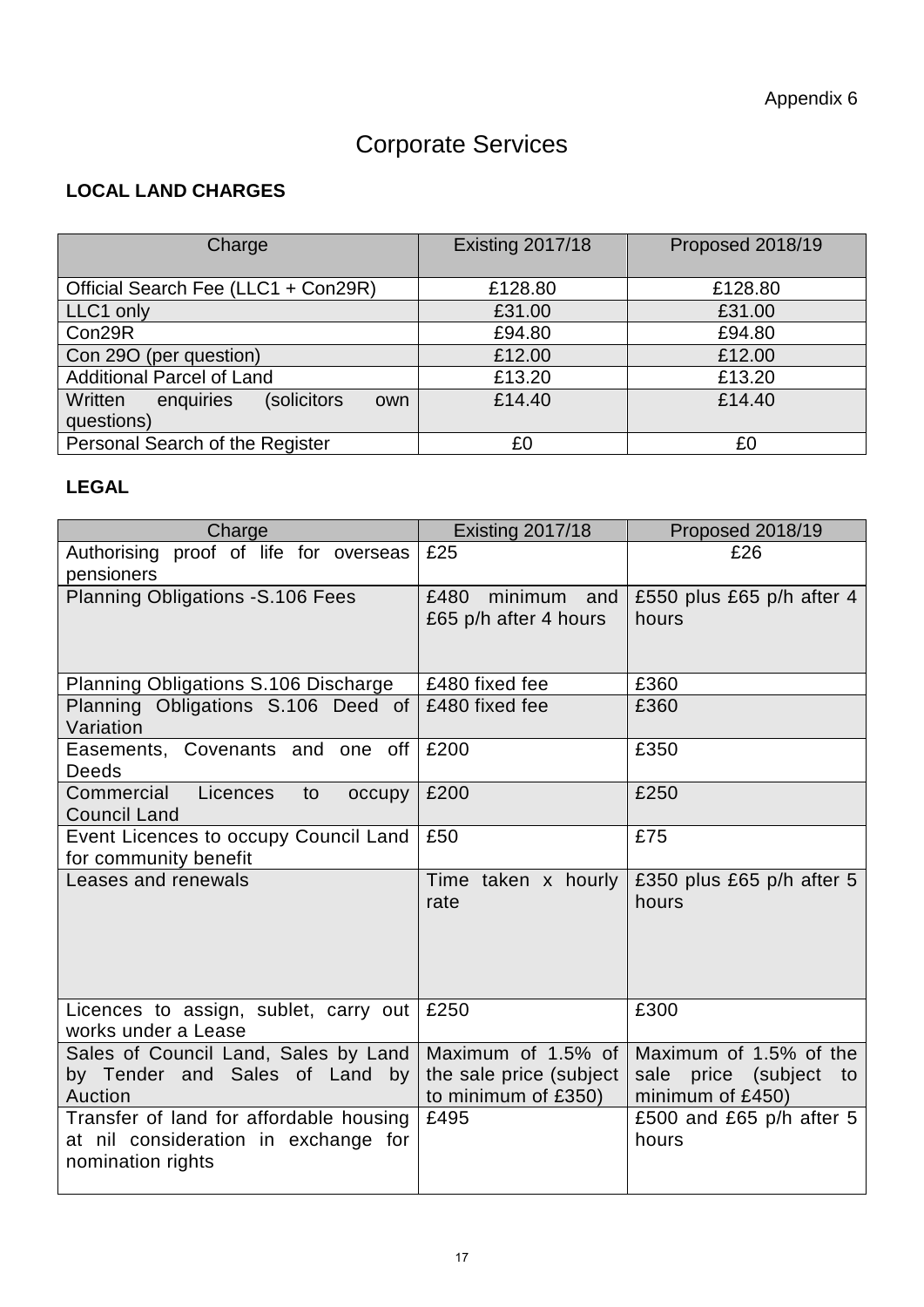| Charge                           | <b>Existing 2017/18</b>                                                                                                                                                                                                                                                                                                                                                                                                                                                                                                                                                                                                                                                      | Proposed 2018/19                                                                                                                                                                                                                                                                                                                                                                                                                                                                                                                                                                                     |
|----------------------------------|------------------------------------------------------------------------------------------------------------------------------------------------------------------------------------------------------------------------------------------------------------------------------------------------------------------------------------------------------------------------------------------------------------------------------------------------------------------------------------------------------------------------------------------------------------------------------------------------------------------------------------------------------------------------------|------------------------------------------------------------------------------------------------------------------------------------------------------------------------------------------------------------------------------------------------------------------------------------------------------------------------------------------------------------------------------------------------------------------------------------------------------------------------------------------------------------------------------------------------------------------------------------------------------|
| <b>Community Asset Transfers</b> | Time taken x hourly<br>rate                                                                                                                                                                                                                                                                                                                                                                                                                                                                                                                                                                                                                                                  | Nil charge                                                                                                                                                                                                                                                                                                                                                                                                                                                                                                                                                                                           |
| <b>Footpath Diversion Orders</b> | <b>Unopposed Order</b><br>Preparation of Order<br>£1,450<br><b>Plan £160</b><br>Actual<br>advertising<br>costs £700 (estimate)<br>Total<br>£2,310                                                                                                                                                                                                                                                                                                                                                                                                                                                                                                                            | <b>Unopposed Order</b><br>Preparation<br>Order<br>0f<br>£1,450<br>Plan £160<br>Actual advertising<br>costs<br>£700 (estimate)<br>Total £2,310                                                                                                                                                                                                                                                                                                                                                                                                                                                        |
|                                  | <b>Opposed Orders</b><br>£2310 (As above) plus<br>Consultant's fee at £65<br>for<br>hour<br>time<br>per<br>spent:<br>$\bullet$ dealing<br>with<br>objections,<br>representations<br>and<br>associated<br>correspondence<br>• negotiating<br>to<br>resolve objections<br>• submitting the order<br>the<br><b>Planning</b><br>to<br>where<br>Inspectorate<br>objections<br>are<br>maintained<br>and<br>the<br>preparing<br>statement of case<br>• liaison<br>the<br>with<br>Planning<br>Inspectorate<br>and<br>representing<br>the<br>Council<br>the<br>in<br>determination of the<br>case by means of a<br>hearing,<br>public<br>written<br>inquiry<br>or<br>representations. | <b>Opposed Orders</b><br>£2310 (As above) plus<br>Consultant's fee at £65<br>per hour for time spent:<br>• dealing with objections,<br>representations<br>and<br>associated<br>correspondence<br>• negotiating to<br>resolve<br>objections<br>• submitting the order to<br>the<br>Planning<br>where<br>Inspectorate<br>objections<br>are<br>maintained<br>and<br>preparing the statement<br>of case<br>• liaison with the Planning<br>Inspectorate<br>and<br>representing the Council<br>in the determination of<br>the case by means of a<br>hearing, public inquiry or<br>written representations. |

### **ROAD CLOSURES**

| Charge                                      | Existing 2016/17 | Proposed 2017/18 |
|---------------------------------------------|------------------|------------------|
| Events where there is a charge<br>for       | £55              | £60              |
| participation or for spectators             |                  |                  |
| Events that primarily benefit businesses or | £55              | £60              |
| other commercial organisations              |                  |                  |
| Carnivals/fetes or any other events that    | £20.50           | £21              |
| raise funds through collections/donations   |                  |                  |
| Remembrance/well dressing<br>other<br>or    | £0               | £0               |
| commemorative parades                       |                  |                  |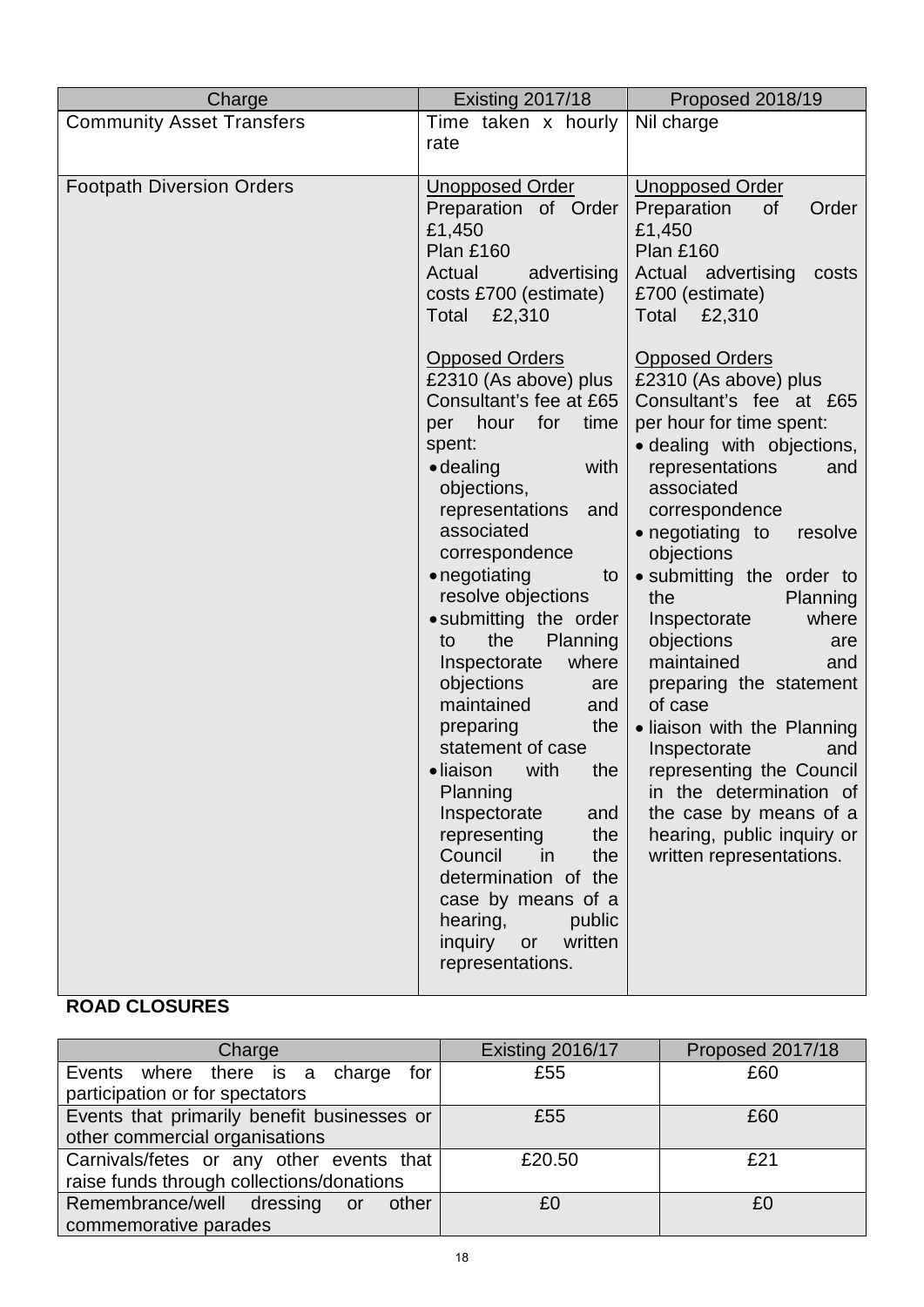### **STREET NAMING AND NUMBERING**

| Charge                                                                                                                                                                                                                                                       | <b>Existing 2017/18</b><br>(No VAT Payable)                            | Proposed 2018/19                                    |
|--------------------------------------------------------------------------------------------------------------------------------------------------------------------------------------------------------------------------------------------------------------|------------------------------------------------------------------------|-----------------------------------------------------|
| Allocate a house name, rename or remove<br>a house name to an existing property                                                                                                                                                                              | £51.50                                                                 | £53                                                 |
| Change a company name on a property                                                                                                                                                                                                                          |                                                                        |                                                     |
| Allocate a house number, renumber or<br>remove a house number of an existing<br>property                                                                                                                                                                     |                                                                        |                                                     |
| Naming or renaming of new streets and<br>numbering or renumbering new / existing<br>properties on that street                                                                                                                                                | £155<br>Plus numbering charge<br>per property and<br>nameplates charge | £159                                                |
| Naming of new streets at residents request                                                                                                                                                                                                                   | £309<br>Plus nameplates charge                                         | £318                                                |
| Naming and numbering of new properties<br>or properties on an existing street:                                                                                                                                                                               |                                                                        |                                                     |
| 1 property<br>$2 - 5$ properties<br>$6 - 10$ properties<br>$11 - 25$ properties<br>$26 - 50$ properties<br>$51 - 100$ properties<br>101+ properties                                                                                                          | £77<br>£103<br>£154.50<br>£206<br>£257.50<br>£412<br>£772.50           | £79<br>£106<br>£159<br>£212<br>£265<br>£424<br>£794 |
| <b>Division</b><br>Properties<br>0f<br>same<br>as<br>numbering of new properties (and based<br>on number of properties created including<br>the original)                                                                                                    | As per numbering of<br>new properties                                  | No Change                                           |
| Confirmation of address to solicitors /<br>conveyancers / occupiers or owners (Royal<br>Mail - external confirmation)                                                                                                                                        | £25.75                                                                 | £27                                                 |
| Renumbering<br>of<br>following<br>scheme<br>development re-plan (after notification of<br>numbering scheme issued)                                                                                                                                           | £103 + £10.50 per<br>property                                          | $£106 + £11$                                        |
| confirmation<br><b>Address</b><br>issued<br>when<br>$\overline{1}$<br>replacement property built (as the original<br>address will have been removed following<br>the demolition as address may be different<br>to original property) reactivation of address | £51.50<br>per property                                                 | £53                                                 |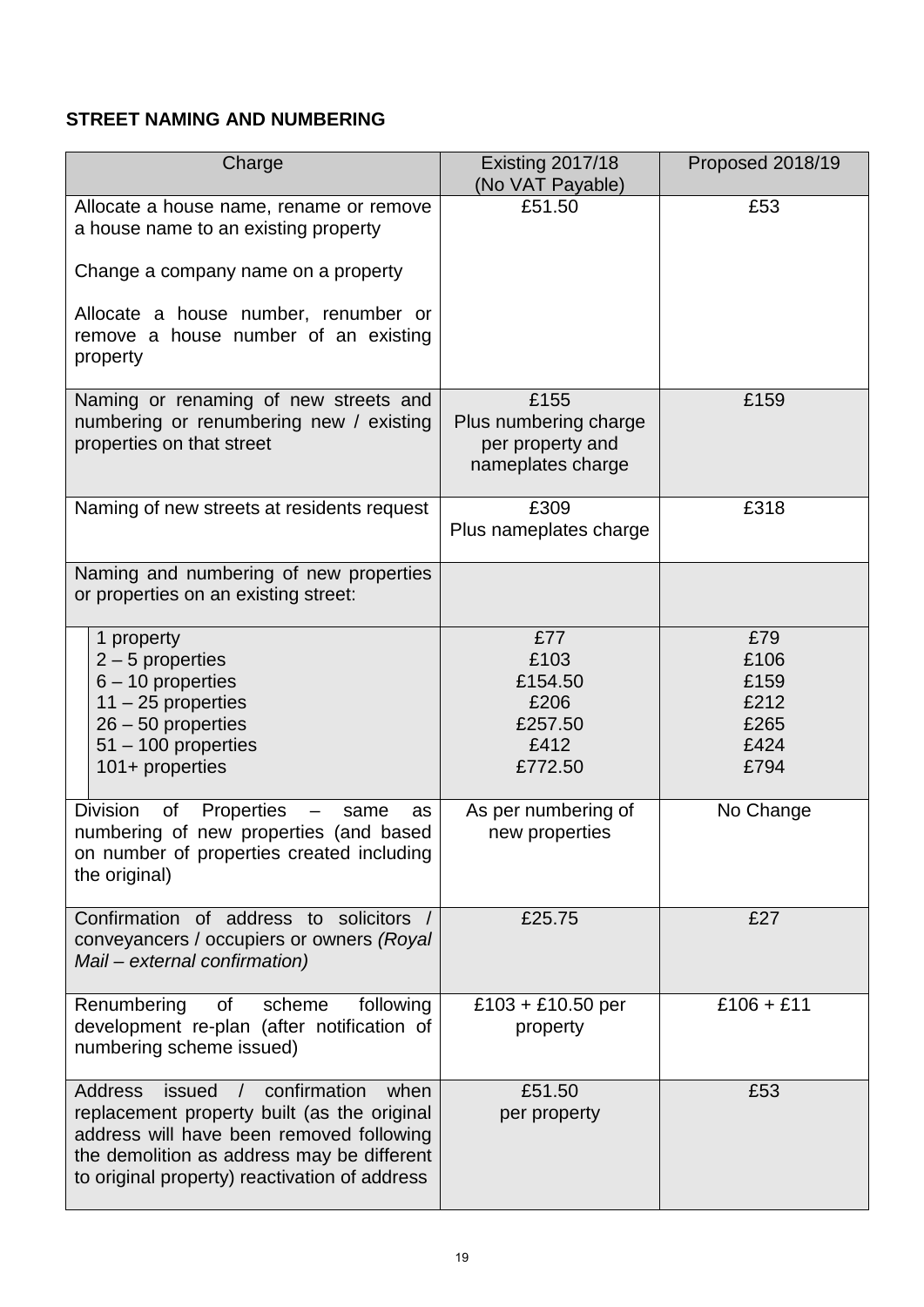| Charge                                                                                                                  | <b>Existing 2017/18</b><br>(No VAT Payable)                                                       | Proposed 2018/19   |
|-------------------------------------------------------------------------------------------------------------------------|---------------------------------------------------------------------------------------------------|--------------------|
| 1 <sup>st</sup> Set of Nameplates erected for each<br>new Street                                                        | For each street:<br>£232<br>If one nameplate<br>required<br>£335<br>If two nameplates<br>required | £239               |
| For each additional nameplate that is<br>required to be erected at other junctions<br>and entrances onto the new street | £103                                                                                              | £106               |
| Challenges / requests / revisions to<br>existing street naming and numbering<br>schemes<br>Confirm minimum charge       | £25.75 per hour                                                                                   | £27 minimum charge |
| Rectification of existing address / postcode<br>issues where no change involved<br>Confirm minimum charge               | £25.75 per hour                                                                                   | £27 minimum charge |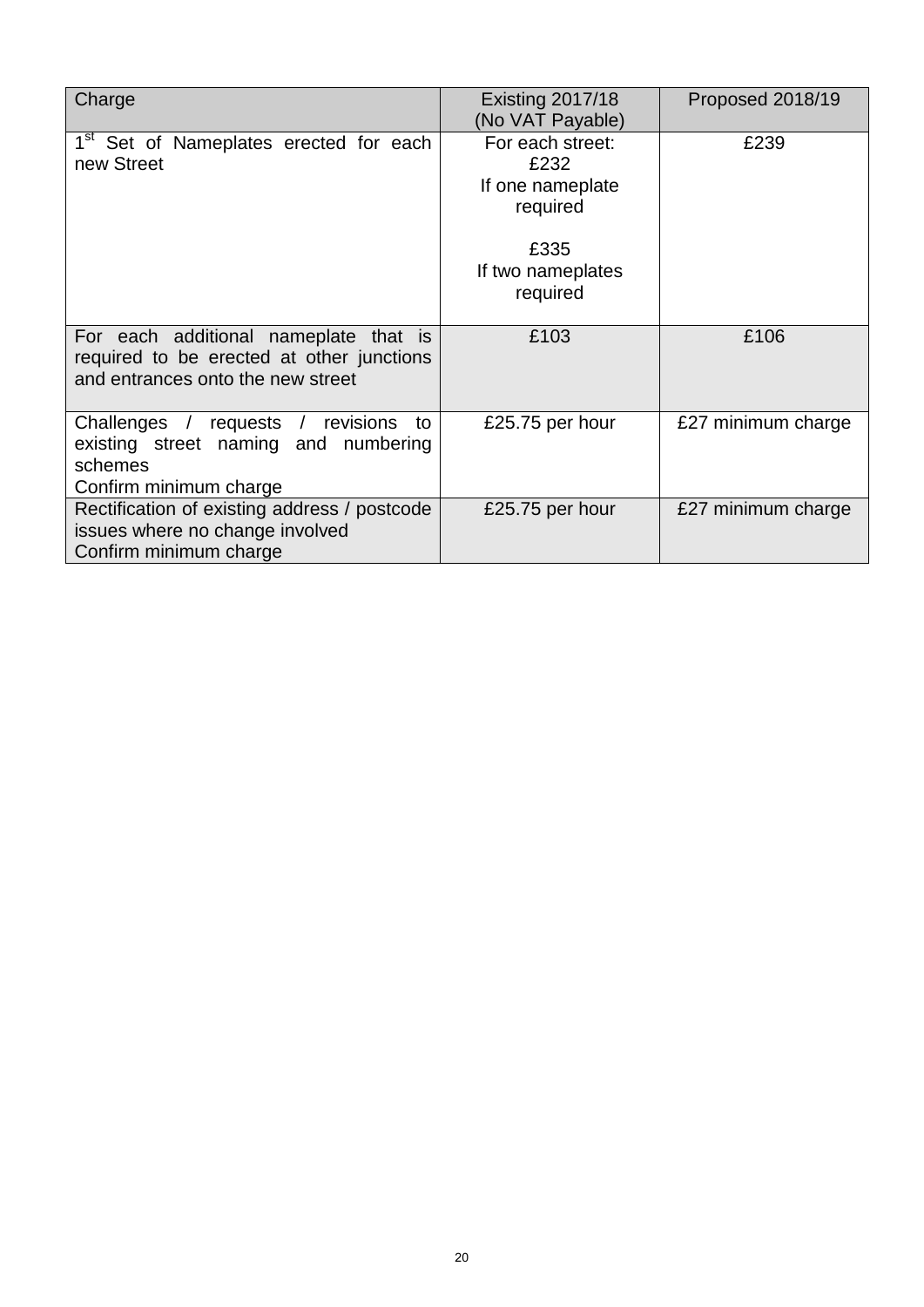# **ENVIRONMENTAL HEALTH**

| <b>FOOD HYGIENE</b>                                                                                    | <b>Existing</b><br>Charge<br>2017-2018<br>inclusive VAT<br>£ | <b>Proposed Charge</b><br>2018-2019<br>exclusive of 20%<br><b>VAT</b><br>£ | <b>Proposed Charge</b><br>2018-2019<br>inclusive of 20% VAT<br>(where applicable) and<br>rounded<br>£ |
|--------------------------------------------------------------------------------------------------------|--------------------------------------------------------------|----------------------------------------------------------------------------|-------------------------------------------------------------------------------------------------------|
| <b>FOOD HYGIENE</b><br><b>COURSES</b><br><b>Basic Food Hygiene</b><br>Course - Charge per<br>Candidate | 88.60                                                        | 76.25                                                                      | 91.50                                                                                                 |
| <b>FOOD PREMISES</b><br><b>REGISTER</b><br>Photocopying of Register                                    |                                                              |                                                                            |                                                                                                       |
| Per entry<br><b>Whole Register</b>                                                                     | 3.90<br>958.95                                               | 3.33<br>823.33                                                             | 4.00<br>988.00                                                                                        |
| <b>HEALTH</b><br><b>CERTIFICATES</b><br><b>Standard Charge</b><br>(VAT not applicable)                 | 42.25                                                        | N/A                                                                        | 43.50                                                                                                 |
| <b>HOUSING</b><br>(VAT not applicable)                                                                 |                                                              |                                                                            |                                                                                                       |
| <b>HOUSES IN MULTIPLE</b><br><b>OCCUPATION</b><br><b>HMO Licensing</b>                                 | 455.80                                                       | N/A                                                                        | 470.00                                                                                                |
| <b>HOUSING</b><br><b>ENFORCEMENT</b><br><b>NOTICES</b>                                                 |                                                              |                                                                            |                                                                                                       |
| Housing Act 2004<br>sections 11 & 12<br><b>Improvement Notice</b>                                      | 252.85                                                       | N/A                                                                        | 260.00                                                                                                |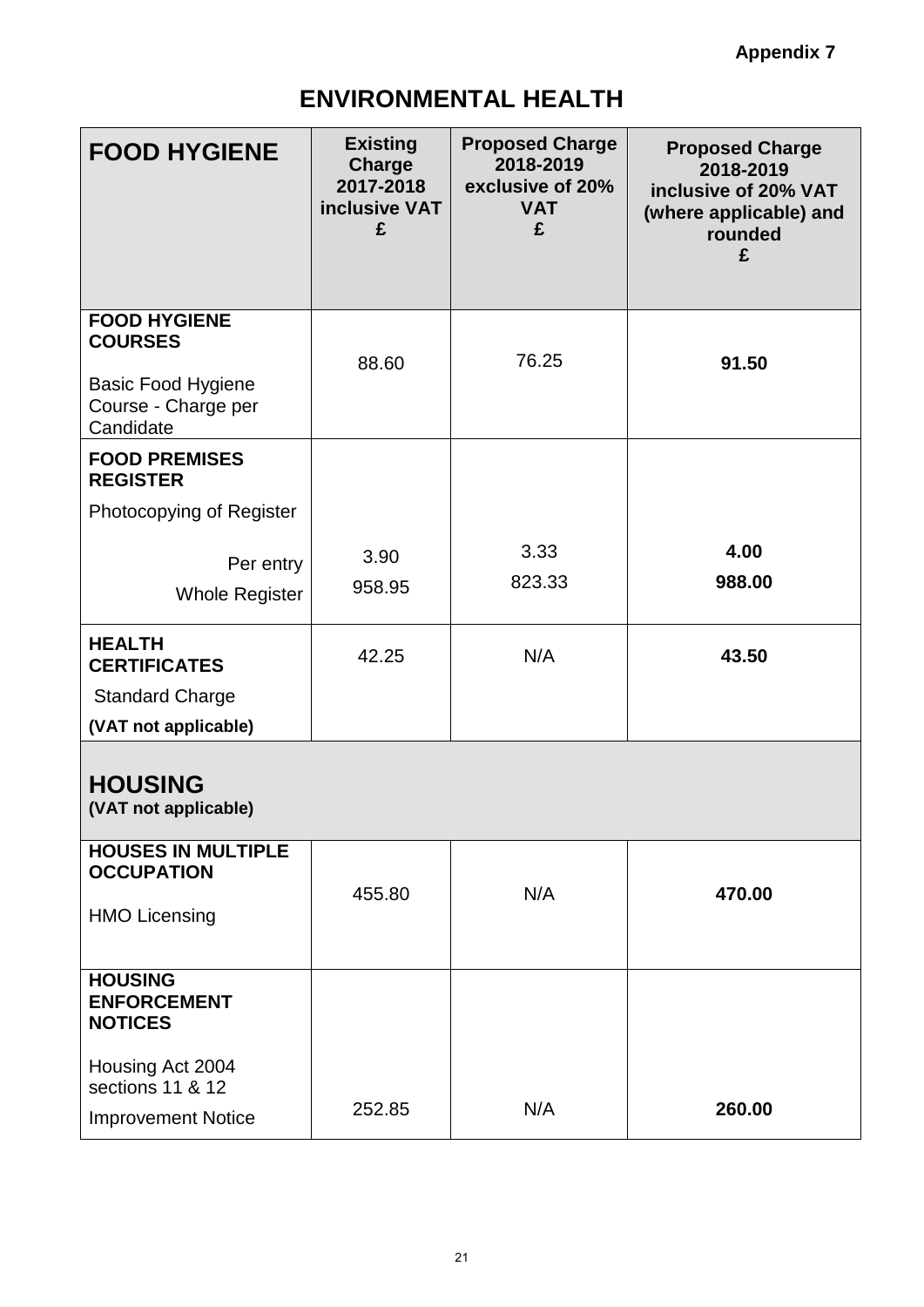| <b>HOUSING</b><br><b>ENFORCEMENT</b><br><b>NOTICES</b><br>(VAT not applicable)   |            |            |                   |
|----------------------------------------------------------------------------------|------------|------------|-------------------|
| Housing Act 2004<br>sections 20 & 21<br><b>Prohibition Order</b>                 | 252.85     | N/A        | 260.00            |
| Housing Act 2004<br>sections 28 & 29<br><b>Hazard Awareness</b><br><b>Notice</b> | 252.85     | N/A        | 260.00            |
| Housing Act 2004 section<br>40 Emergency Remedial<br>Action                      | 252.85     | N/A        | 260.00            |
| Housing Act 2004 section<br>43 Emergency Prohibition<br>Order                    | 252.85     | N/A        | 260.00            |
| Housing Act 1985 section<br>265<br><b>Demolition Order</b>                       | 252.85     | N/A        | 260.00            |
| <b>PRIVATE WATER SUPPLIES</b><br>(VAT not applicable)                            |            |            |                   |
| <b>Risk Assessment</b>                                                           | 384.85     | N/A        | 396.00            |
| Desktop Risk<br>Assessment                                                       | New charge | N/A        | 165.00            |
| <b>Sampling Visit</b>                                                            | 52.00      | N/A        | 54.00             |
| Investigation                                                                    | 84.00      | N/A        | 86.50             |
| Granting an authorisation                                                        | 39.40      | N/A        | 40.50             |
| Analysing a sample under<br><b>Regulation 10</b>                                 | Lab Charge | Lab Charge | <b>Lab Charge</b> |
| Analysing a check<br>monitoring sample                                           | Lab Charge | Lab Charge | <b>Lab Charge</b> |
| Analysing an audit<br>monitoring sample                                          | Lab Charge | Lab Charge | <b>Lab Charge</b> |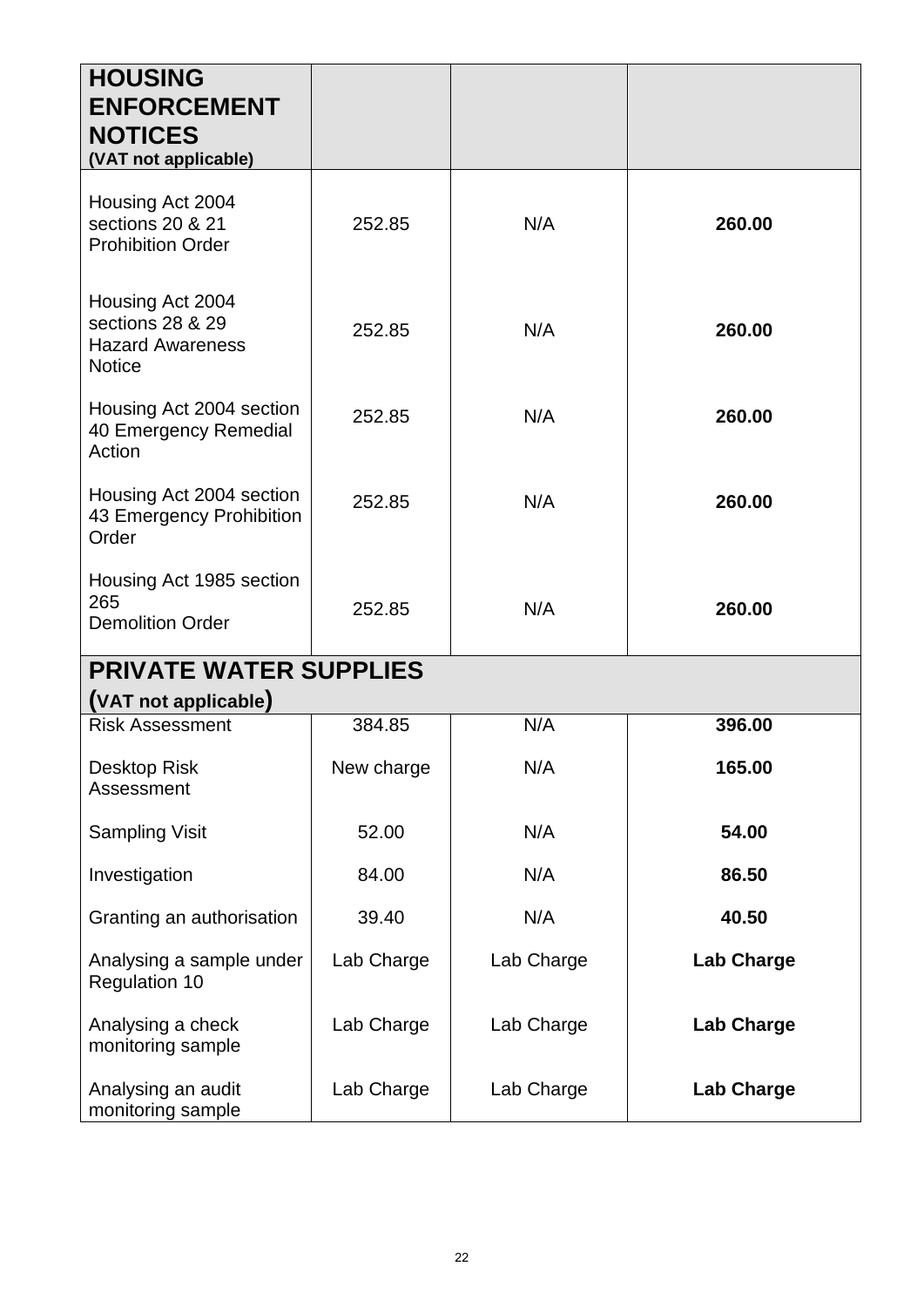### **ANIMAL WELFARE & MISCELLANEOUS LICENSING**

(The following fees fall outside the scope of VAT with the exception of Vets' Fees)

An average increase of 5% is proposed for the following fees:

| <b>ANIMAL WELFARE</b>                                                 | <b>Existing Charge</b><br>2017-2018<br>£                                                          | <b>Proposed Charge</b><br>2018-2019<br>rounded + inclusive of VAT<br>where applicable             |
|-----------------------------------------------------------------------|---------------------------------------------------------------------------------------------------|---------------------------------------------------------------------------------------------------|
| <b>Animal Boarding</b><br><b>Establishments Act</b><br>1963           |                                                                                                   |                                                                                                   |
| New application for<br>licence to operate a<br>boarding establishment | 140.00<br>Plus Vet Fees and VAT on Vets<br>Fees and<br>arrangement fee of 16.00 + VAT             | 147.00<br>Plus Vet Fees and VAT on Vets<br>Fees and<br>arrangement fee of $17.00 + \sqrt{AT}$     |
| Renewal of licence to<br>operate a boarding<br>establishment          | 98.00<br>Plus Vet Fees and VAT on Vets<br>Fees and<br>arrangement fee of $16.00 + \sqrt{AT}$      | 103.00<br>Plus Vet Fees and VAT on Vets<br>Fees and<br>arrangement fee of $17.00 + \text{VAT}$    |
| <b>Pet Animals Act 1951</b>                                           |                                                                                                   |                                                                                                   |
| New application for<br>licence to operate a<br>retail pet shop        | 140.00<br>Plus Vet Fees and VAT on Vets<br>Fees and<br>arrangement fee of $16.00 + \sqrt{AT}$     | 147.00<br>Plus Vet Fees and VAT on Vets<br>Fees and<br>arrangement fee of $17.00 + \text{VAT}$    |
| Licence to operate a<br>retail pet shop                               | 98.00<br>Plus Vet Fees and VAT on Vets<br>Fees and<br>arrangement fee of 16.00 + VAT              | 103.00<br>Plus Vet Fees and VAT on Vets<br>Fees and<br>arrangement fee of 17.00 + VAT             |
| <b>Riding Establishment</b><br><b>Acts 1964 and 1970</b>              |                                                                                                   |                                                                                                   |
| New application for<br>licence to operate a<br>riding establishment   | 150.00<br>Plus annual Vet Fees and VAT on<br>Vets Fees and<br>arrangement fee of<br>$16.00 + VAT$ | 158.00<br>Plus annual Vet Fees and VAT<br>on Vets Fees and<br>arrangement fee of<br>$17.00 + VAT$ |
| Renewal of licence to<br>operate a riding<br>establishment            | 120.00<br>Plus annual Vet Fees and VAT on<br>Vets Fees and<br>arrangement fee of<br>$16.00 + VAT$ | 125.00<br>Plus annual Vet Fees and VAT<br>on Vets Fees and<br>arrangement fee of<br>$17.00 + VAT$ |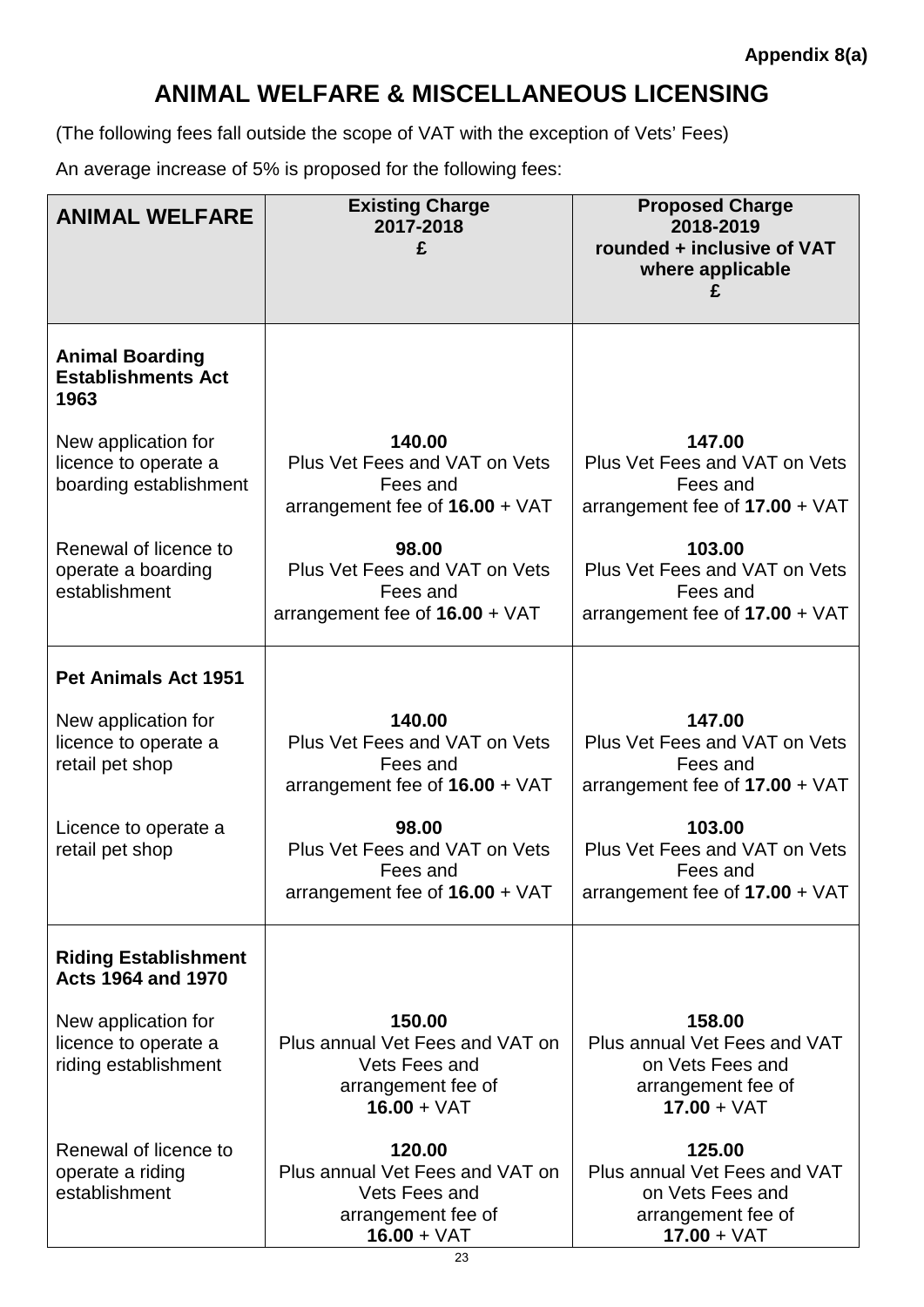| <b>ANIMAL WELFARE</b>                                                                       | <b>Existing Charge</b><br>2017-2018<br>£                                                          | <b>Proposed Charge</b><br>2018-2019<br>rounded + inclusive of VAT<br>where applicable             |
|---------------------------------------------------------------------------------------------|---------------------------------------------------------------------------------------------------|---------------------------------------------------------------------------------------------------|
| <b>Dangerous Wild</b><br><b>Animals Act 1976</b>                                            |                                                                                                   |                                                                                                   |
| New application for<br>licence to keep a<br>dangerous wild animal<br>as defined in Schedule | 160.00<br>Plus Vet Fees and VAT on Vets<br>Fees and<br>arrangement fee of<br>$16.00 + VAT$        | 168.00<br>Plus Vet Fees and VAT on Vets<br>Fees and<br>arrangement fee of<br>$17.00 + VAT$        |
| Renewal of licence to<br>keep a dangerous wild<br>animal as defined in<br><b>Schedule</b>   | 134.00<br>Plus Vet Fees and VAT on Vets<br>Fees and<br>arrangement fee of<br>$16.00 + VAT$        | 140.00<br>Plus Vet Fees and VAT on Vets<br>Fees and<br>arrangement fee of<br>$17.00 + VAT$        |
| <b>Breeding of Dogs Act</b><br>1973                                                         |                                                                                                   |                                                                                                   |
| New application for<br>licence to operate a dog<br>breeding establishment                   | 140.00<br>Plus Vet Fees and VAT on Vets<br>Fees and<br>arrangement fee of $16.00 + \text{VAT}$    | 147.00<br>Plus Vet Fees and VAT on Vets<br>Fees and<br>arrangement fee of $17.00 + \sqrt{AT}$     |
| Renewal of licence to<br>operate a dog breeding<br>establishment                            | 98.00<br>Plus Vet Fees and VAT on Vets<br>Fees and<br>arrangement fee of $16.00 + \sqrt{AT}$      | 103.00<br>Plus Vet Fees and VAT on Vets<br>Fees and<br>arrangement fee of $17.00 + \sqrt{AT}$     |
| <b>Zoo Licensing Act</b><br>1981                                                            |                                                                                                   |                                                                                                   |
| Licence to operate a<br>Zoo                                                                 | 292.00<br>Plus annual Vet Fees and VAT on<br>Vets Fees and<br>arrangement fee of<br>$16.00 + VAT$ | 310.00<br>Plus annual Vet Fees and VAT<br>on Vets Fees and<br>arrangement fee of<br>$17.00 + VAT$ |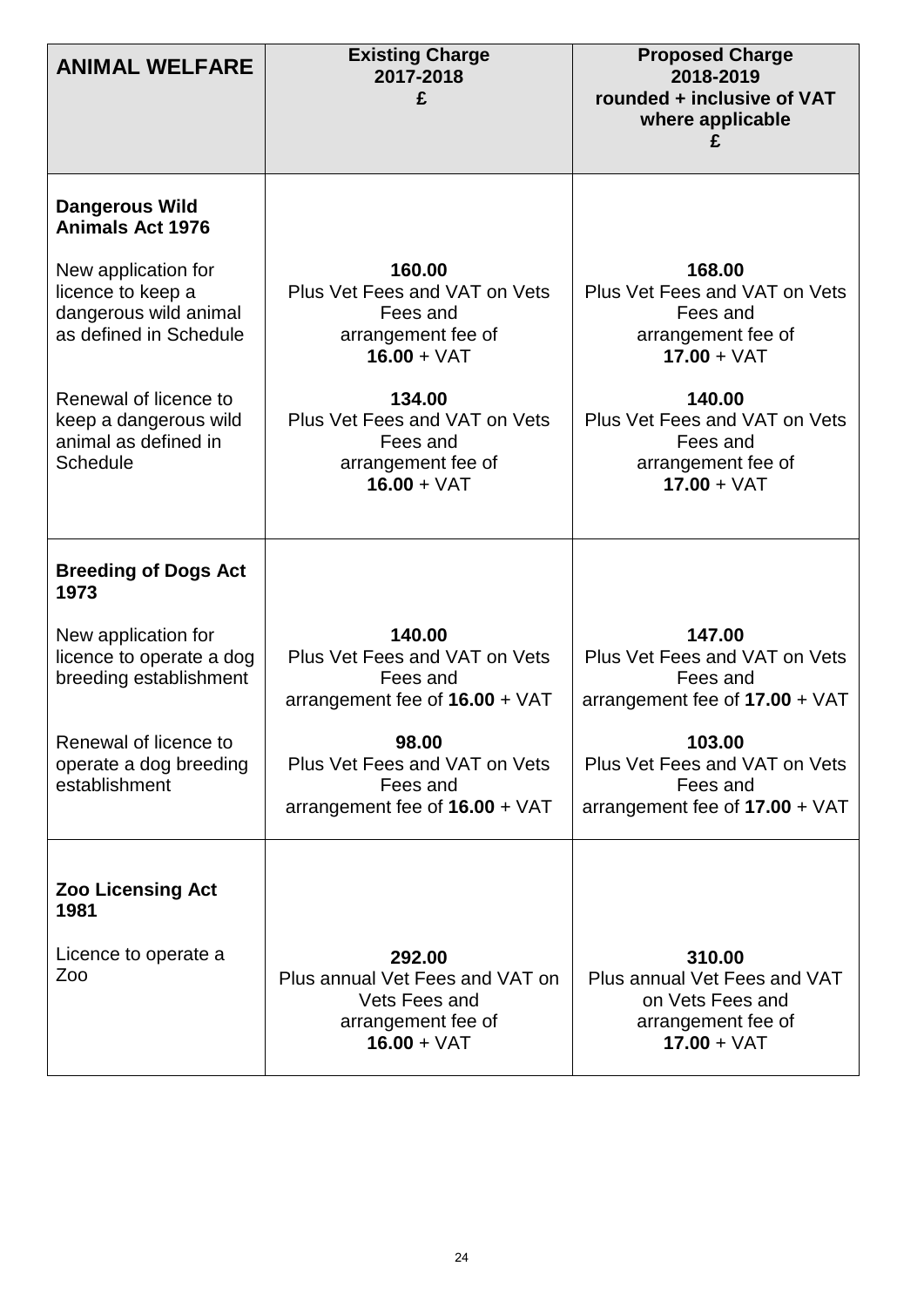| <b>MISCELLANEOUS</b>                                                                                                                                               | <b>Existing Charge</b><br>2017-2018                                   | <b>Proposed Charge</b><br>2018-2019                                   |
|--------------------------------------------------------------------------------------------------------------------------------------------------------------------|-----------------------------------------------------------------------|-----------------------------------------------------------------------|
|                                                                                                                                                                    |                                                                       | (VAT not applicable)                                                  |
| <b>Local Government</b><br>(Miscellaneous Provisions)<br>Act 1982 as amended by<br><b>Local Government Act 2003</b>                                                |                                                                       |                                                                       |
| Registration of Persons and<br>Premises to allow Practice of<br>Acupuncture, Semi-Permanent<br><b>Skin Colouring, Cosmetic</b><br><b>Piercing and Electrolysis</b> | 78.00<br>(separate registrations required<br>for person and premises) | 82.00<br>(separate registrations required for<br>person and premises) |
| <b>Local Government</b><br>(Miscellaneous Provisions)<br><b>Act 1982</b><br>Licence to Operate a Sex                                                               |                                                                       |                                                                       |
| Establishment                                                                                                                                                      | 1,925.00                                                              | 2,020.00                                                              |
| Licence to Operate a Sex<br><b>Entertainment Venue</b>                                                                                                             | 1,925.00                                                              | 2,020.00                                                              |
| <b>Local Government</b><br>(Miscellaneous Provisions)<br><b>Act 1982</b>                                                                                           |                                                                       |                                                                       |
| <b>Street Trading Consent</b>                                                                                                                                      | 50.00                                                                 | 55.00                                                                 |
| <b>Public Health Acts</b><br><b>Amendment Act 1907</b>                                                                                                             |                                                                       |                                                                       |
| Licence to Operate Pleasure<br><b>Boats</b>                                                                                                                        | 36.00                                                                 | 38.00                                                                 |
| <b>Pleasure Boat and Vessel</b><br>Licence                                                                                                                         | 36.00                                                                 | 38.00                                                                 |
| <b>Scrap Metal Dealers Act 2013</b>                                                                                                                                |                                                                       |                                                                       |
| Site Licence (3 years) -<br>New/Renewal                                                                                                                            | 297.00                                                                | 312.00                                                                |
| Site Licence (3 years) -<br>Variation                                                                                                                              | 140.00                                                                | 147.00                                                                |
| Collectors Licence (3 years)                                                                                                                                       | 166.00                                                                | 175.00                                                                |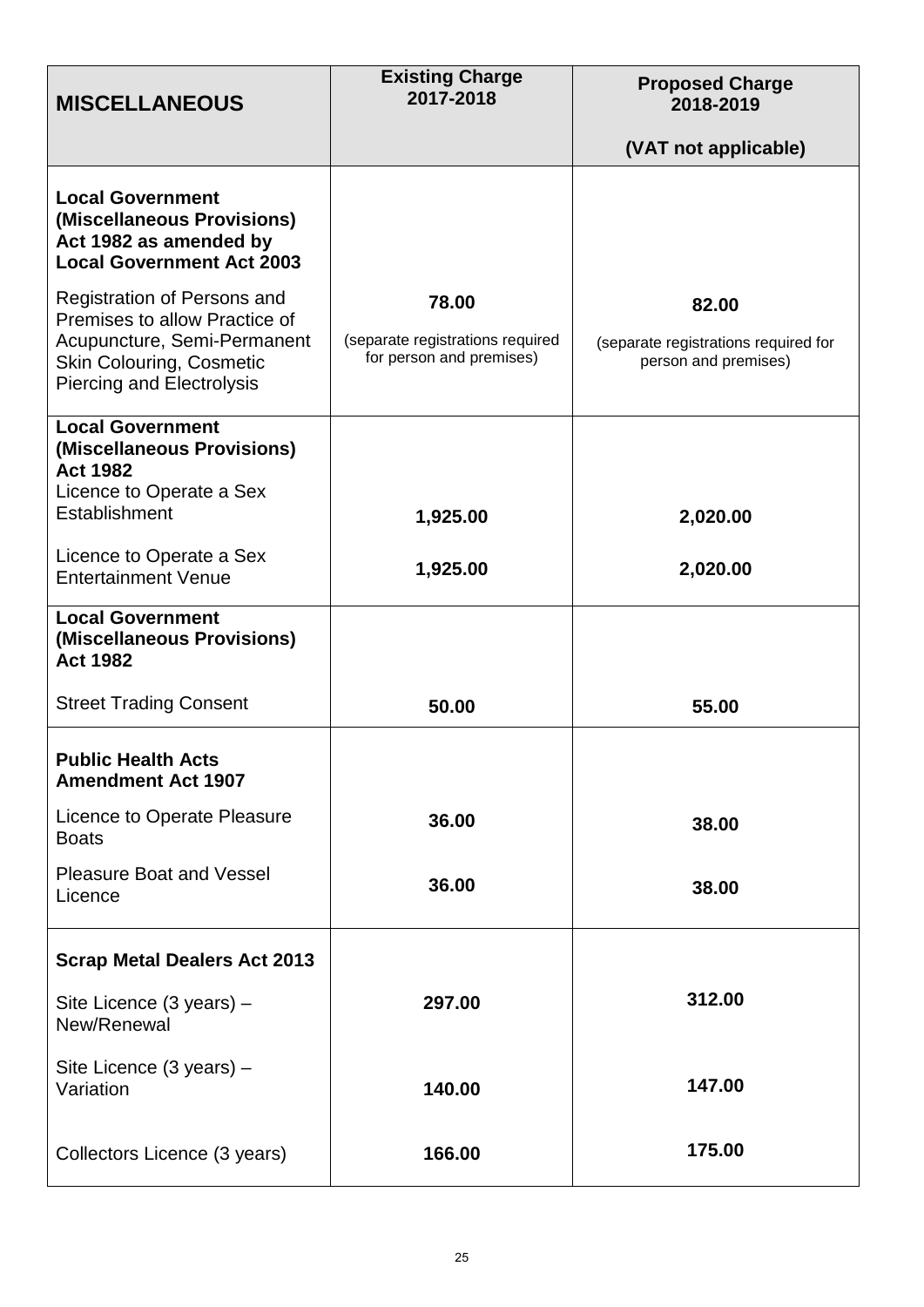# **Hackney Carriage and Private Hire – Taxi Licensing**

**(All of these fees fall outside the scope of VAT). An average increase of 5% is proposed for the following fees:**

|                                                                                                             | <b>Existing Charge</b><br>2017/2018                                                                  | <b>Proposed Charge</b><br>2018/2019                                                                            |
|-------------------------------------------------------------------------------------------------------------|------------------------------------------------------------------------------------------------------|----------------------------------------------------------------------------------------------------------------|
|                                                                                                             | Private Hire Operator's Licence - (Renewable every 5 years)                                          |                                                                                                                |
| <b>Application Fee</b>                                                                                      | £420.00 new fee set<br>1st October 2015. Due to<br>change in legislation.                            | £440.00                                                                                                        |
| <b>Criminal Record Disclosure</b><br>(Basic)                                                                | Fee set by Disclosure and<br>Barring Service (DBS) or<br>Disclosure Scotland.                        | (DDDC will charge an admin<br>fee if assisting – see Driver's<br>Licence below).                               |
| Council and have a current Enhanced Disclosure Certificate.                                                 | ** Operator will only need a basic criminal record check, if not a licensed driver with the District |                                                                                                                |
| Vehicle Licence (Renewable every year)                                                                      |                                                                                                      |                                                                                                                |
| <b>Hackney Carriage Licence</b><br><b>Application Fee</b>                                                   | £313.00                                                                                              | £328.00                                                                                                        |
| Private Hire Vehicle Licence                                                                                | £313.00                                                                                              | £328.00                                                                                                        |
| <b>Vehicle FULL Re-test</b><br>(3 or more items requiring<br>attention)                                     | £63.00                                                                                               | £66.00                                                                                                         |
| Vehicle MINOR re-test (2<br>items or less requiring<br>attention)                                           | £29.50                                                                                               | £31.00                                                                                                         |
| Refund of vehicle test if<br>vehicle sold or licence is<br>surrendered within 6 months<br>of being licensed | £62.00                                                                                               | £65.00                                                                                                         |
| <b>Vehicle Transfer</b>                                                                                     | £31.00                                                                                               | £33.00                                                                                                         |
| Meter Test (if seal is broken -<br>requiring checking at Testing<br>Depot)                                  | £31.00                                                                                               | £33.00                                                                                                         |
| Vehicle Licence (miscellaneous charges)                                                                     |                                                                                                      |                                                                                                                |
| <b>Breaking an Appointment</b><br>(without 24 hours notification)                                           | £31.00                                                                                               | £33.00                                                                                                         |
| <b>Trailer and Top Box Test</b>                                                                             | £31.00                                                                                               | £33.00                                                                                                         |
| Driver's Licence (Renewable every 3 years)                                                                  |                                                                                                      |                                                                                                                |
| Application for new/renewal<br>of Driver's Licence                                                          | £168.00 (3 year renewals<br>introduced in 2015).                                                     | £176.00                                                                                                        |
| <b>DVLA Check (required each</b><br>year during 3 year period of<br>licence)                                | £24.00 paid on application for<br>Driver's Licence, to cover 3 year<br>period of licence.            | £24.00                                                                                                         |
| <b>DBS Enhanced Criminal</b><br>Records Check (due every 3<br>years)                                        | DBS Fee of £44.00 + £10.00<br>Admin Fee (Derbyshire County<br>Council) + £2.10 DDDC Admin<br>Fee.    | DBS Fee of $£44.00 +$ tbc<br><b>Admin Fee (Derbyshire</b><br>County Council) + £2.20<br><b>DDDC Admin Fee.</b> |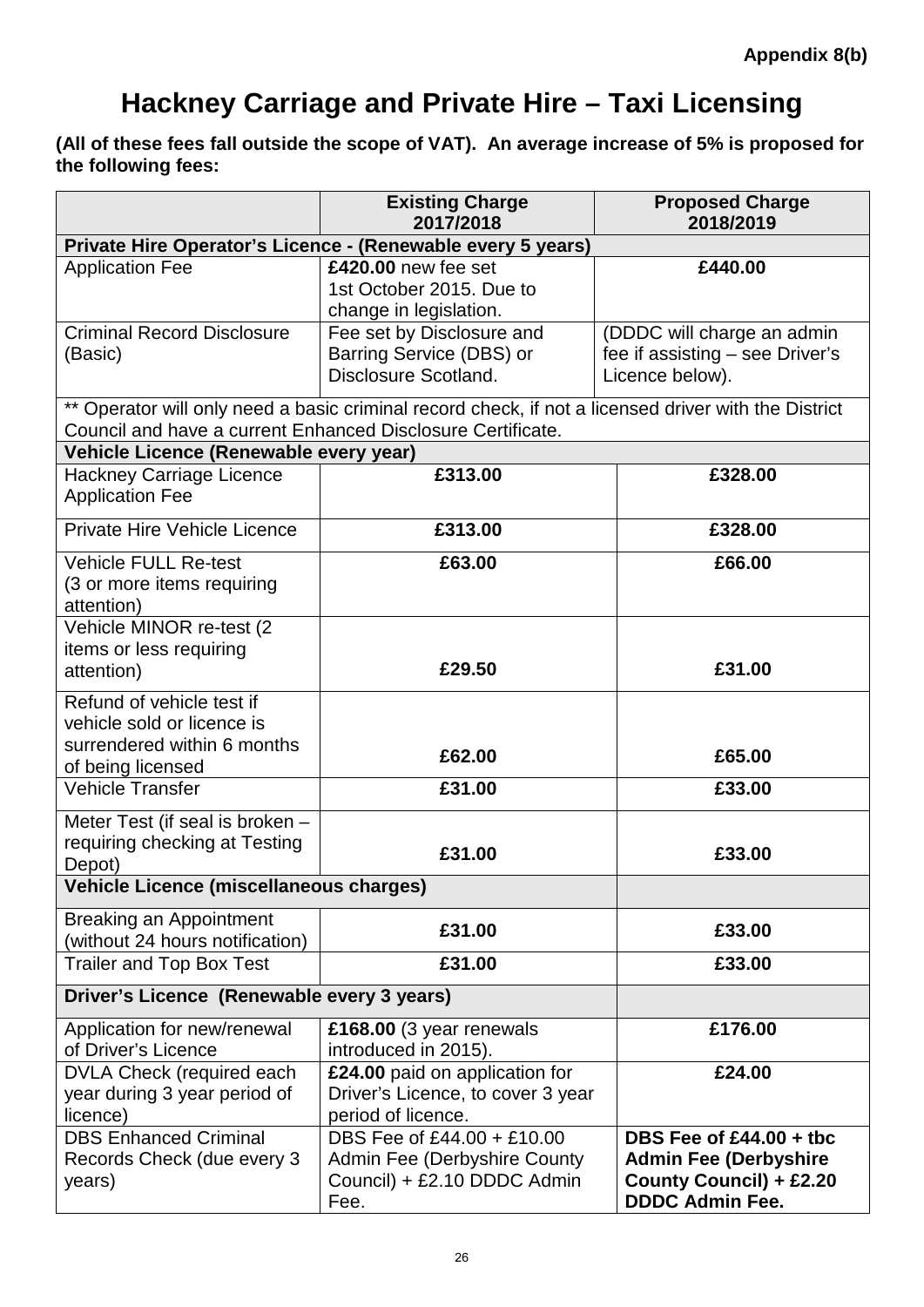# **Hackney Carriage and Private Hire – Taxi Licensing**

|                                                           | <b>Existing Charge</b><br>2017/2018 | <b>Proposed Charge</b><br>2018/2019 |
|-----------------------------------------------------------|-------------------------------------|-------------------------------------|
| Driver's Knowledge<br><b>Test/Resit</b>                   | £31.00                              | £33.00                              |
| <b>Driver's Knowledge Test</b><br><b>Cancellation Fee</b> | £10.00                              | £10.00                              |
|                                                           |                                     |                                     |
| <b>Sundries/Replacement</b>                               | <b>Prices include VAT</b>           |                                     |
| <b>Driver's Badge</b>                                     | £3.35                               | £3.50                               |
| Driver's Badge Holder                                     | £3.35                               | £3.50                               |
| <b>Council Door Stickers (for</b><br>front doors)         | £10.00                              | £11.00                              |
| Licence plate for rear of<br>vehicle                      | £9.00                               | £10.00                              |
| Licence plate fixings for rear<br>licence plate           | £2.25                               | £2.50                               |
| Licence plate for inside<br>windscreen                    | £6.70                               | £7.00                               |
| Plastic wallet for windscreen<br>plate                    | £1.65                               | £1.75                               |
| Duplicate licence (paper<br>copy)                         | £11.00                              | £11.00<br>(no change)               |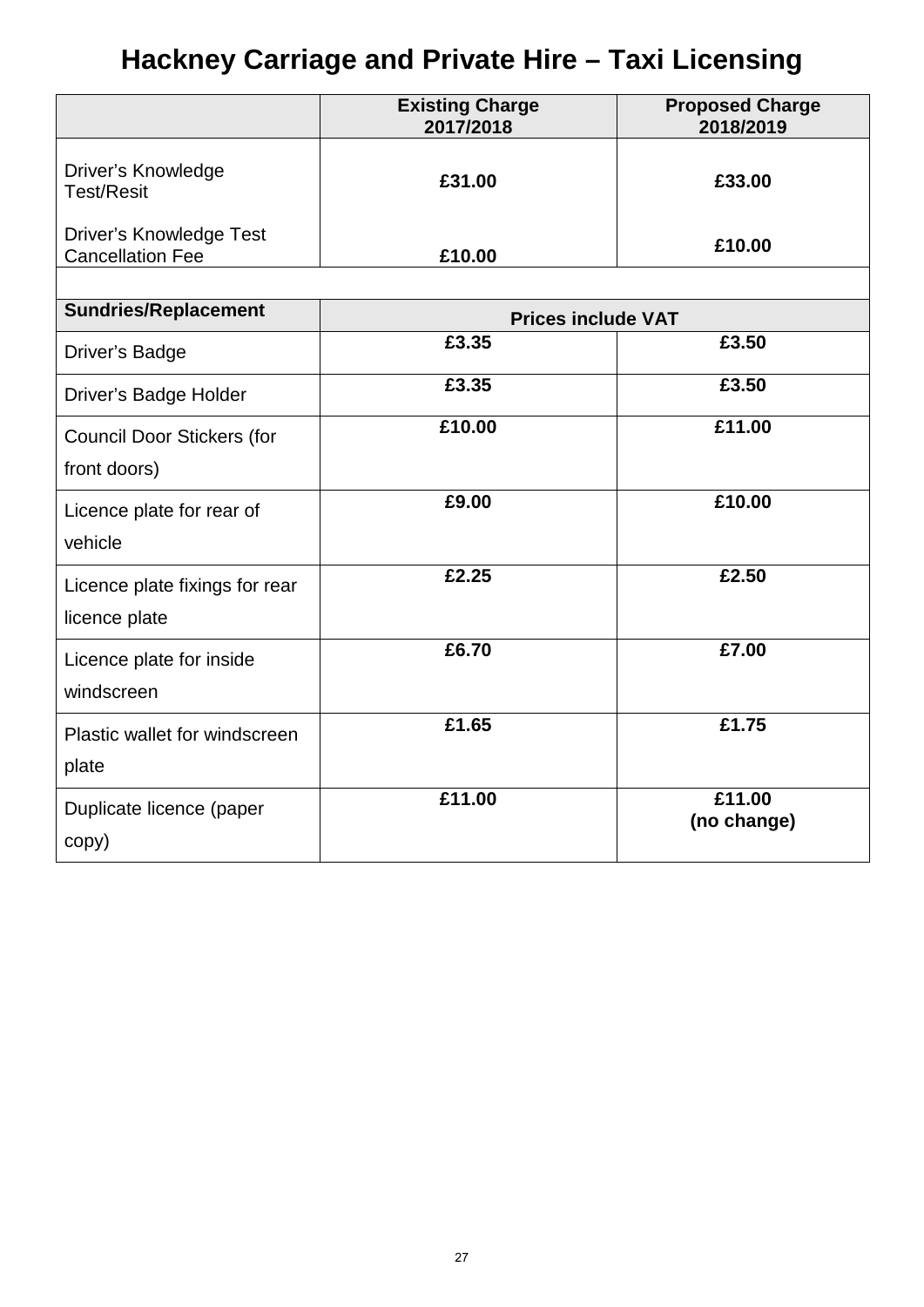### **GAMBLING LICENSING**

(The following fees fall outside the scope of VAT). It is proposed that the following fees for applications made during the period  $1<sup>st</sup>$  April 2018 - 31<sup>st</sup> March 2019 are frozen.

| <b>GAMBLING ACT 2005</b>                                   | <b>Maximum Fees</b><br>prescribed by | <b>Existing Charge</b><br>2017/18 | <b>Proposed Charge</b><br>2018/2019 |
|------------------------------------------------------------|--------------------------------------|-----------------------------------|-------------------------------------|
| <b>PREMISES LICENCES</b><br><b>APPLICATIONS</b>            | regulations<br>(Gambling Act 2005)   |                                   | plus %age and<br><b>Rounded</b>     |
| <b>Small Casino</b>                                        | £                                    | £                                 | £                                   |
| New application                                            | 8,000.00                             | £6,980.00                         | £6,980.00                           |
| 1 <sup>st</sup> Annual Fee ***                             | 50% of annual fee                    | £2,300.00                         | £2,300.00                           |
| <b>Annual Fee</b>                                          | 5,000.00                             | £4,600.00                         | £4,600.00                           |
| Variation                                                  | 4,000.00                             | £3,420.00                         | £3,420.00                           |
| <b>Transfer</b>                                            | 1,800.00                             | £1,450.00                         | £1,450.00                           |
| Reinstatement                                              | 1,000.00                             | £1,000.00 (max)                   | £1,000.00 (max)                     |
| <b>Provisional Statement</b>                               | 8,000.00                             | £7,230.00                         | £7,230.00                           |
| <b>Licence for Provisional</b><br><b>Statement Holders</b> | 3,000.00                             | £2,628.00                         | £2,628.00                           |
| <b>Large Casino</b>                                        |                                      |                                   |                                     |
| New application                                            | 10,000.00                            | £8,545.00                         | £8,545.00                           |
| 1 <sup>st</sup> Annual Fee ***                             | 50% of annual fee                    | £4273.00                          | £4,273.00                           |
| <b>Annual Fee</b>                                          | 10,000.00                            | £8,546.00                         | £8,546.00                           |
| Variation                                                  | 5,000.00                             | £4,223.00                         | £4,223.00                           |
| <b>Transfer</b>                                            | 2,150.00                             | £1,710.00                         | £1,710.00                           |
| Reinstatement                                              | 2,150.00                             | £1,710.00                         | £1,710.00                           |
| <b>Provisional Statement</b>                               | 10,000.00                            | £8,415.00                         | £8,415.00                           |
| <b>Licence for Provisional</b><br><b>Statement Holders</b> | 5,000.00                             | £4,223.00                         | £4,223.00                           |
| <b>Bingo Club</b>                                          |                                      |                                   |                                     |
| <b>New application</b>                                     | 3,500                                | £3,023.00                         | £3,023.00                           |
| 1 <sup>st</sup> Annual Fee ***                             | 50% of annual fee                    | £440.00                           | £440.00                             |
| <b>Annual Fee</b>                                          | 1,000                                | £880.00                           | £880.00                             |
| Variation                                                  | 1,750                                | £1,510.00                         | £1,510.00                           |
| Transfer                                                   | 1,200                                | £1,005.00                         | £1,005.00                           |
| Reinstatement                                              | 1,200                                | £1,005.00                         | £1,005.00                           |

\*\*\* 1<sup>st</sup> Annual Fee is due 30 days after licence is granted, and annual fee is due on anniversary date of grant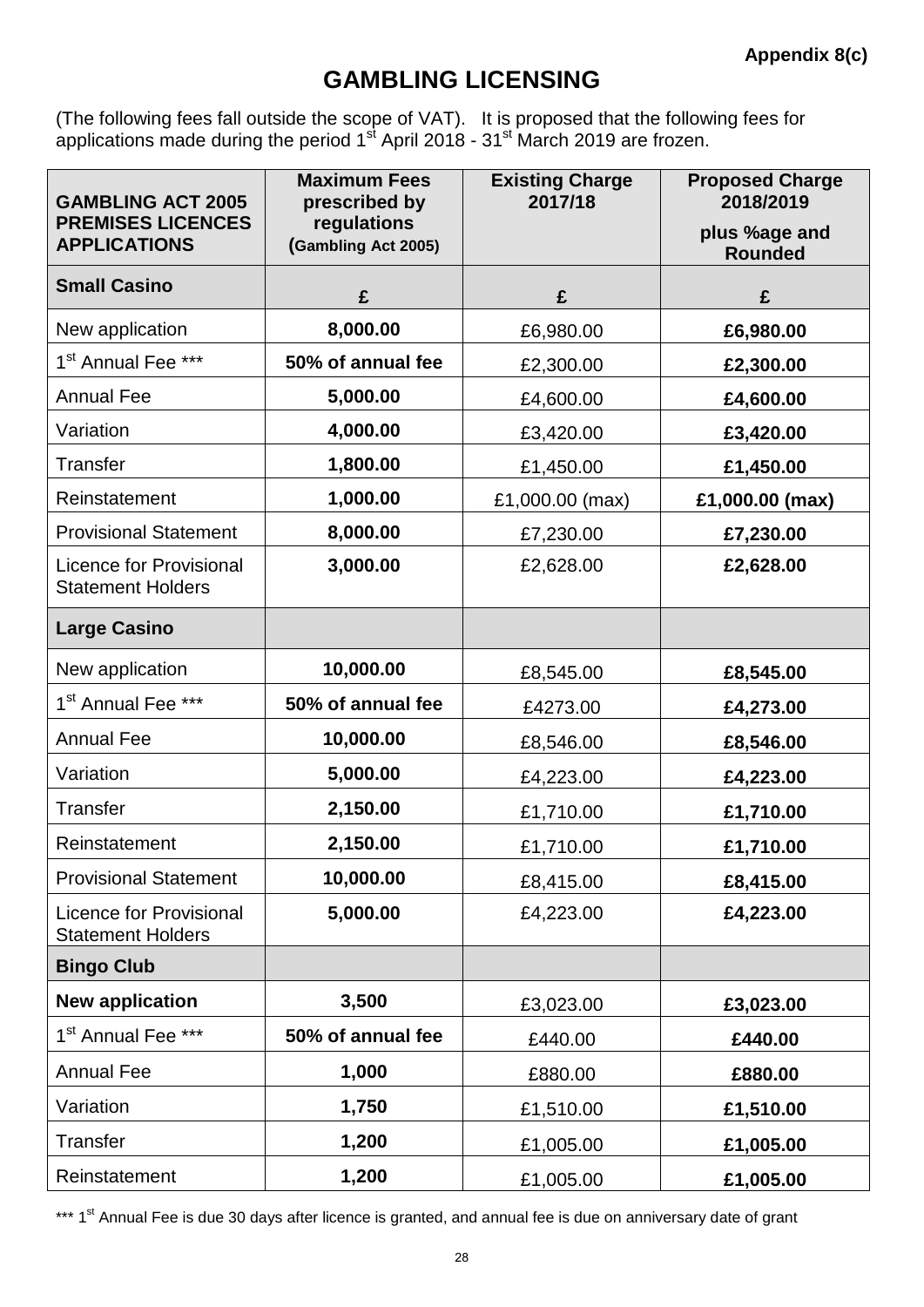| <b>GAMBLING ACT 2005</b>                                   | <b>Maximum Fees</b><br>prescribed by | <b>Existing Charge</b><br>2017/18 | <b>Proposed Charge</b><br>2018/2019 |
|------------------------------------------------------------|--------------------------------------|-----------------------------------|-------------------------------------|
| <b>PREMISES LICENCES</b><br><b>APPLICATIONS</b>            | regulations<br>(Gambling Act 2005)   |                                   | plus %age and<br><b>Rounded</b>     |
| <b>Bingo Club (cont'd)</b>                                 |                                      |                                   |                                     |
| <b>Provisional Statement</b>                               | 3,500                                | £2,890.00                         | £2,890.00                           |
| <b>Licence for Provisional</b><br><b>Statement Holders</b> | 1,200                                | £1,005.00                         | £1,005.00                           |
| <b>Betting Premises</b><br>(excluding tracks)              |                                      |                                   |                                     |
| New application<br>1 <sup>st</sup> Annual Fee ***          | 3,000.00                             | £2,370.00                         | £2,370.00                           |
|                                                            | 50% of annual fee                    | £263.00                           | £263.00                             |
| <b>Annual Fee</b>                                          | 600.00                               | £526.00                           | £526.00                             |
| Variation                                                  | 1,500.00                             | £1,180.00                         | £1,180.00                           |
| <b>Transfer</b>                                            | 1,200.00                             | £920.00                           | £920.00                             |
| Reinstatement                                              | 1,200.00                             | £920.00                           | £920.00                             |
| <b>Provisional Statement</b>                               | 3,000.00                             | £2,370.00                         | £2,370.00                           |
| <b>Licence for Provisional</b><br><b>Statement Holders</b> | 1,200.00                             | £920.00                           | £920.00                             |
| <b>Betting Tracks</b>                                      |                                      |                                   |                                     |
| New application                                            | 2,500.00                             | £1,970.00                         | £1,970.00                           |
| 1st Annual Fee ***                                         | 50% of annual fee                    | £395.00                           | £395.00                             |
| <b>Annual Fee</b>                                          | 1,000.00                             | £790.00                           | £790.00                             |
| Variation                                                  | 1,250.00                             | £1,050.00                         | £1,050.00                           |
| <b>Transfer</b>                                            | 950.00                               | £790.00                           | £790.00                             |
| Reinstatement                                              | 950.00                               | £790.00                           | £790.00                             |
| <b>Provisional Statement</b>                               | 2,500.00                             | £1,970.00                         | £1,970.00                           |
| <b>Licence for Provisional</b><br><b>Statement Holders</b> | 950.00                               | £825.00                           | £825.00                             |
| <b>Family Entertainment</b><br><b>Centre (FEC)</b>         |                                      |                                   |                                     |
| New application                                            | 2,000.00                             | £1,575.00                         | £1,575.00                           |
| 1 <sup>st</sup> Annual Fee ***                             | 50% of annual fee                    | £329,00                           | £329.00                             |
| <b>Annual Fee</b>                                          | 750.00                               | £658.00                           | £658.00                             |

\*\*\* 1<sup>st</sup> Annual Fee is due 30 days after licence is granted, and annual fee is due on anniversary date of grant thereafter.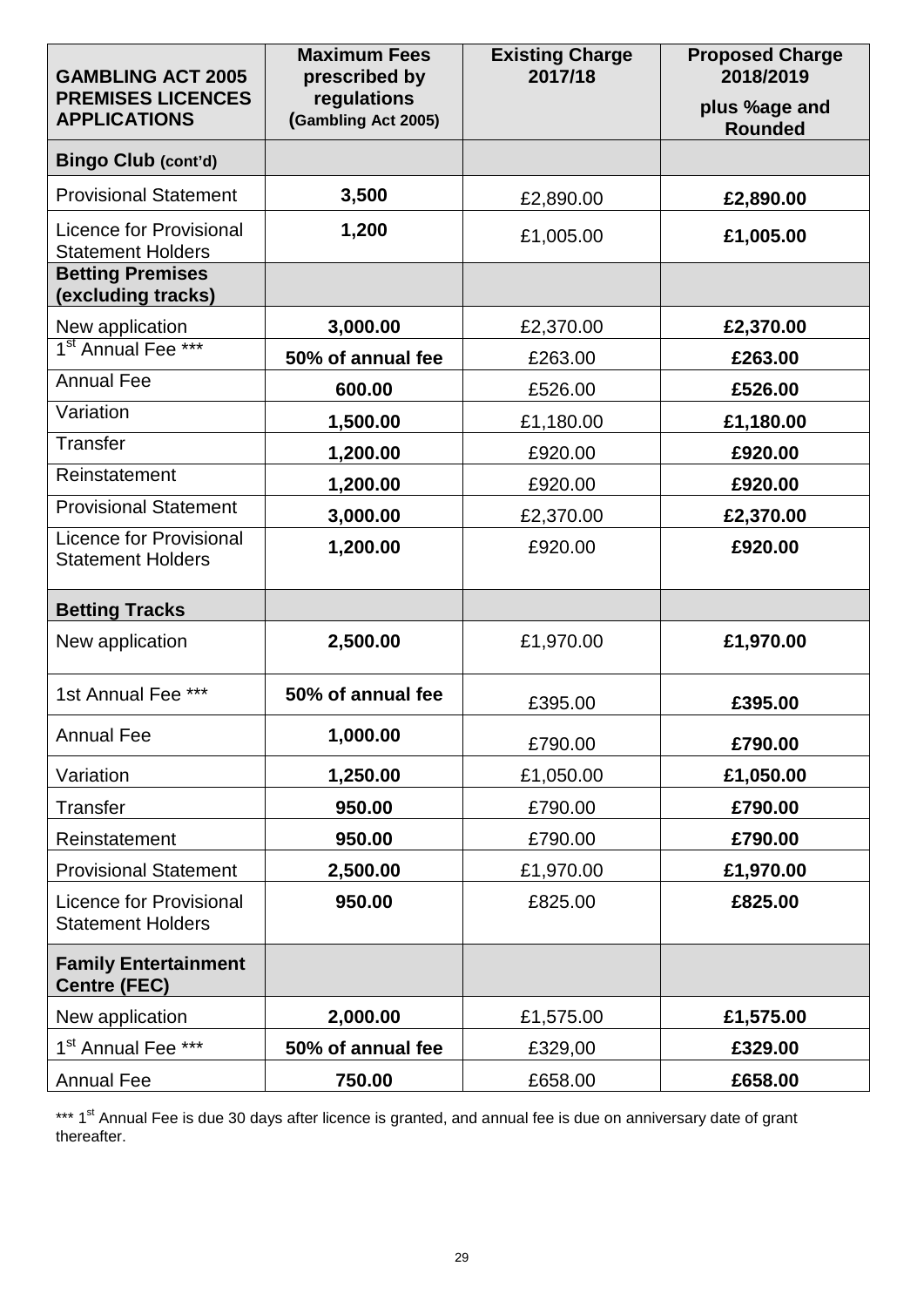| <b>GAMBLING ACT 2005</b><br><b>PREMISES LICENCES</b><br><b>APPLICATIONS</b> | <b>Maximum Fees</b><br>prescribed by<br>regulations<br>(Gambling Act 2005) | <b>Existing Charge</b><br>2017/18 | <b>Proposed Charge</b><br>2018/2019<br>plus %age and<br><b>Rounded</b> |
|-----------------------------------------------------------------------------|----------------------------------------------------------------------------|-----------------------------------|------------------------------------------------------------------------|
| <b>Family Entertainment</b><br><b>Centre (FEC)</b>                          |                                                                            |                                   |                                                                        |
| Variation                                                                   | 1,000.00                                                                   | £790.00                           | £790.00                                                                |
| <b>Transfer</b>                                                             | 50.00                                                                      | £50.00 (max)                      | £50.00 (max)                                                           |
| Reinstatement                                                               | 950.00                                                                     | £790.00                           | £790.00                                                                |
| <b>Provisional Statement</b>                                                | 2,000.00                                                                   | £1,577.00                         | £1,577.00                                                              |
| Licence for Provisional<br><b>Statement Holders</b>                         | 950.00                                                                     | £790.00                           | £790.00                                                                |
| <b>Adult Gaming Centre</b><br>(AGC)                                         |                                                                            |                                   |                                                                        |
| New application                                                             | 2,000.00                                                                   | £1,577.00                         | £,1577.00                                                              |
| 1 <sup>st</sup> Annual Fee ***                                              | 50% of annual fee                                                          | £394.00                           | £394.00                                                                |
| <b>Annual Fee</b>                                                           | 1,000.00                                                                   | £788.00                           | £788.00                                                                |
| Variation                                                                   | 1,000.00                                                                   | £788.00                           | £78.00                                                                 |
| <b>Transfer</b>                                                             | 1,200.00                                                                   | £1,050.00                         | £1,050.00                                                              |
| Reinstatement                                                               | 1,200.00                                                                   | £1,050.00                         | £1,050.00                                                              |
| <b>Provisional Statement</b>                                                | 2,000.00                                                                   | £1,577.00                         | £1,577.00                                                              |
| Licence for Provisional<br><b>Statement Holders</b>                         | 1,200.00                                                                   | £1,044.00                         | £1,044.00                                                              |

\*\*\* 1<sup>st</sup> Annual Fee is due 30 days after premises licence is granted, and annual fee is due on anniversary date of grant thereafter.

| <b>GAMBLING ACT 2005</b><br><b>PREMISES LICENCES</b><br><b>APPLICATIONS</b> | <b>Maximum Fees</b><br>prescribed by<br>regulations<br>(Gambling Act 2005) | <b>Existing Charge</b><br>2017/18 | <b>Proposed Charge</b><br>2018/2019<br>plus %age and<br><b>Rounded</b> |
|-----------------------------------------------------------------------------|----------------------------------------------------------------------------|-----------------------------------|------------------------------------------------------------------------|
| <b>Occasional Use</b><br><b>Notices (OUNs)</b>                              | <b>No Fee Permitted</b>                                                    | No Fee Permitted                  | <b>No Fee Permitted</b>                                                |
| <b>Temporary Use</b><br><b>Notices (TUNs)</b>                               | 500.00                                                                     | £306.00                           | £306.00                                                                |
| <b>Notification of Change</b><br>of Details                                 | 50.00                                                                      | £46.25                            | £46.25                                                                 |
| Copy of<br><b>Licence/Notice</b>                                            | 25.00                                                                      | £19.50                            | £19.50                                                                 |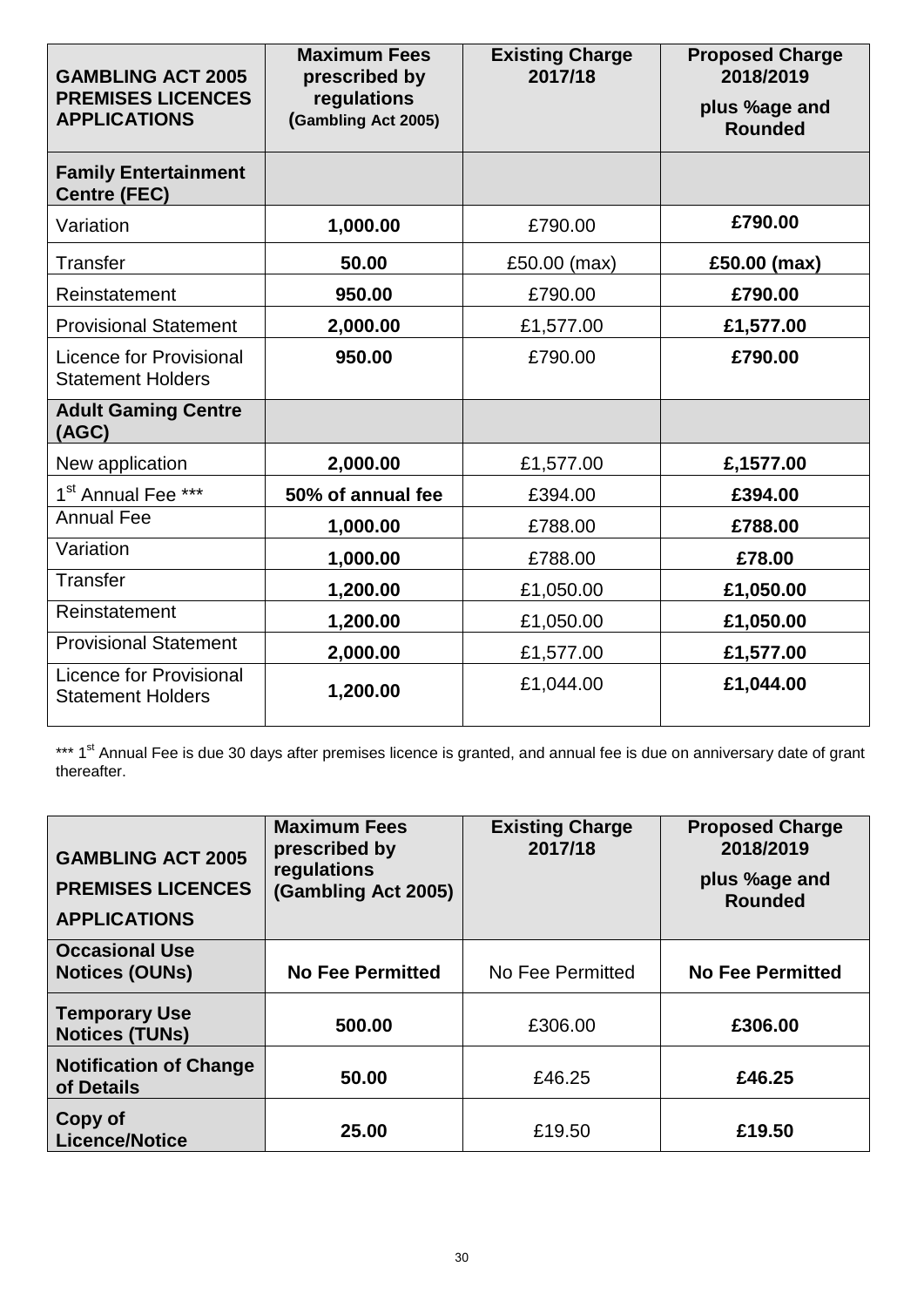| <b>Parks &amp; Recreation Ground Fees 2016-17</b>                                                 |                                                                |                                                                            |                                                                                        |  |
|---------------------------------------------------------------------------------------------------|----------------------------------------------------------------|----------------------------------------------------------------------------|----------------------------------------------------------------------------------------|--|
| <b>ACTIVITY</b>                                                                                   | <b>Existing Charge</b><br>2017-18 inclusive<br><b>VAT</b><br>£ | <b>Proposed Charge</b><br>2018-2019<br>exclusive of 20%<br><b>VAT</b><br>£ | <b>Proposed Charge</b><br><b>2018-2019 inclusive</b><br>of 20% VAT and<br>rounded<br>£ |  |
| <b>Putting Greens per person</b>                                                                  | [VAT applicable]                                               |                                                                            |                                                                                        |  |
| Full                                                                                              | 3.15                                                           | 2.71                                                                       | 3.25                                                                                   |  |
| Concession                                                                                        | 1.65                                                           | 1.42                                                                       | 1.70                                                                                   |  |
| <b>Tennis/Hard Court Area</b>                                                                     | [VAT applicable]                                               |                                                                            |                                                                                        |  |
| Hire per tennis court per hour                                                                    |                                                                |                                                                            |                                                                                        |  |
| Full                                                                                              | 7.20                                                           | 6.21                                                                       | 7.45                                                                                   |  |
| Concession                                                                                        | 3.60                                                           | 3.13                                                                       | 3.75                                                                                   |  |
| Hire of hard court area per hour                                                                  |                                                                |                                                                            |                                                                                        |  |
| Full                                                                                              | 14.40                                                          | 12.38                                                                      | 14.85                                                                                  |  |
| Concession                                                                                        | 7.20                                                           | 6.21                                                                       | 7.45                                                                                   |  |
| <b>Bowling Greens</b> [VAT applicable]                                                            |                                                                |                                                                            |                                                                                        |  |
| Per person per hour                                                                               |                                                                |                                                                            |                                                                                        |  |
| Full                                                                                              | 3.60                                                           | 3.13                                                                       | 3.75                                                                                   |  |
| Concession                                                                                        | 1.85                                                           | 1.63                                                                       | 1.95                                                                                   |  |
| Reservation for exclusive use of green per match                                                  |                                                                |                                                                            |                                                                                        |  |
| Full                                                                                              | 27.80                                                          | 23.88                                                                      | 28.65                                                                                  |  |
| Concession                                                                                        | 13.90                                                          | 11.96                                                                      | 14.35                                                                                  |  |
| Reservation per club per match                                                                    |                                                                |                                                                            |                                                                                        |  |
| Full                                                                                              | 6.40                                                           | 5.50                                                                       | 6.60                                                                                   |  |
| <b>Full Concession</b>                                                                            | 3.20                                                           | 2.75                                                                       | 3.30                                                                                   |  |
| <b>Season Ticket</b>                                                                              |                                                                |                                                                            |                                                                                        |  |
| Full                                                                                              | 45.05                                                          | 38.67                                                                      | 46.40                                                                                  |  |
| <b>Full Concession</b>                                                                            | 22.45                                                          | 19.29                                                                      | 23.15                                                                                  |  |
| Lease per season of Bakewell Bowling Green                                                        |                                                                |                                                                            |                                                                                        |  |
| Special                                                                                           | 87.55                                                          | Exempt from VAT                                                            | 90.20                                                                                  |  |
| Sports Pitches and Pavilions [VAT applicable]                                                     |                                                                |                                                                            |                                                                                        |  |
| Hire of pitch per session (inc marking out, preparation and use of pavilion – Football and Rugby) |                                                                |                                                                            |                                                                                        |  |
| Full                                                                                              | 41.70                                                          | 35.79                                                                      | 42.95                                                                                  |  |
| Concession                                                                                        | 20.90                                                          | 17.96                                                                      | 21.55                                                                                  |  |
| Hire of pitch per session (inc marking out, preparation and use of pavilion) – Cricket            |                                                                |                                                                            |                                                                                        |  |
| Full                                                                                              | 43.60                                                          | 37.46                                                                      | 44.95                                                                                  |  |
| Concession                                                                                        | 21.85                                                          | 18.79                                                                      | 22.55                                                                                  |  |
| Hire of pitch for training only                                                                   |                                                                |                                                                            |                                                                                        |  |
| Full                                                                                              | 32.75                                                          | 28.13                                                                      | 33.75                                                                                  |  |
| Concession                                                                                        | 16.40                                                          | 14.08                                                                      | 16.90                                                                                  |  |
| Hire of changing facilities                                                                       |                                                                |                                                                            |                                                                                        |  |
| Full                                                                                              | 14.30                                                          | 12.29                                                                      | 14.75                                                                                  |  |
| Concession                                                                                        | 7.20                                                           | 6.21                                                                       | 7.45                                                                                   |  |
| Hire of Croquet Lawn                                                                              |                                                                |                                                                            |                                                                                        |  |
| Full                                                                                              | 22.15                                                          | 19.04                                                                      | 22.85                                                                                  |  |
| Concession                                                                                        | 11.10                                                          | 9.54                                                                       | 11.45                                                                                  |  |
| Hire of Artificial Cricket wicket (inc hire of changing facilities)                               |                                                                |                                                                            |                                                                                        |  |
| Full                                                                                              | 32.45                                                          | 27.88                                                                      | 33.45                                                                                  |  |
| Concession                                                                                        | £16.10                                                         | 13.83                                                                      | 16.60                                                                                  |  |
| Use of Recreation Grounds for Highland Gathering, Carnivals etc                                   |                                                                |                                                                            |                                                                                        |  |
| Special                                                                                           | <b>FREE</b><br>31                                              | <b>FREE</b>                                                                | <b>FREE</b>                                                                            |  |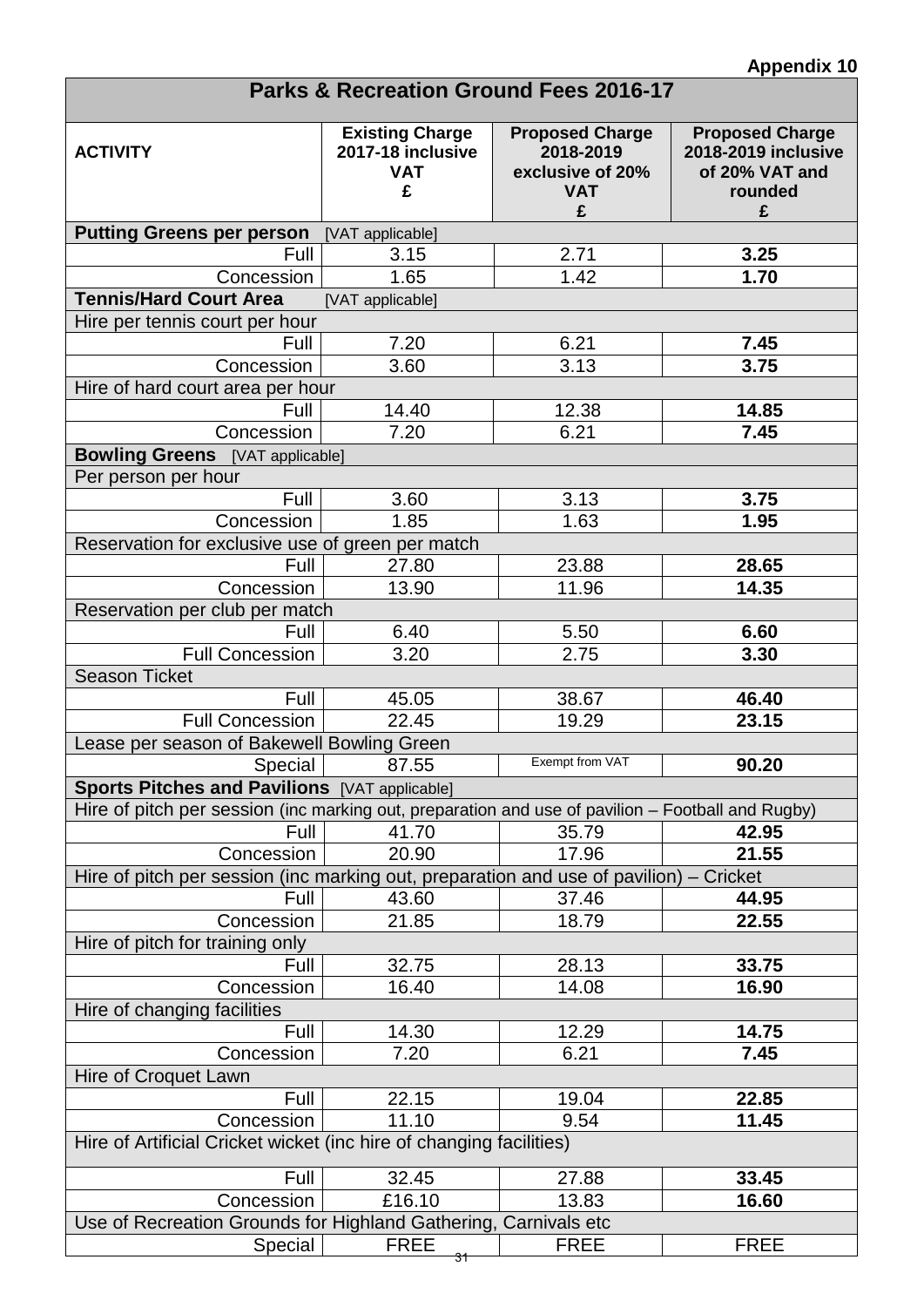### **LEISURE SERVICES**

| <b>ACTIVITY</b>                         | <b>Existing Charge</b><br>2017-2018<br>inclusive VAT<br>£ | <b>Proposed</b><br><b>Charge 2018-</b><br>2019<br>exclusive of<br><b>20% VAT</b><br>£ | <b>Proposed</b><br><b>Charge 2018-</b><br>2019<br>inclusive of<br><b>20% VAT</b> |
|-----------------------------------------|-----------------------------------------------------------|---------------------------------------------------------------------------------------|----------------------------------------------------------------------------------|
|                                         |                                                           |                                                                                       | (where<br>applicable)<br>and rounded<br>£                                        |
| <b>Cash Memberships</b>                 |                                                           |                                                                                       |                                                                                  |
| Fitness Freedom (12 Months)             |                                                           |                                                                                       |                                                                                  |
| Full                                    | 396.00                                                    | 330.00                                                                                | 396.00                                                                           |
| Concession                              | 268.00                                                    | 223.33                                                                                | 268.00                                                                           |
| Fitness Freedom (1 Month)               |                                                           |                                                                                       |                                                                                  |
| Full                                    | N/A                                                       | 42.92                                                                                 | 51.90                                                                            |
| Concession<br>Fitness Suite (12 Months) | N/A                                                       | 28.58                                                                                 | 34.30                                                                            |
| Full                                    | 288.00                                                    | 240.00                                                                                | 288.00                                                                           |
| Concession                              | 195.00                                                    | 162.50                                                                                | 195.00                                                                           |
| <b>Bakewell Full</b>                    | 200.00                                                    | 166.70                                                                                | 200.00                                                                           |
| <b>Bakewell Concession</b>              | 134.00                                                    | 111.70                                                                                | 134.00                                                                           |
| Swimming (12 Months)                    |                                                           |                                                                                       |                                                                                  |
| Full                                    | 185.00                                                    | 154.17                                                                                | 185.00                                                                           |
| Concession                              | 124.00                                                    | 103.33                                                                                | 124.00                                                                           |
| Climbing (6 Months)                     |                                                           |                                                                                       |                                                                                  |
| Full                                    | 125.00                                                    | 104.17                                                                                | 125.00                                                                           |
| Concession                              | 83.75                                                     | 69.79                                                                                 | 83.75                                                                            |
| Climbing (1 Month)                      |                                                           |                                                                                       |                                                                                  |
| Full                                    | N/A                                                       | 20.83                                                                                 | 25.00                                                                            |
| Concession                              | N/A                                                       | 13.96                                                                                 | 16.75                                                                            |
| <b>Active Leisure</b>                   |                                                           |                                                                                       |                                                                                  |
| Annual Membership                       | 6.40                                                      | 5.50                                                                                  | 6.60                                                                             |
| <b>Replacement Card</b>                 | 2.95                                                      | 2.54                                                                                  | 3.05                                                                             |
| Non-Member Charge                       | 0.50                                                      | 0.42                                                                                  | 0.50                                                                             |
| <b>Direct Debit Memberships</b>         |                                                           |                                                                                       |                                                                                  |
| <b>Fitness Freedom</b>                  |                                                           |                                                                                       |                                                                                  |
| Full                                    | 39.60                                                     | 33.00                                                                                 | 39.60                                                                            |
| Concession                              | 26.80                                                     | 22.33                                                                                 | 26.80                                                                            |
| <b>Fitness Suite</b>                    |                                                           |                                                                                       |                                                                                  |
| Full                                    | 28.80<br>19.50                                            | 24.00<br>16.25                                                                        | 28.80<br>19.50                                                                   |
| Concession<br><b>Bakewell Full</b>      |                                                           |                                                                                       | 20.00                                                                            |
| <b>Bakewell Concession</b>              | 20.00<br>13.40                                            | 16.67<br>11.17                                                                        | 13.40                                                                            |
| Swimming                                |                                                           |                                                                                       |                                                                                  |
| Full                                    | 18.50                                                     | 15.42                                                                                 | 18.50                                                                            |
| Concession                              | 12.40                                                     | 10.33                                                                                 | 12.40                                                                            |
| Climbing                                |                                                           |                                                                                       |                                                                                  |
| Full                                    | 25.00                                                     | 20.83                                                                                 | 25.00                                                                            |
| Concession                              | 16.75<br>32 <sup>°</sup>                                  | 13.96                                                                                 | 16.75                                                                            |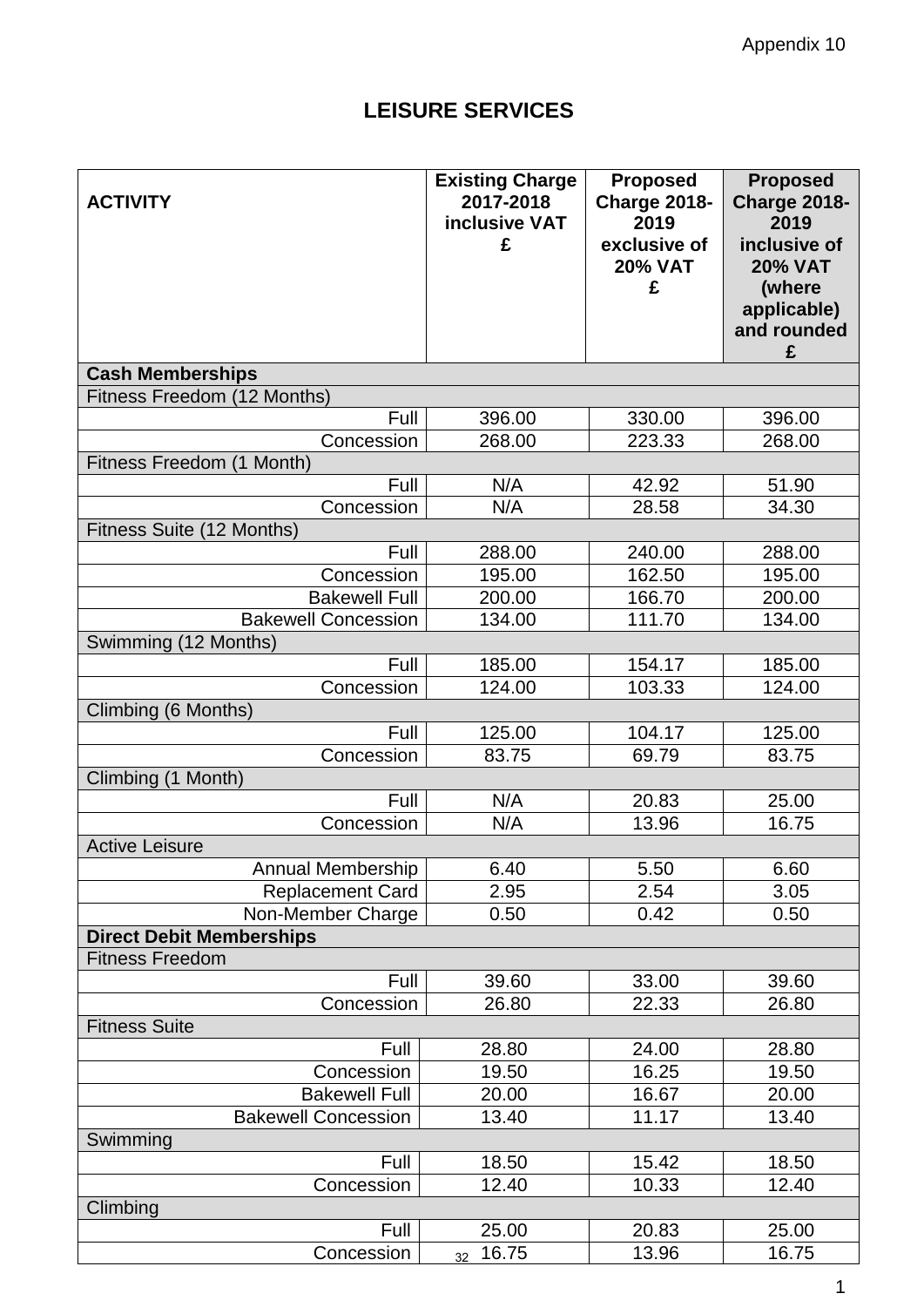| Use of Pool                              |             |       |             |
|------------------------------------------|-------------|-------|-------------|
| Swimming                                 |             |       |             |
| Full                                     | 3.85        | 3.33  | 4.00        |
| Concession                               | 2.60        | 2.25  | 2.70        |
| Under 3                                  | 0.00        |       | 0.00        |
| Family (2 Full and up to 2 children)     |             |       |             |
| Special                                  | 10.70       | 9.17  | 11.00       |
| Additional children                      | 1.15        | 1.00  | 1.20        |
| Splash-Out - Inflatable Sessions         |             |       |             |
| Full                                     | 3.85        | 3.33  | 4.00        |
| Concession                               | 2.60        | 2.25  | 2.70        |
| 12 for the price of 10 swims             |             |       |             |
| Full                                     | 38.50       | 33.33 | 40.00       |
| Concession                               | 26.00       | 22.50 | 27.00       |
| <b>Swimming Lessons (VAT exempt)</b>     |             |       |             |
| Per Lesson                               |             |       |             |
| Full                                     | 6.30        | N/A   | 6.50        |
| Concession                               | 5.15        | N/A   | 5.30        |
| One to One                               | 20.70       | N/A   | 21.30       |
| <b>Direct Debit (Swimming Lessons)</b>   |             |       |             |
| Concession                               |             | N/A   | 20.30       |
| <b>Fitness Suite</b>                     | 19.70       |       |             |
|                                          |             |       |             |
| <b>Joining Fee</b>                       |             |       |             |
| Full                                     | 27.30       | 23.46 | 28.15       |
| Concession                               | 27.30       | 23.46 | 28.15       |
| One Month Gym Pass (Cash)                |             |       |             |
| Full                                     | 41.50       | 35.63 | 42.75       |
| Concession                               | 27.80       | 23.88 | 28.65       |
| Use of fitness Suite                     |             |       |             |
| Full                                     | 6.60        | 5.67  | 6.80        |
| Concession                               | 4.35        | 3.75  | 4.50        |
| One to One Tuition (VAT exempt)          | 20.60       | N/A   | 21.30       |
| <b>Exercise Referral Scheme</b>          | <b>FREE</b> | N/A   | <b>FREE</b> |
| <b>Personal Training Session</b>         | 30.00       | 25.00 | 30.00       |
| <b>Miscellaneous</b>                     |             |       |             |
| Fitness Class (VAT exempt)               |             |       |             |
| Full                                     | 5.00        | N/A   | 5.15        |
| Concession                               | 3.30        | N/A   | 3.40        |
| Shower & Change                          |             |       |             |
| Special                                  | 1.45        | 1.25  | 1.50        |
| <b>Sports</b>                            |             |       |             |
| 10 week Block Booking Fee                | 10.00       | 8.33  | 10.00       |
| Badminton/Short Tennis/Short Mat Bowling |             |       |             |
| Full                                     |             |       |             |
|                                          | 10.30       | 8.83  | 10.60       |
| Concession                               | 6.90        | 5.92  | 7.10        |
| 50+ Badminton                            |             |       |             |
| Special                                  | 2.50        | 2.17  | 2.60        |
| <b>Table Tennis</b>                      |             |       |             |
| Full                                     | 7.85        | 6.75  | 8.10        |
| Concession                               | 5.25        | 4.50  | 5.40        |
| Squash                                   |             |       |             |
| Full                                     | 7.75        | 6.67  | 8.00        |
| Concession                               | 5.15        | 4.42  | 5.30        |
|                                          | 33          |       |             |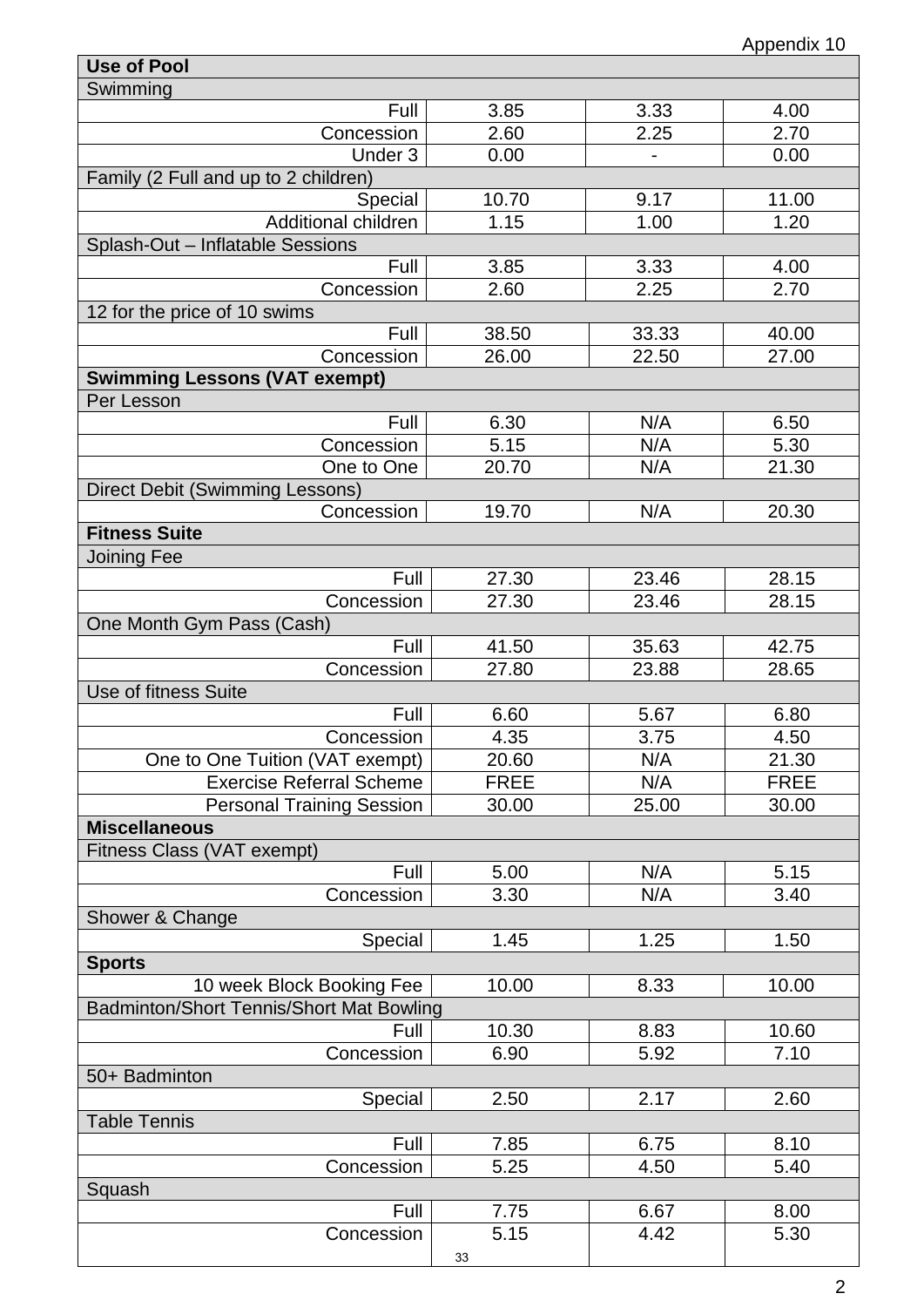| <b>Sporting Hire of Halls</b>                         |       |       |       |  |  |  |
|-------------------------------------------------------|-------|-------|-------|--|--|--|
| <b>Main Hall</b>                                      |       |       |       |  |  |  |
| Full                                                  | 44.80 | 38.50 | 46.20 |  |  |  |
| Concession                                            | 30.15 | 25.92 | 31.10 |  |  |  |
| Half of Main Hall                                     |       |       |       |  |  |  |
| Full                                                  | 22.40 | 19.25 | 23.10 |  |  |  |
| Concession                                            | 15.10 | 12.96 | 15.55 |  |  |  |
| <b>Non Constituted Club</b>                           | 22.40 | 19.25 | 23.10 |  |  |  |
| <b>Minor Hall</b>                                     |       |       |       |  |  |  |
| Full                                                  | 22.70 | 19.50 | 23.40 |  |  |  |
| Concession                                            | 15.25 | 13.08 | 15.70 |  |  |  |
| <b>Arc Studio</b>                                     |       |       |       |  |  |  |
| Full                                                  | 37.20 | 31.96 | 38.35 |  |  |  |
| Concession                                            | 24.95 | 21.42 | 25.70 |  |  |  |
| <b>Clubs &amp; Business Bookings/ hire</b>            |       |       |       |  |  |  |
| 6 Month Club Affiliation                              | 37.00 | 31.75 | 38.10 |  |  |  |
| Hire of Hall Non-Constituted Clubs                    |       |       |       |  |  |  |
| Main Hall                                             | 44.80 | 38.50 | 46.20 |  |  |  |
| <b>Minor Hall</b>                                     | 22.70 | 19.50 | 23.40 |  |  |  |
| <b>Swimming Pool</b>                                  |       |       |       |  |  |  |
| Main Pool per Lane                                    |       |       |       |  |  |  |
| <b>Private Hire</b>                                   | 13.80 | 11.83 | 14.20 |  |  |  |
| <b>Club Hire</b>                                      | 9.25  | 7.96  | 9.55  |  |  |  |
| <b>Arc Teaching Pool</b>                              |       |       |       |  |  |  |
| <b>Private Hire</b>                                   | 35.10 | 30.13 | 36.15 |  |  |  |
| <b>Club Hire</b>                                      | 15.90 | 13.67 | 16.40 |  |  |  |
| Party                                                 | 63.40 | 56.04 | 67.25 |  |  |  |
| <b>Meeting Rooms / Community Room/ Viewing Area</b>   |       |       |       |  |  |  |
| <b>Arc Leisure Matlock</b>                            | 15.45 | 13.25 | 15.90 |  |  |  |
| <b>Ashbourne Leisure Centre</b>                       | 20.60 | 17.71 | 21.25 |  |  |  |
| <b>Wirksworth Leisure Centre</b>                      | 15.45 | 13.25 | 15.90 |  |  |  |
| <b>Climbing Room (Wirksworth Leisure Centre)</b>      |       |       |       |  |  |  |
| Use of Walls (Inc Bouldering)                         |       |       |       |  |  |  |
| Full                                                  | 5.15  | 4.42  | 5.30  |  |  |  |
| Concession                                            | 3.45  | 2.96  | 3.55  |  |  |  |
| Child under 14(Maximum of 2 per Adult)                | 2.05  | 1.75  | 2.10  |  |  |  |
| 12 for the price of 10 Climb                          |       |       |       |  |  |  |
| Full                                                  | 51.50 | 44.17 | 53.00 |  |  |  |
| Concession                                            | 34.50 | 29.58 | 35.50 |  |  |  |
| <b>Basic Tuition (VAT Exempt)</b>                     |       |       |       |  |  |  |
| Full                                                  | 20.80 | N/A   | 21.45 |  |  |  |
| Concession                                            | 13.90 | N/A   | 14.35 |  |  |  |
| Climbing Lesson (VAT Exempt)                          |       |       |       |  |  |  |
| Full                                                  | 6.30  | N/A   | 6.50  |  |  |  |
| Concession                                            | 5.15  | N/A   | 5.30  |  |  |  |
| One to One instruction (VAT Exempt)                   |       |       |       |  |  |  |
|                                                       | 20.70 | N/A   | 21.30 |  |  |  |
| Hire of Staff per hour (not eligible for concessions) |       |       |       |  |  |  |
| Leisure Attendant/Lifeguard                           |       |       |       |  |  |  |
| Full                                                  | 24.00 | 20.63 | 24.75 |  |  |  |
| Level 1 Sports Coach                                  | 26.80 | N/A   | 27.60 |  |  |  |
| Level 2 Sports Coach                                  | 30.40 | N/A   | 31.30 |  |  |  |
| <b>Hire Areas/Equipment</b>                           |       |       |       |  |  |  |
| Pool Party (includes lifeguards, pool & viewing area) |       |       |       |  |  |  |
|                                                       |       |       |       |  |  |  |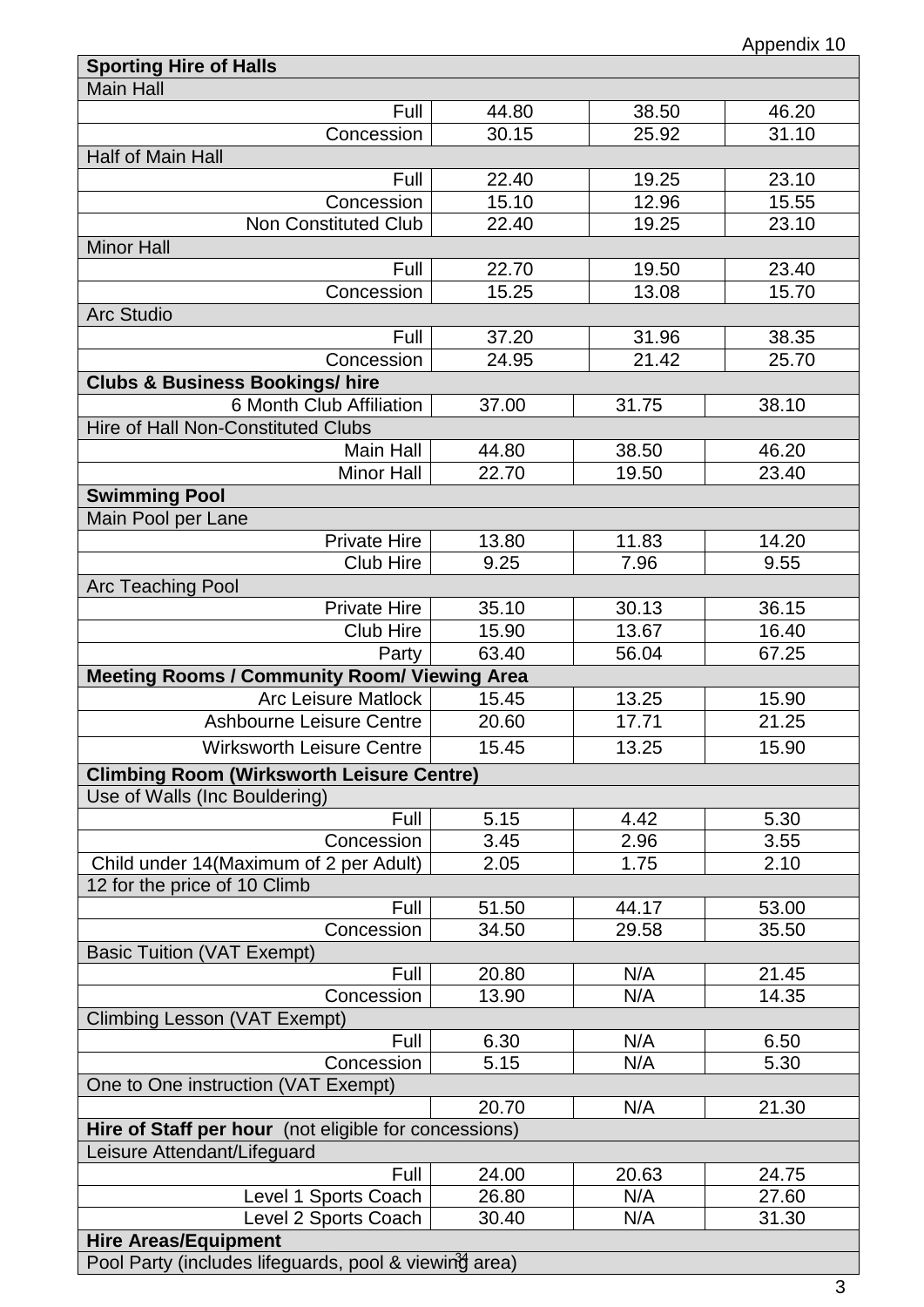|                                                                 |        |        | Appendix 10 |  |  |
|-----------------------------------------------------------------|--------|--------|-------------|--|--|
| Inc. Inflatable                                                 | 217.00 | 186.25 | 223.50      |  |  |
| Exc. Inflatable                                                 | 135.00 | 115.88 | 139.05      |  |  |
| Sports Hall Inflatable (inc 1 attendant)                        |        |        |             |  |  |
| Special                                                         | 47.20  | 40.54  | 48.65       |  |  |
| Racket/Bat / Kwik Cricket / Belay Device                        |        |        |             |  |  |
| Special                                                         | 1.95   | 1.67   | 2.00        |  |  |
| <b>Hire of Cricket Nets</b>                                     |        |        |             |  |  |
| Per booking                                                     | 13.15  | 11.29  | 13.55       |  |  |
| Coaching Course per session (Trampoline, Football) (VAT Exempt) |        |        |             |  |  |
| Full                                                            | 6.30   | N/A    | 6.50        |  |  |
| Concession                                                      | 5.15   | N/A    | 5.30        |  |  |
| <b>Holiday Leisure Pass</b>                                     |        |        |             |  |  |
| 3-day Fitness Suite & Swim                                      | 14.65  | 12.58  | 15.10       |  |  |
| <b>Indoor Cycle Studio</b>                                      |        |        |             |  |  |
| <b>Open Session Full</b>                                        | 2.50   | 2.08   | 2.50        |  |  |
| <b>Open Session Concession</b>                                  | 1.65   | 1.38   | 1.65        |  |  |
| <b>Sufferfest Full</b>                                          | 3.00   | 2.50   | 3.00        |  |  |
| <b>Sufferfest Concession</b>                                    | 2.00   | 1.67   | 2.00        |  |  |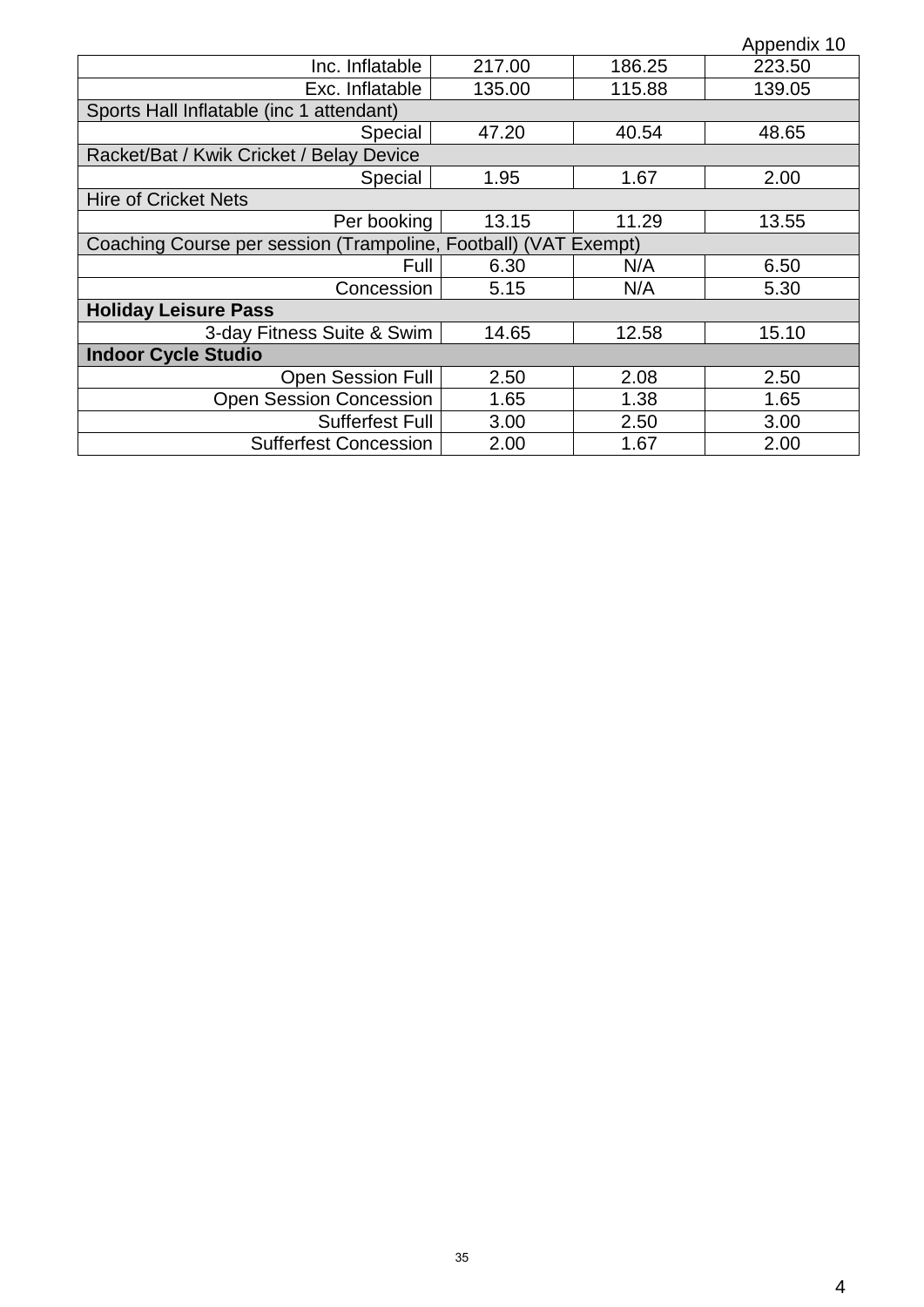### **CAR PARKS** Concessionary Fees

|                                                                                                                                             | <b>Existing</b><br>Charge<br>2017-2018<br>inclusive VAT<br>£ | <b>Proposed Charge</b><br>2018-2019<br>exclusive of 20%<br><b>VAT</b><br>£ | <b>Proposed Charge</b><br>2018-2019<br>inclusive of 20% VAT<br>£ |
|---------------------------------------------------------------------------------------------------------------------------------------------|--------------------------------------------------------------|----------------------------------------------------------------------------|------------------------------------------------------------------|
| <b>Discount Season Ticket</b><br>by Zone $-6$ months                                                                                        | 228.00                                                       | 190.00                                                                     | 228.00                                                           |
| <b>Discount Season Ticket</b><br>by Zone - 12 months                                                                                        | 456.00                                                       | 380.00                                                                     | 456.00                                                           |
| <b>Discount Season Ticket</b><br>District Wide $-6$ months                                                                                  | N/A                                                          | 238.33                                                                     | 286.00                                                           |
| <b>Discount Season Ticket</b><br>District Wide -12 months                                                                                   | N/A                                                          | 476.67                                                                     | 572.00                                                           |
|                                                                                                                                             |                                                              |                                                                            |                                                                  |
| Rover Pass - 3 Day                                                                                                                          | 8.00                                                         | 8.25                                                                       | 9.90                                                             |
| Rover Pass - 7 Day                                                                                                                          | 15.00                                                        | 19.25                                                                      | 23.10                                                            |
|                                                                                                                                             |                                                              |                                                                            |                                                                  |
| <b>Annual Permit for</b><br><b>Residents Only Car Park</b><br>- Full                                                                        | 331.00                                                       | 275.83                                                                     | 331.00                                                           |
| <b>Annual Permit for</b><br><b>Residents Only Car Park</b><br>$-$ Daytime (08.30-17.30)<br>weekdays                                         | 186.00                                                       | 155.00                                                                     | 186.00                                                           |
| Annual Permit for<br><b>Residents Only Car Park</b><br>- Evening/weekend - all<br>hours outside those<br>covered by the 'Daytime<br>Permit' | 145.00                                                       | 120.83                                                                     | 145.00                                                           |
|                                                                                                                                             |                                                              |                                                                            |                                                                  |